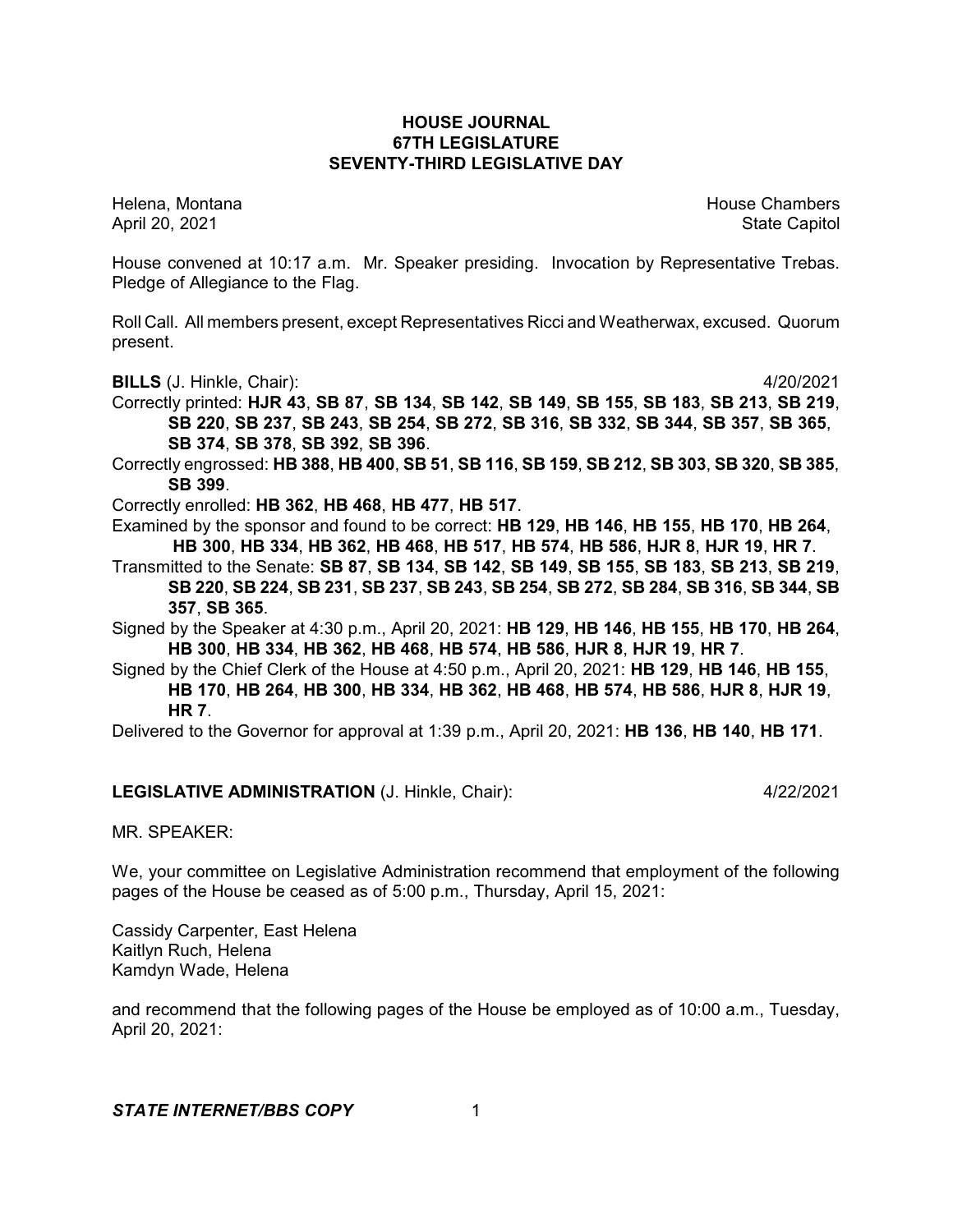Ashton Blake, Great Falls Anna Locke, Philipsburg Reece Pitcher, Philipsburg Claire Vlases, Bozeman

Report Adopted.

## **REPORTS OF STANDING COMMITTEES**

**FISH, WILDLIFE AND PARKS** (Fitzgerald, Chair): 4/15/2021 **SB 153**, be concurred in. Report adopted. **SB 384**, be concurred in. Report adopted.

**JUDICIARY** (Usher, Chair): 4/20/2021 **SB 303**, be amended as follows:

1. Title, line 5 through line 9.

**Strike:** "REMOVING" on line 5 through "DATE" on line 9

**Insert:** "REQUIRING AN INTERIM STUDY OF TELECOMMUNICATIONS CONTRACTS, FEES, AND COMMISSARY COSTS; REQUIRING A PERFORMANCE AUDIT OF THE INMATE WELFARE FUND; PROVIDING AN APPROPRIATION; PROVIDING FOR CONTINGENT VOIDNESS; AND PROVIDING AN EFFECTIVE DATE AND A TERMINATION DATE"

2. Page 1.

**Following:** line 13

**Strike:** everything after the enacting clause

**Insert:** "NEW SECTION. **Section 1. Interim study of inmate telecommunications services - performance audit -- reports.** (1) The law and justice interim committee established in 5-5-226 shall study inmate telecommunications contracts and costs during the 2021-2022 interim. The study must include contracts and costs in state prisons, other state-owned or operated facilities, and county detention centers.

(2) The study must:

(a) examine the current phone call rates and any ancillary fees charged by state prisons and facilities and county detention centers;

(b) review cooperative purchasing agreement laws to determine how the state and counties could partner to provide for telecommunications services, including the possibility of partnering with another state to provide services;

(c) review methods used in other states to provide telecommunications services to state and local inmates, including whether states use general fund appropriations to subsidize phone rates for inmates;

(d) review studies to determine if inmate recidivism is lowered by continued contact with families and friends while incarcerated;

(e) examine the statutory basis for the inmate welfare fund, including funding sources for the fund and expenditures from it;

(f) review federal rate caps for interstate calls from state prisons and detention centers and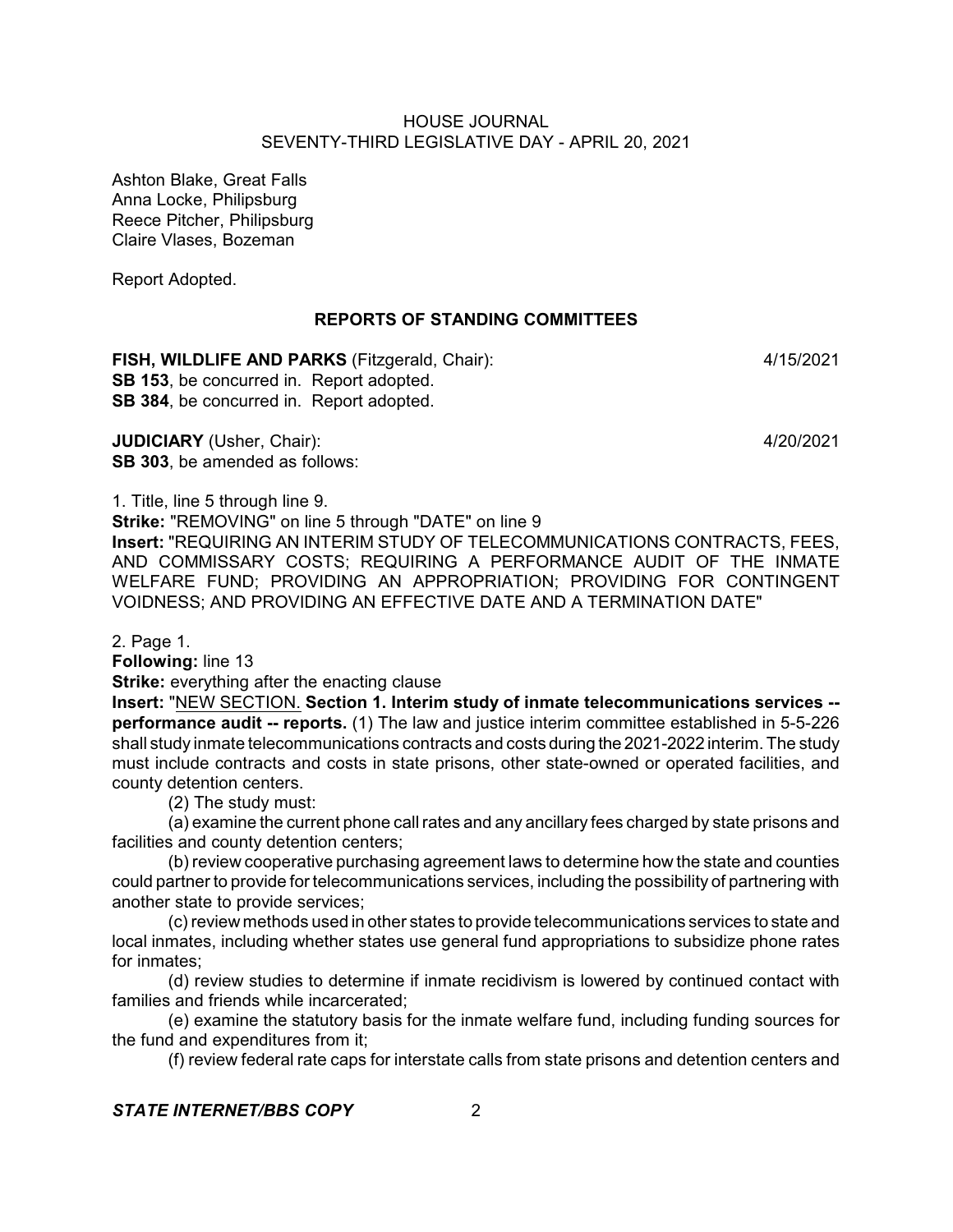any effects federal law might have on state and local telecommunications contracts; and

(g) determine, if possible, the lowest cost that could be assessed to inmates in state and county facilities for phone calls.

(3) The law and justice interim committee shall consult with the department of corrections, county sheriffs and detention center administrators, families of incarcerated or detained individuals and organizations advocating on their behalf, telecommunication service providers, and other stakeholders the committee considers necessary.

(4) All aspects of the study must be concluded prior to September 15, 2022. Final results of the study must be reported to the 68th legislature.

(5) The legislative audit division shall conduct a performance audit of the inmate welfare fund and report results of the audit to the legislative audit committee, the law and justice interim committee, and the 68th legislature. "

**Insert:** "NEW SECTION. **Section 2. Appropriation**. There is appropriated \$500 from the general fund to the legislative services division for the biennium beginning July 1, 2021. The appropriation must be used for the purposes of conducting the study required by [section 1]. Unused funds must revert to the general fund."

**Insert:** "NEW SECTION. **Section 3. Contingent voidness**. (1) Pursuant to Joint Rule 40-65, if [this act] does not include an appropriation prior to being transmitted to the governor, then [this act] is void.

(2) If the appropriation in [section 2] is vetoed, then [this act] is void."

**Insert:** "NEW SECTION. **Section 4. Effective date**. [This act] is effective July 1, 2021."

**Insert:** "NEW SECTION. **Section 5. Termination.** [This act] terminates December 31, 2022."

And, as amended, be concurred in. Report adopted.

**SB 400**, be amended as follows:

1. Page 2, line 9 through line 10.

**Strike:** "If" on line 9 through "the parent" on line 10 **Insert**: "The prevailing party in an action filed pursuant to this section"

And, as amended, be concurred in. Report adopted.

**NATURAL RESOURCES** (Gunderson, Chair): 4/16/2021 **HJR 37**, do pass. Report adopted.

**TAXATION** (Beard, Chair): 4/20/2021 **SB 385**, be amended as follows:

1. Title, line 15. **Following**: "AN" **Insert**: "EFFECTIVE DATE AND AN"

2. Page 2, line 25. **Strike:** "inception of the district"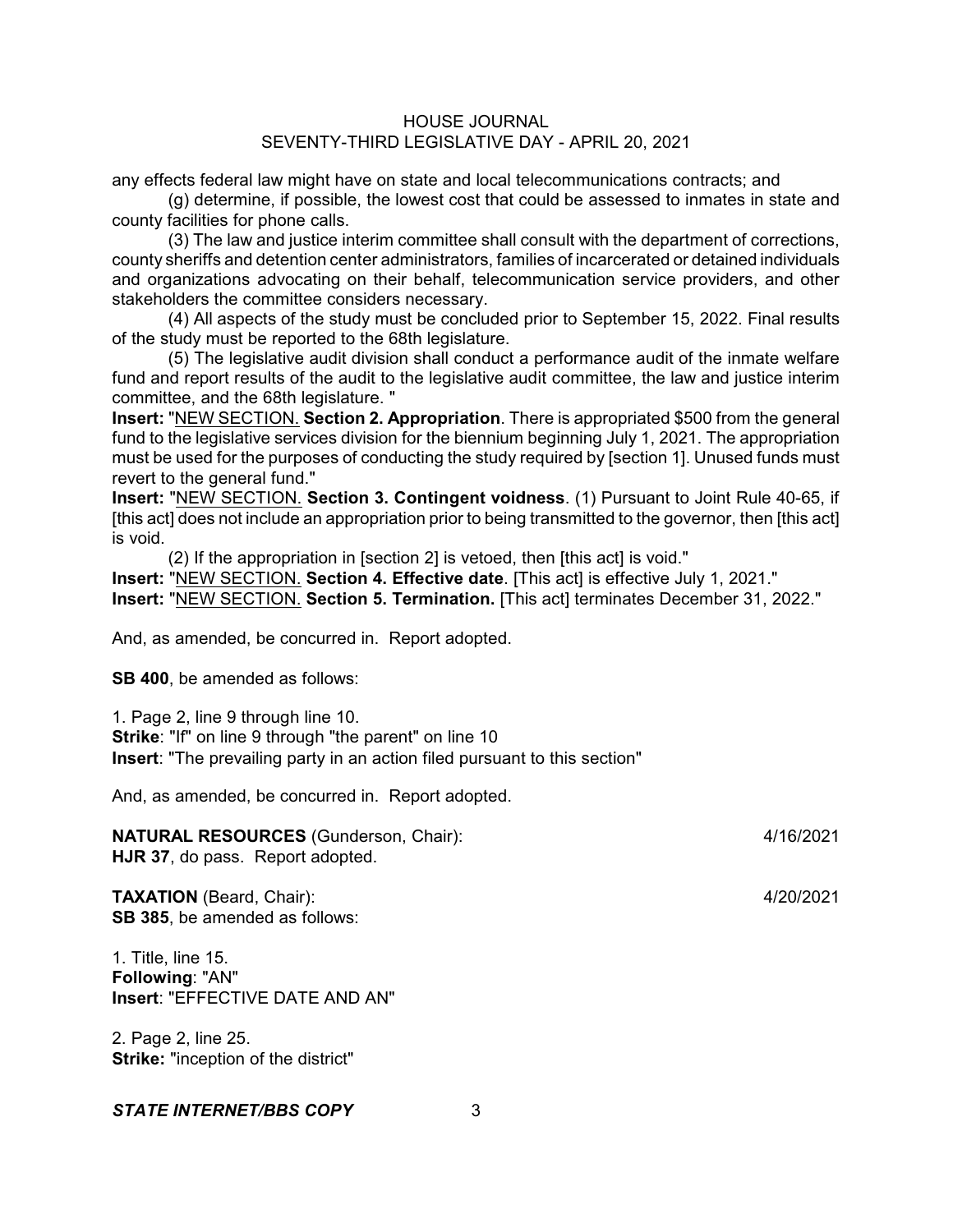**Insert:** "date of the order creating the district as provided in 7-11-1013"

3. Page 6. **Following**: line 28 **Insert**: "NEW SECTION. **Section 6. Effective date**. [This act] is effective July 1, 2021." **Renumber**: subsequent sections

And, as amended, be concurred in. Report adopted.

**SB 388**, be amended as follows:

1. Page 3, line 9. **Following**: "GAS," **Insert**: "hydrogen,"

2. Page 5, line 6. **Strike**: "governing body of the local jurisdiction" **Insert**: "local government"

And, as amended, be concurred in. Report adopted.

# **REPORTS OF SELECT COMMITTEES**

## **FREE** CONFERENCE COMMITTEE on **Senate Bill 300** Report No. 001, April 15, 2021

Mr. President and Mr. Speaker:

We, your Free Conference Committee met and considered **Senate Bill 300** (reference copy - salmon) and recommend this Free Conference Committee report be adopted.

And, recommend that **Senate Bill 300** (reference copy -- salmon) be amended as follows:

1. Title, line 7. **Strike:** "ALTERNATIVE" **Insert:** "PRIVATE"

2. Title, line 7. **Following:** "COURSES" **Strike:** "THAT MEET CRITERIA"

3. Title, line 11. **Following:** "ALLOWING"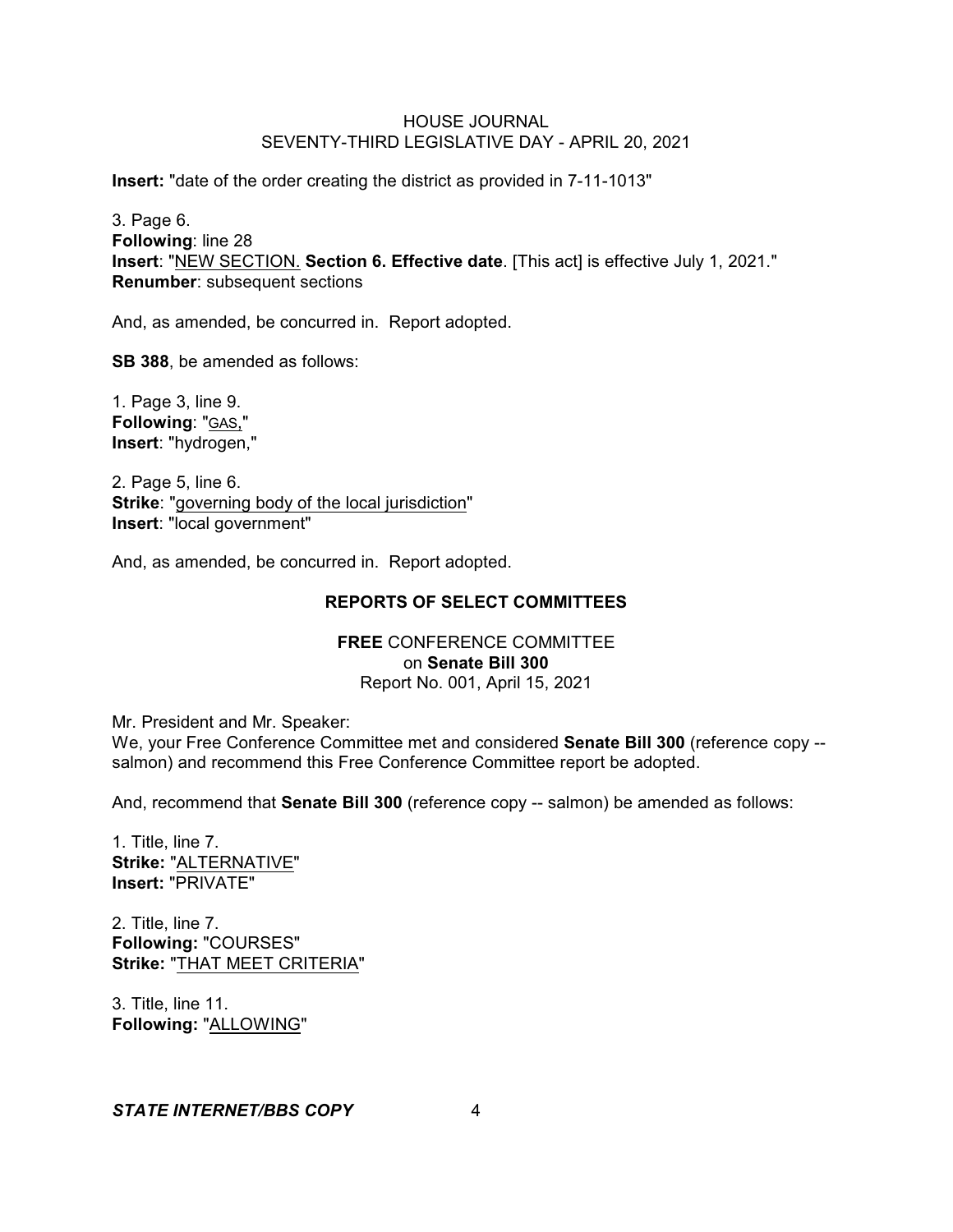**Insert:** "A PARENT OR GUARDIAN OF A STUDENT WHO COMPLETES THE TRAFFIC EDUCATION CLASSROOM INSTRUCTION TO INSTRUCT THE STUDENT IN THE HANDS-ON DRIVING PORTION OF THE TRAFFIC EDUCATION COURSE; ALLOWING"

4. Title, line 13 through line 14. **Strike:** "REQUIRING" on line 13 through "COURSE;" on line 14

5. Page 2, line 2 through line 3. **Strike:** "FLEXIBILITY" on line 2 through "APPROVAL" on line 3 **Insert:** "a commercially available private traffic education course"

6. Page 2, line 8. **Following:** "reviews;" **Strike:** "AND"

7. Page 2, line 10. **Following:** "20-7-503(2)(a)" **Insert:** "; and"

8. Page 2.

**Following:** line 13

**Insert:** "(11) establish any alternative course requirements necessary to allow the student's parents or guardian to instruct the student in the hands-on driving component of a traffic education course pursuant to 20-7-503(2)(b)"

9. Page 3, line 2 through line 6. **Following: "guardian" on line 28 Strike:** remainder of line 2 through "NIGHT." on line 6 **Insert:** "When a student completes the classroom portion of a traffic education course pursuant to subsection (2)(a), the student is authorized to take the hands-on driving portion of the traffic education course under the instruction of the student's parent or guardian."

10. Page 5, line 16 through line 17. **Strike:** "pursuant" on line 16 through "20-7-503(2)(b)" on line 17 **Insert:** "by the department of justice"

For the Senate: **For the House:** For the House:

Sands J. Hinkle Vance

Glimm, Chair **Loge, Vice Chair** Chair **Loge, Vice Chair Loge, Vice Chair**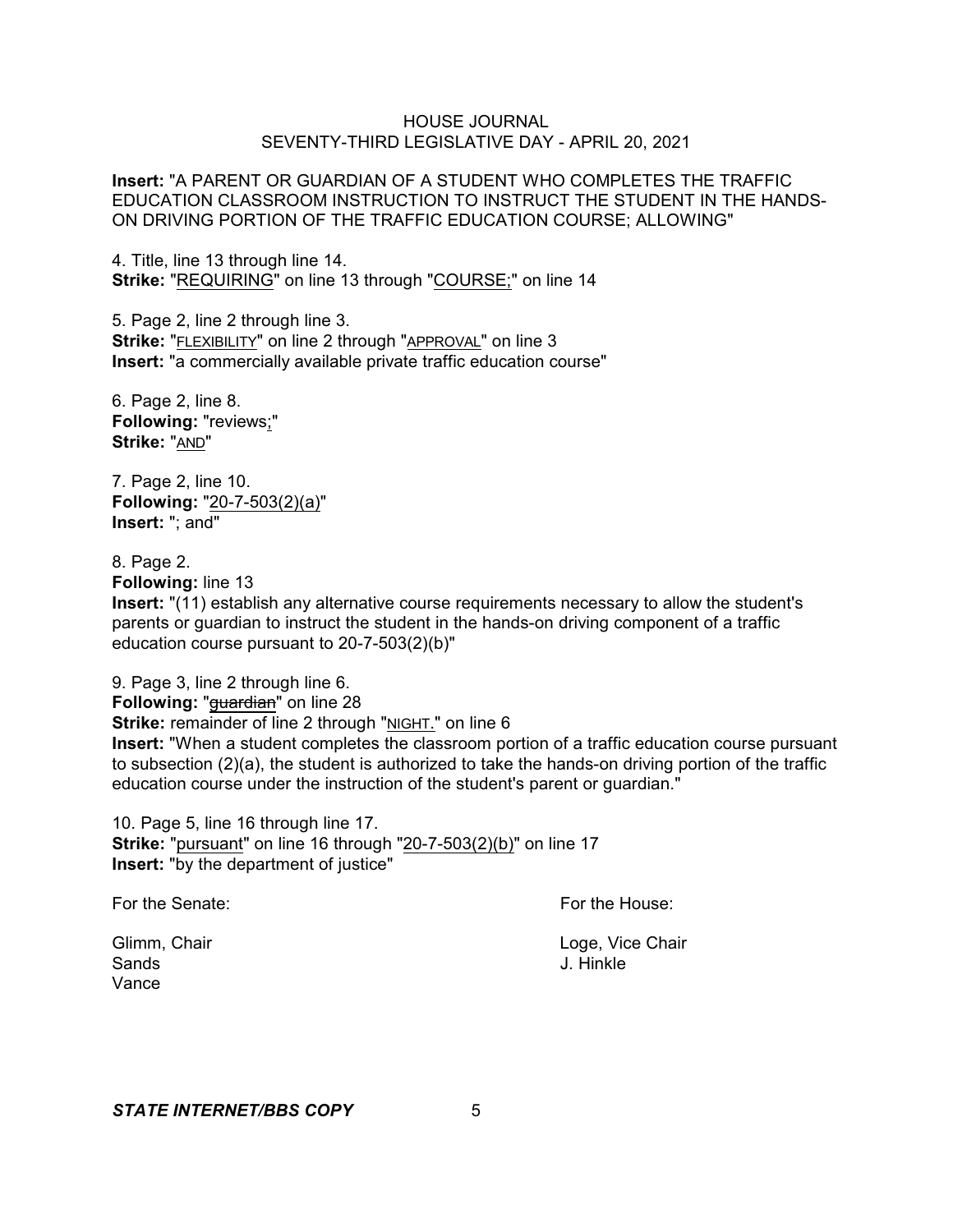# **MESSAGES FROM THE SENATE**

| House bills concurred in and returned to the House:                                                                                                                                                                                                                                                                                                                                        | 4/14/2021 |
|--------------------------------------------------------------------------------------------------------------------------------------------------------------------------------------------------------------------------------------------------------------------------------------------------------------------------------------------------------------------------------------------|-----------|
| HB 67, introduced by L. Jones<br>HB 73, introduced by B. Usher<br>HB 131, introduced by D. Bedey<br>HB 233, introduced by F. Anderson<br>HB 260, introduced by S. Berglee<br>HB 362, introduced by R. Fitzgerald<br>HB 398, introduced by D. Lenz<br>HB 445, introduced by B. Usher<br>HB 468, introduced by P. Fielder<br>HB 491, introduced by M. Funk<br>HB 590, introduced by S. Kerns |           |
| House joint resolution concurred in and returned to the House:                                                                                                                                                                                                                                                                                                                             | 4/14/2021 |
| HJR 21, introduced by L. Bishop                                                                                                                                                                                                                                                                                                                                                            |           |
| House bills concurred in as amended and returned to the House for concurrence in Senate<br>amendments:                                                                                                                                                                                                                                                                                     |           |
| HB 230, introduced by M. Regier<br>HB 257, introduced by J. Hinkle<br>HB 439, introduced by S. Galloway<br>HB 448, introduced by J. Kassmier<br>HB 572, introduced by D. Skees<br>HB 599, introduced by S. Gunderson                                                                                                                                                                       | 4/14/2021 |
| House bill not concurred in and returned to the House:                                                                                                                                                                                                                                                                                                                                     | 4/14/2021 |
| HB 406, introduced by M. Noland                                                                                                                                                                                                                                                                                                                                                            |           |
| HB 337, introduced by C. Hinkle, requiring adoption by an affirmative roll call vote of two-thirds<br>of all the members of the Legislature failed the Senate with the following vote:                                                                                                                                                                                                     |           |
| Yeas - 29<br><b>Nays - 21</b>                                                                                                                                                                                                                                                                                                                                                              | 4/14/2021 |
| House bills concurred in and returned to the House:                                                                                                                                                                                                                                                                                                                                        | 4/15/2021 |
| HB 206, introduced by D. Bedey                                                                                                                                                                                                                                                                                                                                                             |           |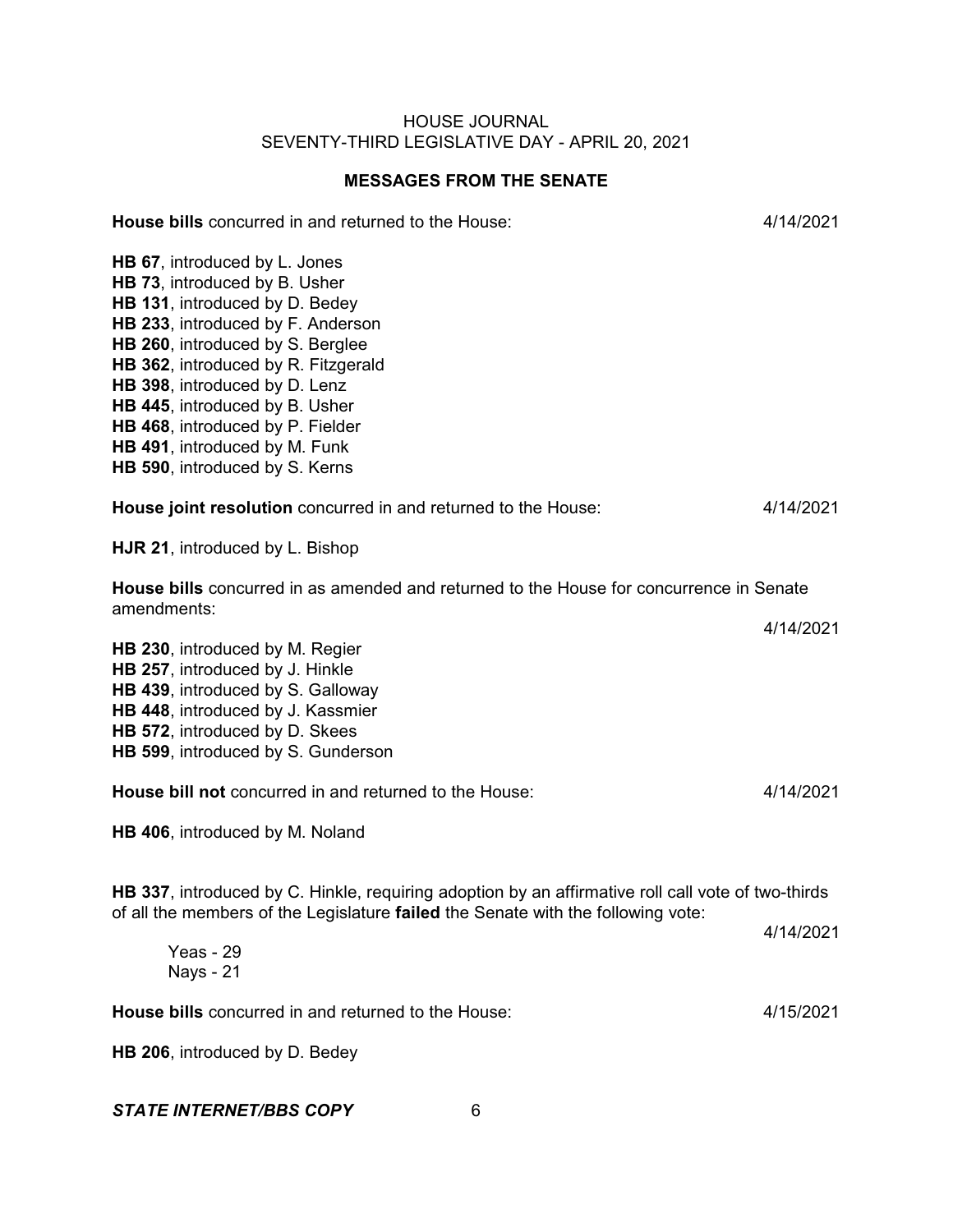**HB 229**, introduced by J. Gillette **HB 273**, introduced by D. Skees **HB 341**, introduced by M.Regier **HB 380**, introduced by K. Seekins-Crowe **HB 429**, introduced by L. Jones **HB 475**, introduced by D. Skees **HB 520**, introduced by M. Marler **HB 669**, introduced by E. Buttrey

**House joint resolution** concurred in and returned to the House: 4/15/2021

**HJR 5**, introduced by B. Tschida

**House bills** concurred in as amended and returned to the House for concurrence in Senate amendments:

4/15/2021

**HB 358**, introduced by B. Mercer **HB 430**, introduced by K. Whitman **HB 444**, introduced by E. Buttrey **HB 447**, introduced by B. Mercer **HB 472**, introduced by M. Regier **HB 481**, introduced by S. Gunderson **HB 504**, introduced by C. Knudsen **HB 506**, introduced by P. Fielder **HB 537**, introduced by B. Mercer **HB 559**, introduced by B. Mercer **HB 576**, introduced by J. Schillinger **HB 630**, introduced by D. Bedey **HB 632**, introduced by F. Garner

**House joint resolution** concurred in as amended and returned to the House for concurrence in Senate amendments: 4/15/2021

| HJR 16, introduced by N. Duram                         | T11012021 |
|--------------------------------------------------------|-----------|
| House bill not concurred in and returned to the House: | 4/15/2021 |
| HB 244, introduced by D. Lenz                          |           |

**HB 428**, introduced by B. Mercer, requiring adoption by an affirmative roll call vote of two-thirds of all the members of the Legislature **failed** the Senate with the following vote:

4/15/2021

Yeas - 31 Nays - 19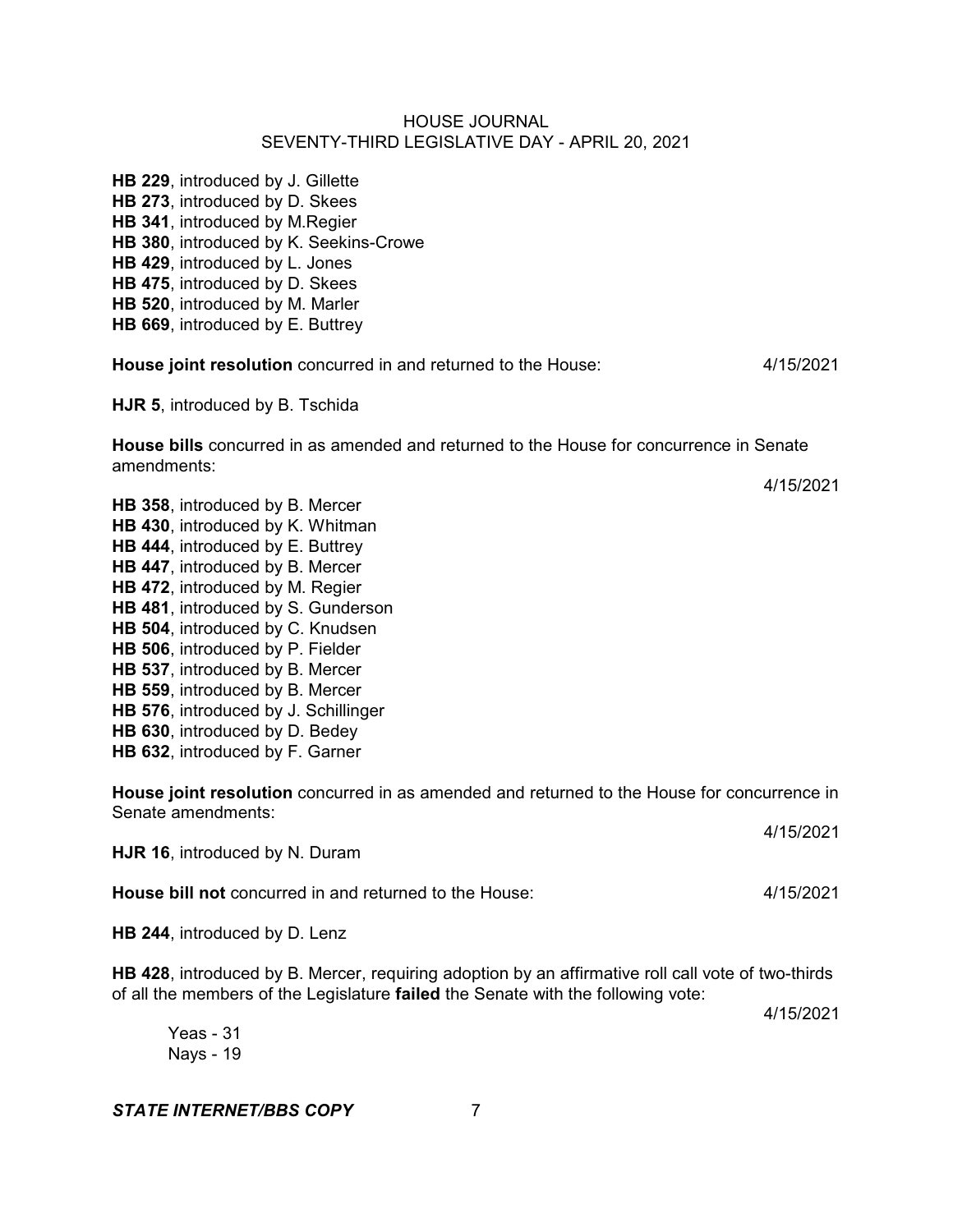| 4/15/2021                                                                                                                                                                                                |
|----------------------------------------------------------------------------------------------------------------------------------------------------------------------------------------------------------|
|                                                                                                                                                                                                          |
| 4/15/2021                                                                                                                                                                                                |
|                                                                                                                                                                                                          |
| <b>HB 2</b> - The Senate acceded to the request of the House and authorized the President to<br>appoint the following Free Conference Committee to meet with a like committee from the                   |
| 4/15/2021                                                                                                                                                                                                |
| <b>HB 63</b> - The Senate acceded to the request of the House and authorized the President to<br>appoint the following Conference Committee to meet with a like committee from the House to<br>4/15/2021 |
|                                                                                                                                                                                                          |

Senator Gauthier Senator Pope

**SB 306** - The Senate failed to concur in House amendments to **SB 306,** authorized the President to appoint the following Conference Committee, and requested that the House appoint a like committee to confer on House amendments to **SB 306:**

4/15/2021

Senator Lang, Chair Senator Flowers Senator Hinebauch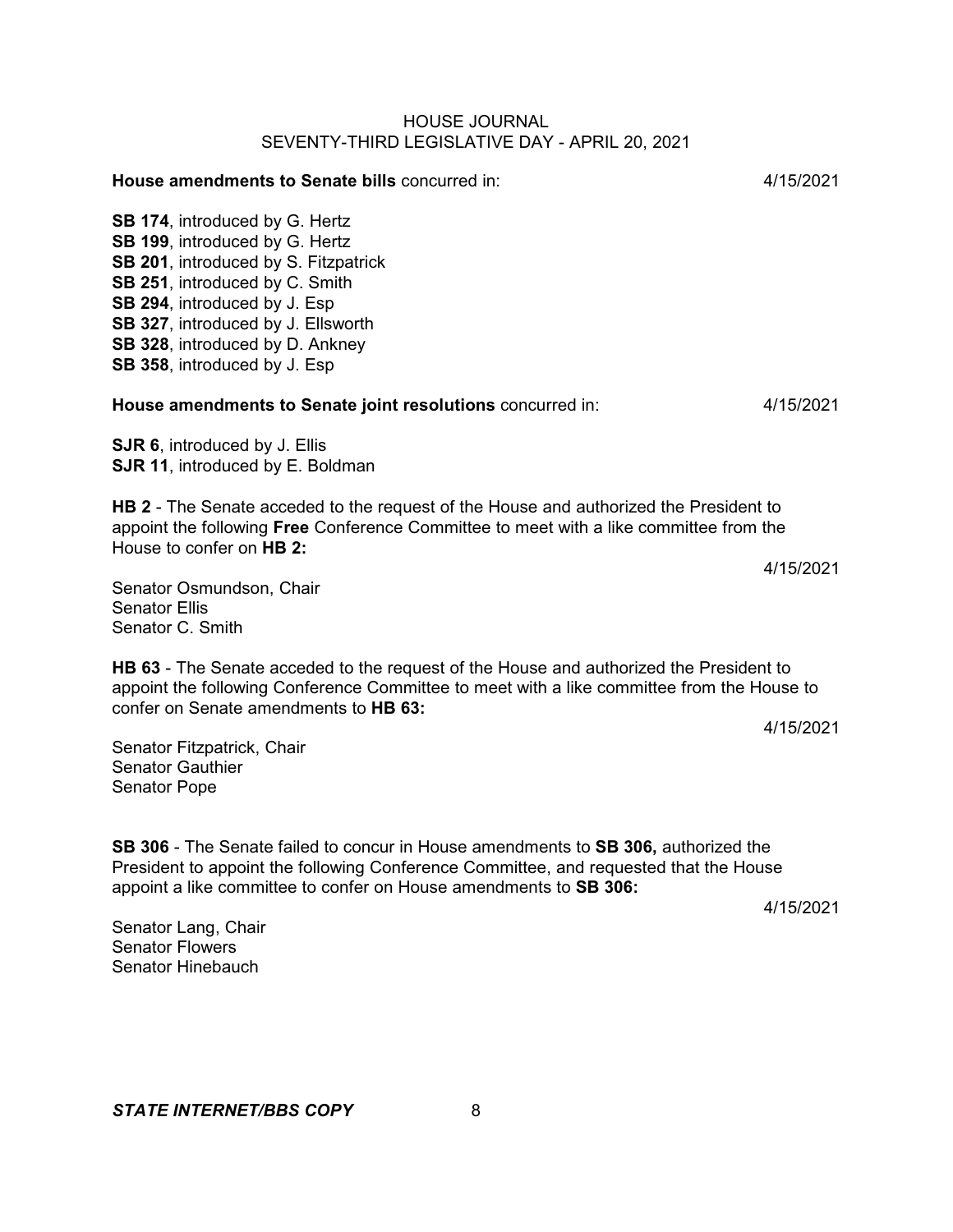## **MESSAGES FROM THE GOVERNOR**

April 16, 2021

The Honorable Wylie Galt Speaker of the House State Capitol Helena, Montana 59620

Dear Speaker Galt:

On Thursday, April 15, I signed the following bills:

**House Bill 49** - Bedey **House Bill 91** - Farris-Olsen **House Bill 159** - Jones **House Bill 201** - Holmlund **House Bill 211** - Frazer **House Bill 218** - Hopkins **House Bill 242** - C. Hinkle **House Bill 289** - M. Regier **House Bill 349** - Hopkins **House Bill 401** - Galloway **House Bill 402** - Galloway **House Bill 438** - Galloway **House Bill 454** - Ricci **House Bill 543** - Phalen

On Friday, April 16, I signed the following bills:

**House Bill 31** - Buttrey **House Bill 47** - McKamey **House Bill 50** - Garner **House Bill 55** - Loge **House Bill 57** - Lenz **House Bill 89** - McKamey **House Bill 121** - Bedey **House Bill 163** - Fielder **House Bill 217** - Buttrey **House Bill 223** - Mercer **House Bill 280** - M. Regier **House Bill 291** - Funk **House Bill 292** - Custer **House Bill 305** - Berglee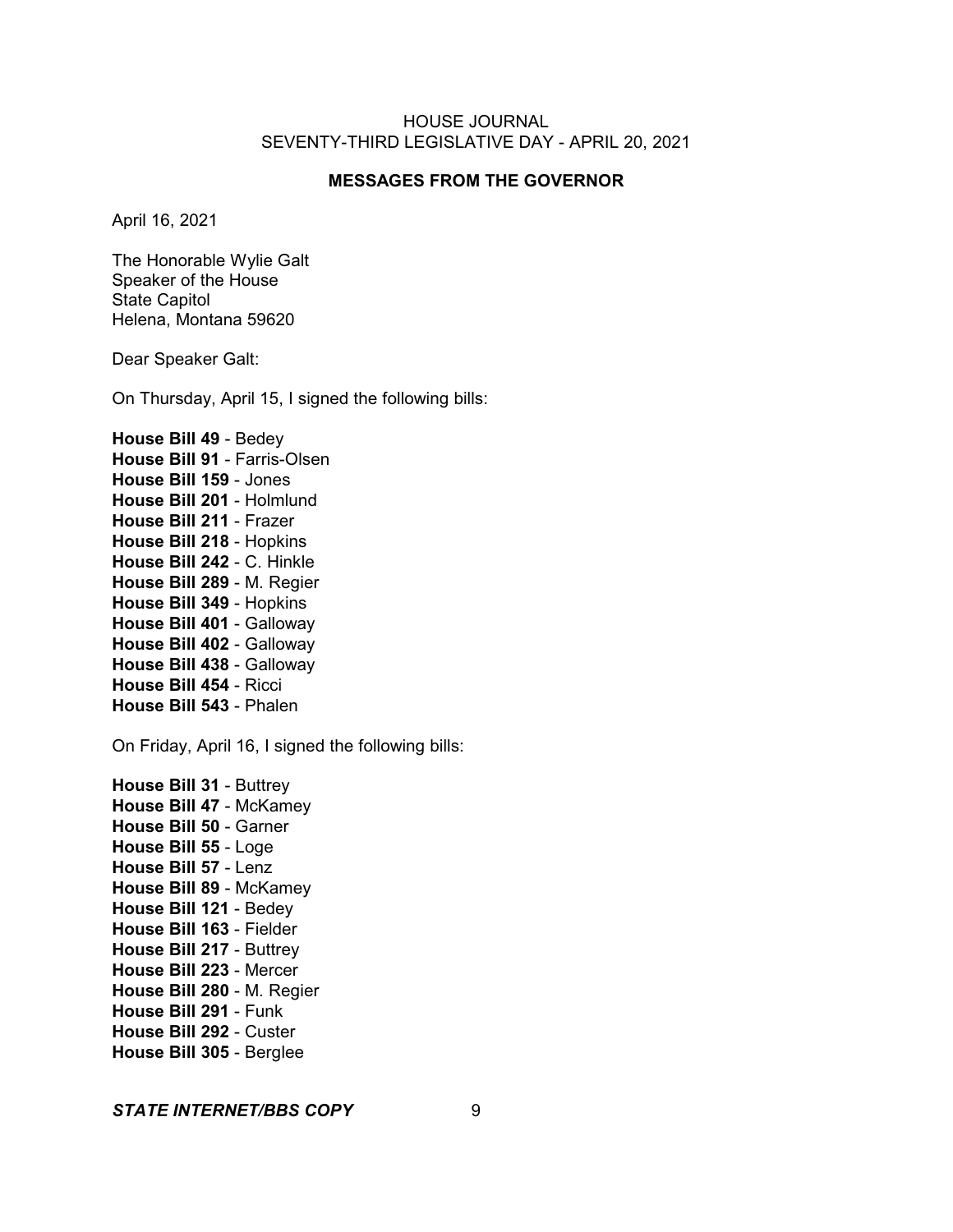**House Bill 306** - Funk **House Bill 307** - Gillette **House Bill 328** - Keogh **House Bill 346** - Welch **House Bill 364** - Trebas **House Bill 383** - Usher **House Bill 386** - Gist **House Bill 393** - Gillette **House Bill 407** - Noland **House Bill 494** - Harvey **House Bill 499** - Trebas **House Bill 556** - Walsh **House Bill 558** - Noland **House Bill 609** - Kerns

The bills have been delivered to the Secretary of State's office.

Sincerely,

GREG GIANFORTE **Governor** 

April 19, 2021

The Honorable Wylie Galt Speaker of the House State Capitol Helena, Montana 59620

Dear Speaker Galt:

On Monday, April 19, I signed the following bills:

**House Bill 34** - Smith **House Bill 35** - Stewart Peregoy **House Bill 43** - R. Knudsen **House Bill 98** - Stewart Peregoy **House Bill 176** - Greef **House Bill 192** - Reksten **House Bill 207** - Duram **House Bill 246** - Bertoglio **House Bill 252** - Jones **House Bill 259** - Vinton **House Bill 379** - Vinton **House Bill 432** - Gunderson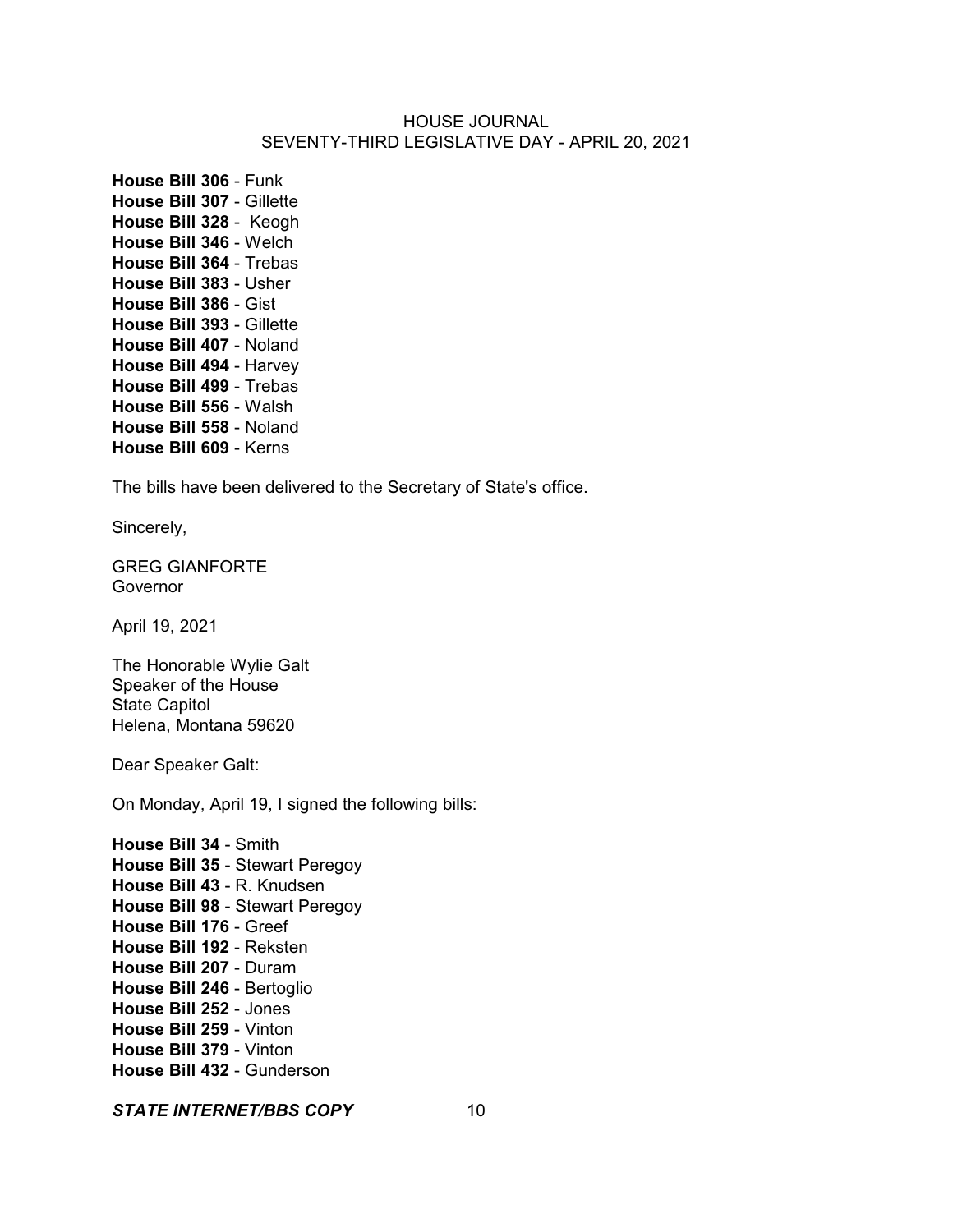**House Bill 482** - Gunderson **House Bill 611** - Fitzgerald

The bills have been delivered to the Secretary of State's office.

I have vetoed **House Bill 440** - Curdy

Sincerely,

GREG GIANFORTE Governor

April 19, 2021

The Honorable Wylie Galt Speaker of the House State Capitol Helena, MT 59601

The Honorable Mark Blasdel President of the Senate State Capitol Helena, MT 59601

Dear President Blasdel and Speaker Galt:

In accordance with the power vested in me as the Governor by the Constitution and the laws of the State of Montana, I hereby veto House Bill 440 "AN ACT GENERALLY REVISING ALCOHOL REGULATORY LAWS RELATING TO WINERIES; REQUIRING WINERIES LOCATED IN MONTANA TO FERMENT A CERTAIN AMOUNT OF FERMENTABLE AGRICULTURAL PRODUCTS AT THE WINERY; AMENDING SECTION 16-3-411, MCA; AND PROVIDING AN IMMEDIATE EFFECTIVE DATE AND AN APPLICABILITY DATE."

HB 440 requires any new license applicants to "ferment at least 50% of the fermentable agricultural products that are used in wine production at the winery location." This change in the law amounts to the state government dictating winners and losers in what is otherwise a highly competitive market with robust consumer choice. If enacted, HB 440 would allow certain entrants into the market while restricting others. This is an unjustified restraint of trade that disincentivizes business development and job creation.

Currently, wineries that ferment a majority of their product can already obtain a license and enter the market. HB 440 gives this type of winery a government-sponsored advantage over other wineries that maintain a different business model, in particular, wineries that import in bulk and retail to consumers. See MCA§ 16-3-411{1)(a). And HB 440 grandfathers the licenses of wineries that import their product, with the anti-competitive effect of insulating those types of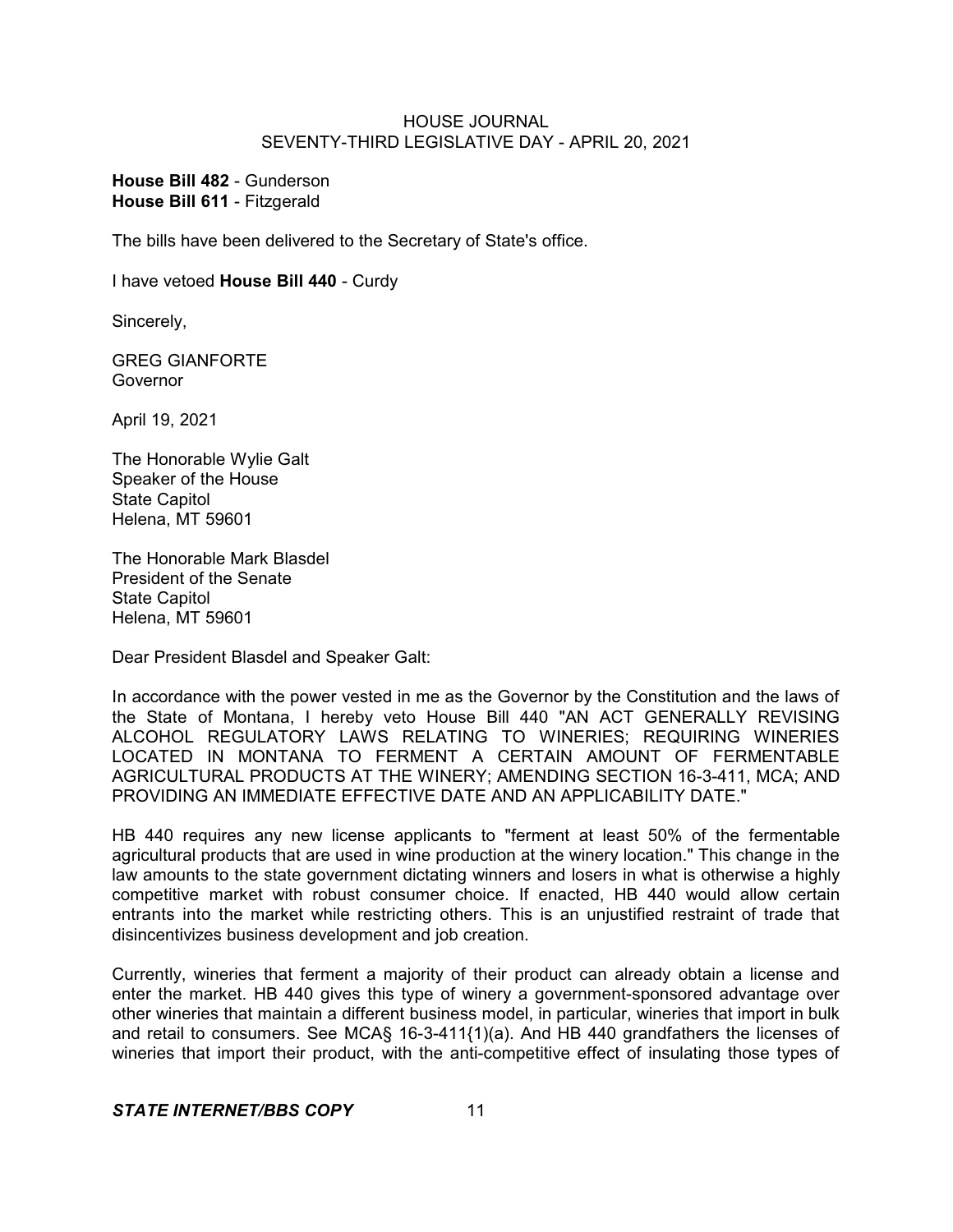wineries from further competition. While this may be unintentional, it is still counter to a free market where consumers are sovereign and determine winners and losers.

I also believe it would be difficult for the Montana Department of Revenue to determine whether a newly licensed winery is actually fermenting at least 50% of its production. I am hesitant to sign legislation that the executive branch cannot reasonably-enforce.

I cannot in good conscience sign a bill that amounts to unnecessary government intervention in a market that already offers consumers ample choice. These consumers should determine which businesses succeed and which fail.

For these reasons, I am vetoing HB 440.

Sincerely,

GREG GIANFORTE **Governor** 

cc: Legislative Services Division Secretary of State Christi Jacobson

#### **FIRST READING AND COMMITMENT OF BILLS**

The following House joint resolutions were introduced, read first time, and referred to committees:

**HJR 42**, introduced by T. France, S. Gist, J. Hamilton, D. Harvey, C. Keogh, referred to Transportation.

**HJR 44**, introduced by D. Lenz, referred to Human Services.

**HJR 45**, introduced by D. Lenz, referred to Human Services.

**HJR 46**, introduced by J. Hinkle, referred to Taxation.

**HJR 47**, introduced by K. Seekins-Crowe, B. Mercer, A. Regier, B. Tschida, referred to Judiciary.

## **THIRD READING OF BILLS**

The following bills having been read three several times, title and history agreed to, were disposed of in the following manner:

**SB 87** concurred in as follows:

Yeas: Abbott, Anderson, Bartel, Beard, Bedey, Berglee, Bertoglio, Binkley, Bishop, Brewster, Buckley, Buttrey, Caferro, Carlson, Curdy, Custer, Dooling, Dunwell, Duram, Farris-Olsen, Fern, Fielder, Fitzgerald, Fleming, France, Frazer, Fuller, Funk, Galloway, Garner, Gillette, Gist, Greef, Gunderson, Hamilton, Harvey, Hawk, Hayman, Hill, Hinkle C, Hinkle J, Holmlund,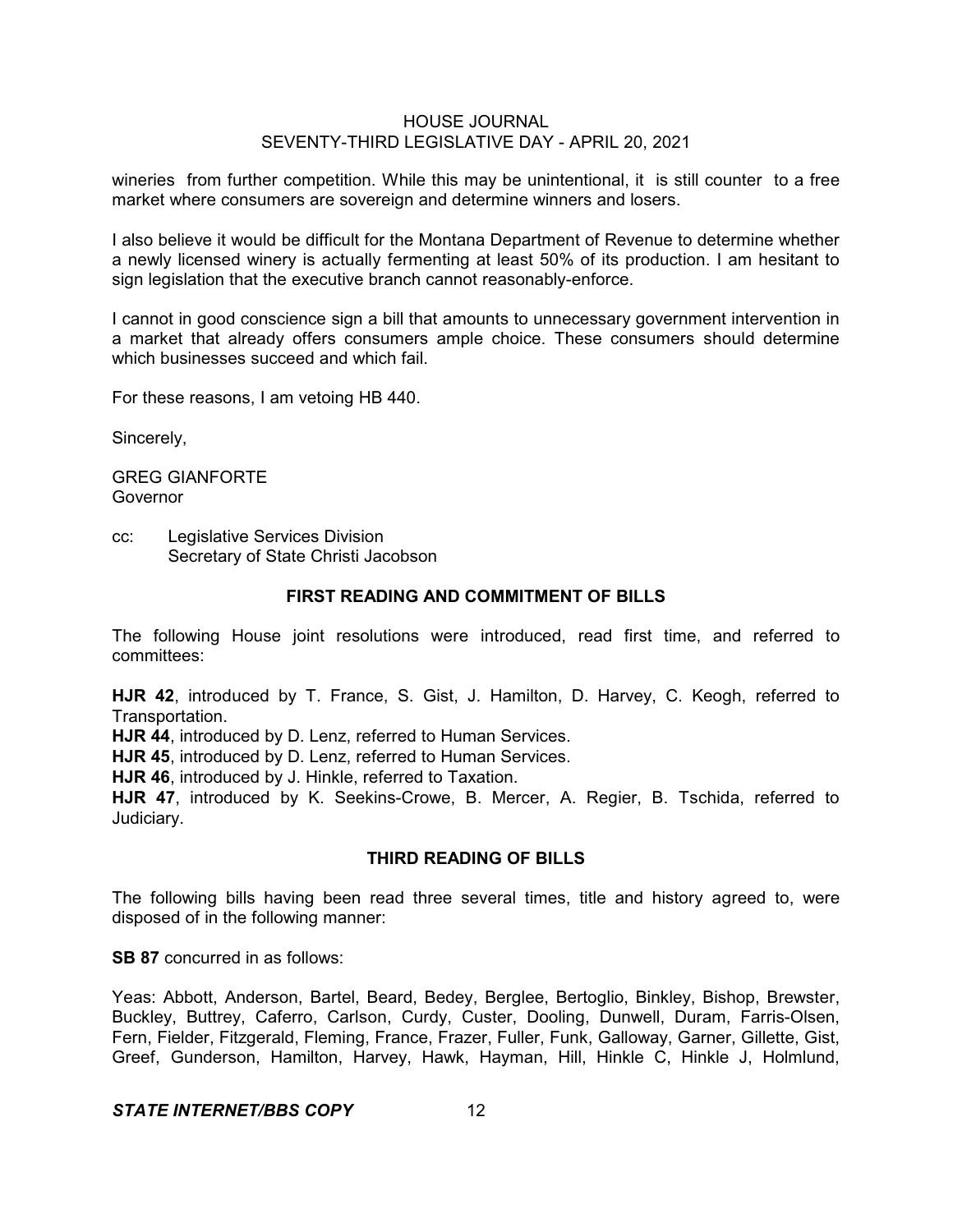Hopkins, Jones, Karjala, Kassmier, Keane, Kelker, Keogh, Kerns, Kerr-Carpenter, Knudsen C, Knudsen R, Kortum, Lenz, Ler, Loge, Malone, Marler, Marshall, McKamey, Mercer, Mitchell, Moore, Nave, Noland, Novak, Olsen, Patelis, Phalen, Putnam, Read, Regier A, Reksten, Running Wolf, Schillinger, Seekins-Crowe, Sheldon-Galloway, Skees, Smith, Stafman, Stewart Peregoy, Stromswold, Sullivan, Tenenbaum, Thane, Trebas, Tschida, Usher, Vinton, Walsh, Weatherwax, Welch, Whiteman Pena, Whitman, Windy Boy, Mr. Speaker. Total 97

Nays: Zolnikov. Total 1

Voted absentee: None.

Excused: Ricci. Total 1

Absent or not voting: Regier M. Total 1

**SB 134** concurred in as follows:

Yeas: Abbott, Anderson, Bartel, Beard, Bedey, Berglee, Bertoglio, Binkley, Bishop, Brewster, Buckley, Buttrey, Caferro, Carlson, Curdy, Custer, Dooling, Dunwell, Duram, Fern, Fielder, Fitzgerald, Fleming, France, Frazer, Fuller, Funk, Galloway, Garner, Gillette, Gist, Greef, Gunderson, Hamilton, Harvey, Hawk, Hayman, Hinkle C, Hinkle J, Holmlund, Hopkins, Jones, Karjala, Kassmier, Keane, Kelker, Keogh, Kerns, Kerr-Carpenter, Knudsen C, Knudsen R, Kortum, Lenz, Ler, Loge, Malone, Marler, Marshall, McKamey, Mercer, Mitchell, Moore, Nave, Noland, Novak, Olsen, Patelis, Phalen, Putnam, Read, Regier A, Reksten, Running Wolf, Schillinger, Seekins-Crowe, Sheldon-Galloway, Skees, Stafman, Stewart Peregoy, Stromswold, Sullivan, Tenenbaum, Thane, Trebas, Usher, Vinton, Walsh, Weatherwax, Welch, Whiteman Pena, Whitman, Windy Boy, Zolnikov, Mr. Speaker. Total 94

Nays: Hill, Tschida. Total 2

Voted absentee: None.

Excused: Ricci. Total 1

Absent or not voting: Farris-Olsen, Regier M, Smith. Total 3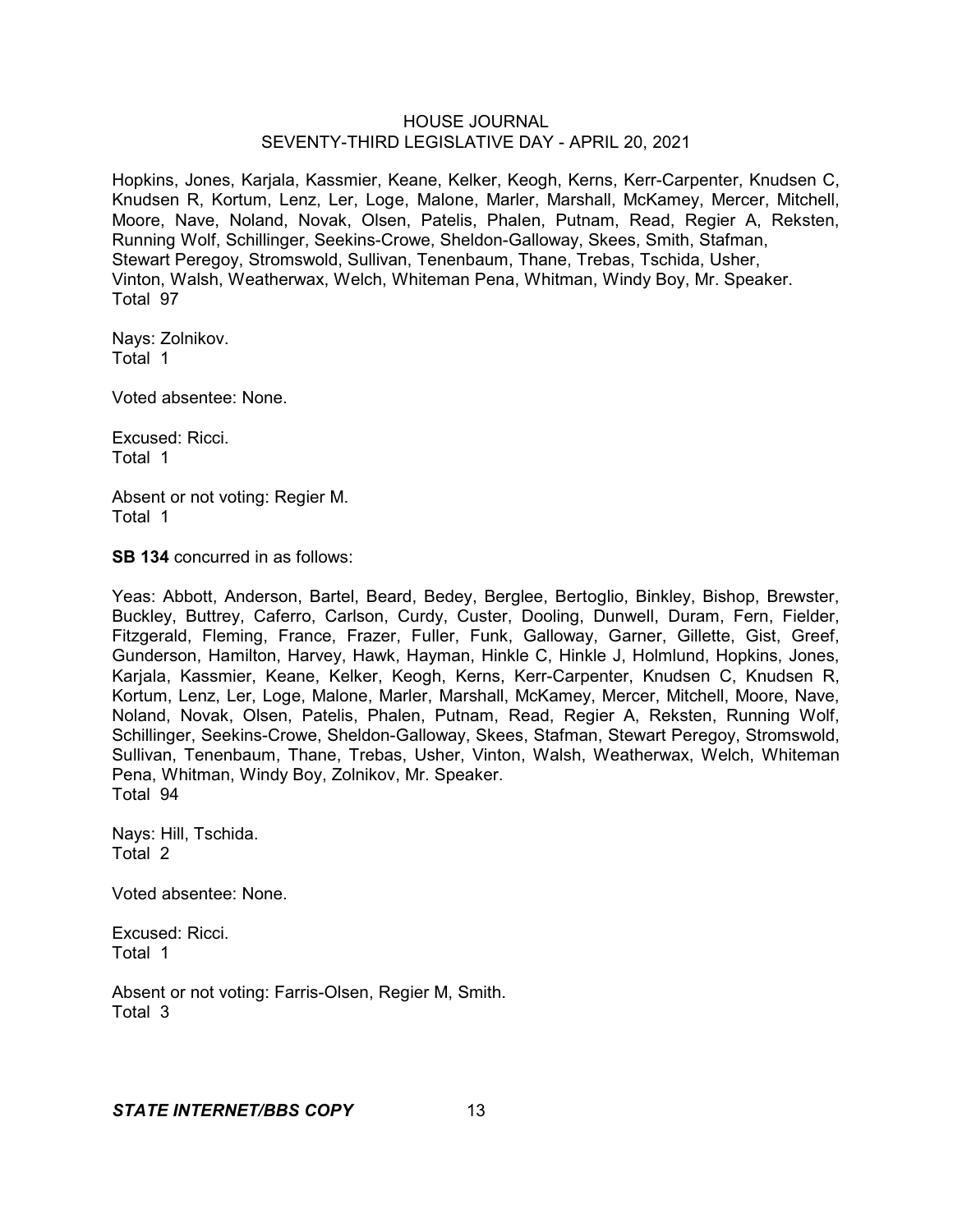**SB 142** concurred in as follows:

Yeas: Anderson, Bartel, Beard, Bedey, Berglee, Bertoglio, Binkley, Brewster, Buttrey, Carlson, Custer, Dooling, Duram, Fern, Fielder, Fitzgerald, Fleming, Frazer, Fuller, Galloway, Garner, Gillette, Gist, Gunderson, Hill, Hinkle C, Hinkle J, Holmlund, Hopkins, Jones, Karjala, Kassmier, Kerns, Knudsen C, Knudsen R, Lenz, Ler, Loge, Malone, Marler, Marshall, McKamey, Mercer, Mitchell, Moore, Nave, Noland, Patelis, Phalen, Putnam, Read, Regier A, Reksten, Schillinger, Seekins-Crowe, Sheldon-Galloway, Skees, Stafman, Stromswold, Trebas, Tschida, Usher, Vinton, Walsh, Whitman, Windy Boy, Zolnikov, Mr. Speaker. Total 68

Nays: Abbott, Bishop, Buckley, Caferro, Curdy, Dunwell, France, Funk, Greef, Hamilton, Harvey, Hawk, Hayman, Keane, Kelker, Keogh, Kerr-Carpenter, Kortum, Novak, Olsen, Running Wolf, Smith, Stewart Peregoy, Sullivan, Tenenbaum, Thane, Weatherwax, Welch, Whiteman Pena. Total 29

Voted absentee: None.

Excused: Ricci. Total 1

Absent or not voting: Farris-Olsen, Regier M. Total 2

**SB 149** concurred in as follows:

Yeas: Anderson, Bartel, Beard, Bedey, Berglee, Bertoglio, Binkley, Brewster, Buttrey, Caferro, Carlson, Curdy, Custer, Dooling, Duram, Fern, Fielder, Fitzgerald, Fleming, Frazer, Fuller, Galloway, Garner, Gillette, Gist, Greef, Gunderson, Hill, Hinkle C, Hinkle J, Holmlund, Hopkins, Jones, Kassmier, Kerns, Knudsen C, Knudsen R, Lenz, Ler, Loge, Malone, Marshall, Mercer, Mitchell, Moore, Nave, Noland, Patelis, Phalen, Putnam, Read, Regier A, Reksten, Schillinger, Seekins-Crowe, Sheldon-Galloway, Skees, Stromswold, Trebas, Tschida, Usher, Vinton, Whitman, Zolnikov, Mr. Speaker. Total 65

Nays: Abbott, Bishop, Buckley, Dunwell, Farris-Olsen, France, Funk, Hamilton, Harvey, Hawk, Hayman, Karjala, Keane, Kelker, Keogh, Kerr-Carpenter, Kortum, Marler, McKamey, Novak, Olsen, Running Wolf, Smith, Stafman, Stewart Peregoy, Sullivan, Tenenbaum, Thane, Walsh, Weatherwax, Welch, Whiteman Pena, Windy Boy. Total 33

Voted absentee: None.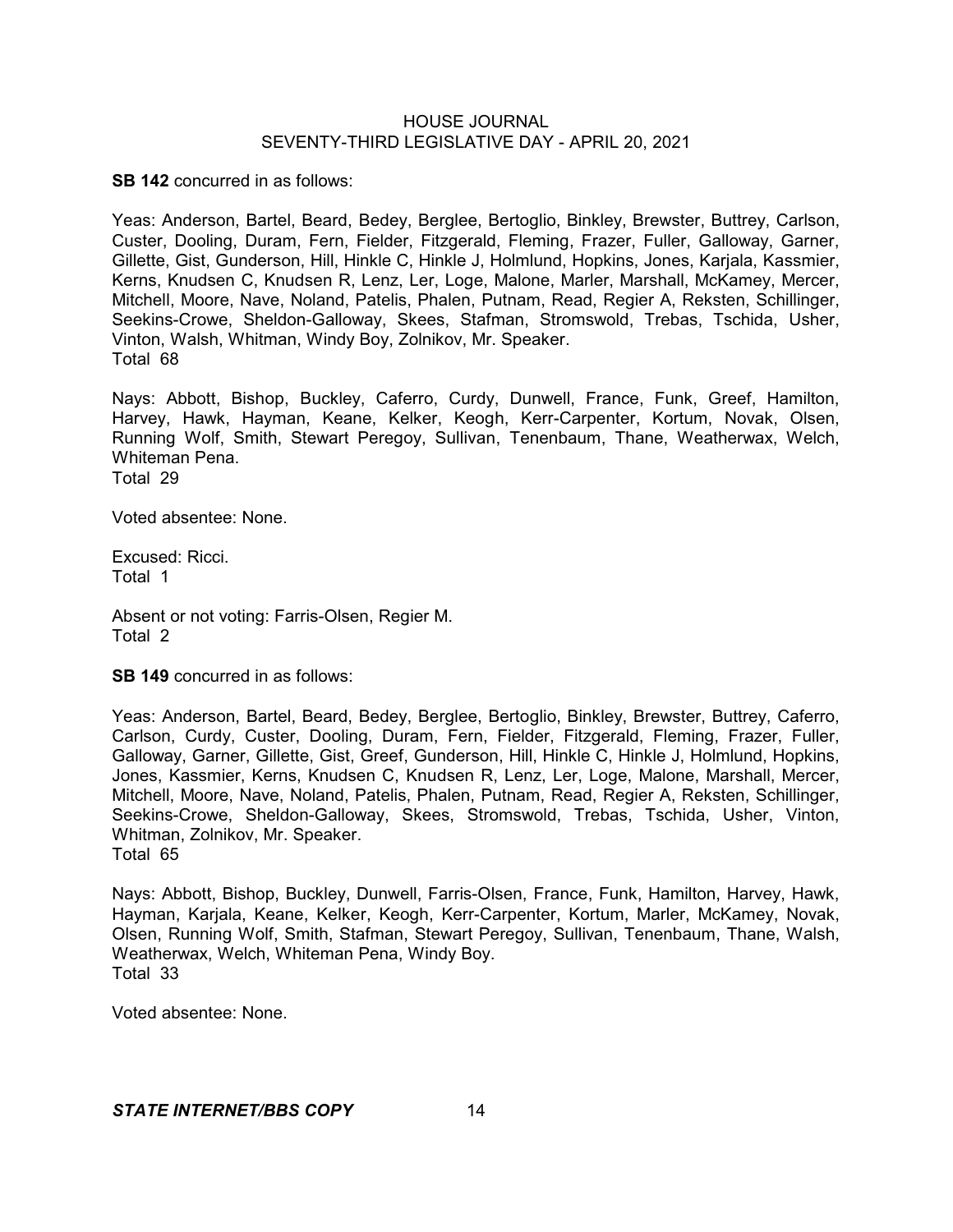Excused: Ricci. Total 1

Absent or not voting: Regier M. Total 1

**SB 155** concurred in as follows:

Yeas: Abbott, Anderson, Bartel, Beard, Bedey, Berglee, Bertoglio, Binkley, Bishop, Brewster, Buckley, Buttrey, Caferro, Carlson, Curdy, Custer, Dooling, Dunwell, Duram, Farris-Olsen, Fern, Fielder, Fitzgerald, Fleming, France, Frazer, Fuller, Funk, Galloway, Garner, Gillette, Gist, Greef, Gunderson, Hamilton, Harvey, Hawk, Hayman, Hill, Hinkle C, Hinkle J, Holmlund, Hopkins, Jones, Karjala, Kassmier, Keane, Kelker, Keogh, Kerns, Kerr-Carpenter, Knudsen C, Knudsen R, Kortum, Lenz, Ler, Loge, Malone, Marler, Marshall, McKamey, Mercer, Mitchell, Moore, Nave, Noland, Novak, Olsen, Patelis, Phalen, Putnam, Read, Regier A, Reksten, Running Wolf, Schillinger, Seekins-Crowe, Sheldon-Galloway, Skees, Smith, Stafman, Stewart Peregoy, Stromswold, Sullivan, Tenenbaum, Thane, Trebas, Tschida, Usher, Vinton, Walsh, Weatherwax, Welch, Whiteman Pena, Whitman, Zolnikov, Mr. Speaker. Total 97

Nays: Windy Boy. Total 1

Voted absentee: None.

Excused: Ricci. Total 1

Absent or not voting: Regier M. Total 1

**SB 183** concurred in as follows:

Yeas: Anderson, Bartel, Beard, Bedey, Berglee, Bertoglio, Binkley, Brewster, Buttrey, Carlson, Custer, Dooling, Duram, Fielder, Fitzgerald, Fleming, Frazer, Fuller, Galloway, Garner, Gillette, Gist, Greef, Gunderson, Hill, Hinkle C, Hinkle J, Holmlund, Hopkins, Jones, Kassmier, Kerns, Knudsen C, Knudsen R, Lenz, Ler, Loge, Malone, Marshall, McKamey, Mercer, Mitchell, Moore, Nave, Noland, Patelis, Phalen, Putnam, Read, Regier A, Reksten, Schillinger, Seekins-Crowe, Sheldon-Galloway, Skees, Stromswold, Trebas, Tschida, Usher, Vinton, Walsh, Welch, Whitman, Zolnikov, Mr. Speaker. Total 65

Nays: Abbott, Bishop, Buckley, Caferro, Curdy, Dunwell, Farris-Olsen, Fern, France, Funk, Hamilton, Harvey, Hawk, Hayman, Karjala, Keane, Kelker, Keogh, Kerr-Carpenter, Kortum,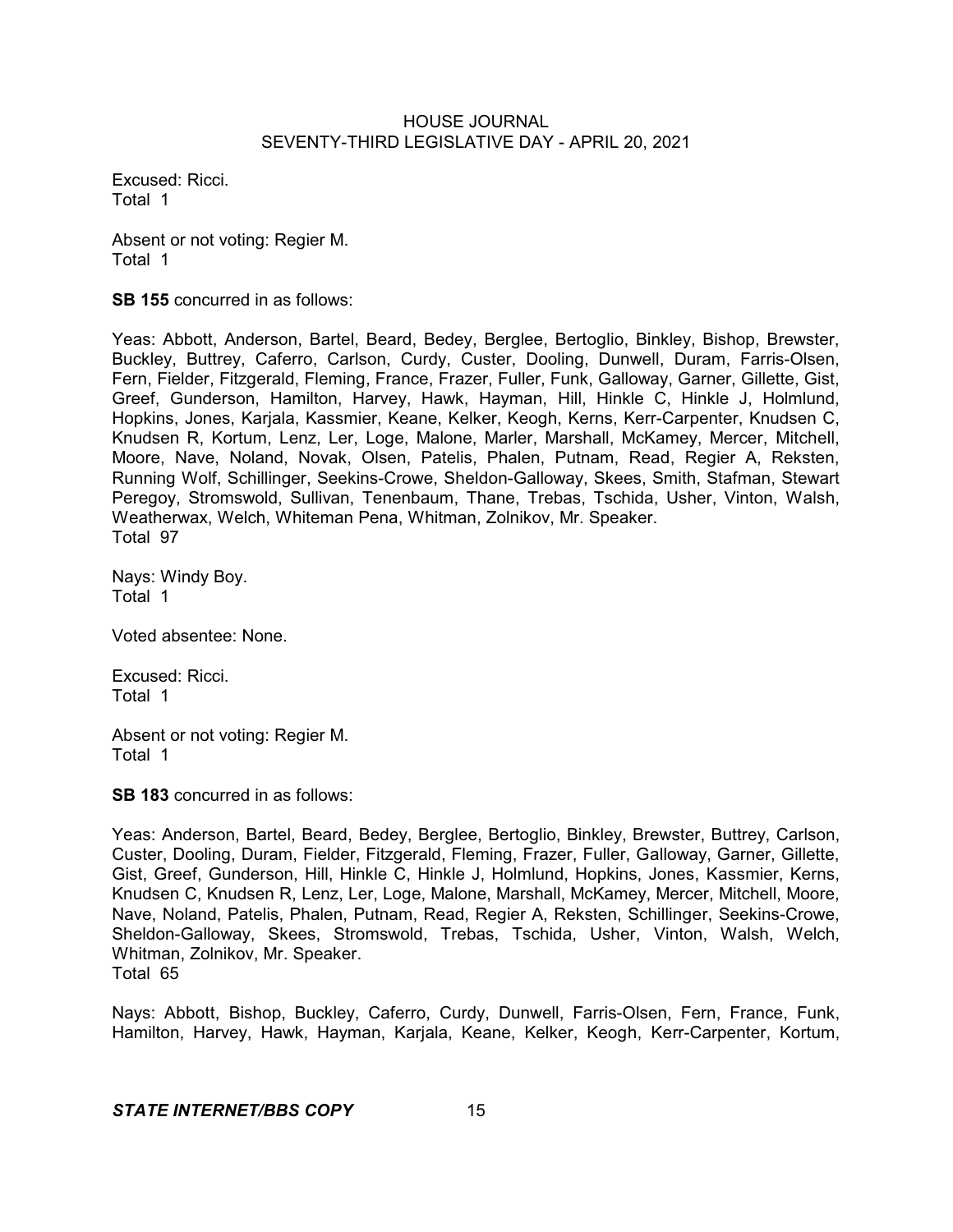Marler, Novak, Olsen, Running Wolf, Smith, Stafman, Stewart Peregoy, Sullivan, Tenenbaum, Thane, Weatherwax, Whiteman Pena, Windy Boy. Total 33

Voted absentee: None.

Excused: Ricci. Total 1

Absent or not voting: Regier M. Total 1

**SB 213** concurred in as follows:

Yeas: Anderson, Bartel, Beard, Bedey, Berglee, Bertoglio, Binkley, Brewster, Buttrey, Carlson, Custer, Dooling, Duram, Fielder, Fitzgerald, Fleming, Frazer, Fuller, Galloway, Garner, Gillette, Gist, Greef, Gunderson, Hill, Hinkle C, Hinkle J, Holmlund, Hopkins, Jones, Kassmier, Kerns, Knudsen C, Knudsen R, Lenz, Ler, Loge, Malone, Marshall, McKamey, Mercer, Mitchell, Moore, Nave, Noland, Patelis, Phalen, Putnam, Read, Regier A, Reksten, Schillinger, Seekins-Crowe, Sheldon-Galloway, Skees, Stromswold, Trebas, Tschida, Usher, Vinton, Walsh, Welch, Whitman, Zolnikov, Mr. Speaker. Total 65

Nays: Abbott, Bishop, Buckley, Caferro, Curdy, Dunwell, Farris-Olsen, Fern, France, Funk, Hamilton, Harvey, Hawk, Hayman, Karjala, Keane, Kelker, Keogh, Kerr-Carpenter, Kortum, Marler, Novak, Olsen, Running Wolf, Smith, Stafman, Stewart Peregoy, Sullivan, Tenenbaum, Thane, Weatherwax, Whiteman Pena, Windy Boy. Total 33

Voted absentee: None.

Excused: Ricci. Total 1

Absent or not voting: Regier M. Total 1

**SB 219** concurred in as follows:

Yeas: Anderson, Beard, Bedey, Berglee, Bertoglio, Binkley, Brewster, Buckley, Buttrey, Carlson, Curdy, Custer, Dooling, Duram, Fern, Fielder, Fitzgerald, Fleming, France, Frazer, Fuller, Funk, Galloway, Garner, Gillette, Gist, Greef, Gunderson, Harvey, Hill, Hinkle C, Hinkle J, Holmlund, Hopkins, Jones, Kassmier, Keane, Kerns, Kerr-Carpenter, Knudsen C, Knudsen R, Lenz, Ler, Loge, Malone, Marshall, McKamey, Mercer, Mitchell, Moore, Nave, Noland, Novak, Patelis, Phalen, Putnam, Read, Regier A, Reksten, Schillinger, Seekins-Crowe,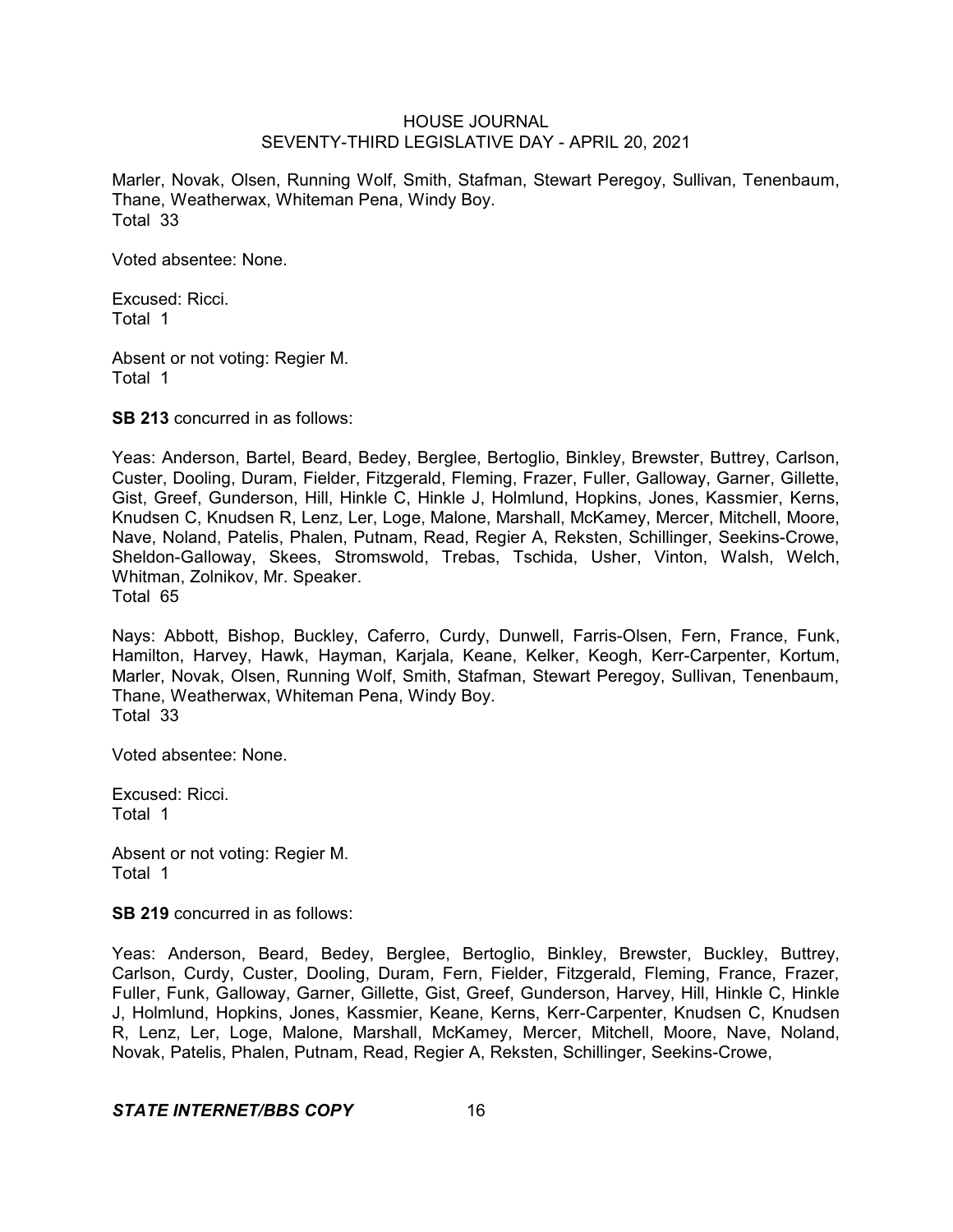Sheldon-Galloway, Skees, Smith, Stafman, Thane, Trebas, Tschida, Usher, Vinton, Walsh, Welch, Whitman, Zolnikov, Mr. Speaker. Total 75

Nays: Abbott, Bishop, Caferro, Dunwell, Hamilton, Hawk, Hayman, Karjala, Kelker, Keogh, Kortum, Marler, Olsen, Running Wolf, Stewart Peregoy, Stromswold, Sullivan, Tenenbaum, Weatherwax, Whiteman Pena, Windy Boy. Total 21

Voted absentee: None.

Excused: Ricci. Total 1

Absent or not voting: Bartel, Farris-Olsen, Regier M. Total 3

**SB 220** concurred in as follows:

Yeas: Anderson, Bartel, Beard, Bedey, Berglee, Bertoglio, Binkley, Brewster, Buttrey, Carlson, Curdy, Custer, Dooling, Duram, Fern, Fielder, Fitzgerald, Fleming, Frazer, Fuller, Funk, Galloway, Garner, Gillette, Gist, Greef, Gunderson, Harvey, Hawk, Hill, Hinkle C, Hinkle J, Holmlund, Hopkins, Jones, Kassmier, Kerns, Knudsen C, Knudsen R, Lenz, Ler, Loge, Malone, Marshall, McKamey, Mercer, Mitchell, Moore, Nave, Noland, Novak, Patelis, Phalen, Putnam, Read, Regier A, Reksten, Schillinger, Seekins-Crowe, Sheldon-Galloway, Skees, Smith, Stromswold, Trebas, Tschida, Usher, Vinton, Walsh, Welch, Whitman, Zolnikov, Mr. Speaker. Total 72

Nays: Abbott, Bishop, Buckley, Caferro, Dunwell, Farris-Olsen, France, Hamilton, Hayman, Karjala, Keane, Kelker, Keogh, Kerr-Carpenter, Kortum, Marler, Olsen, Running Wolf, Stafman, Stewart Peregoy, Sullivan, Tenenbaum, Thane, Weatherwax, Whiteman Pena, Windy Boy. Total 26

Voted absentee: None.

Excused: Ricci. Total 1

Absent or not voting: Regier M. Total 1

**SB 224** concurred in as follows:

Yeas: Anderson, Bartel, Beard, Bedey, Berglee, Bertoglio, Binkley, Brewster, Buttrey, Caferro, Carlson, Custer, Dooling, Duram, Fielder, Fitzgerald, Fleming, Frazer, Fuller, Galloway, Gillette,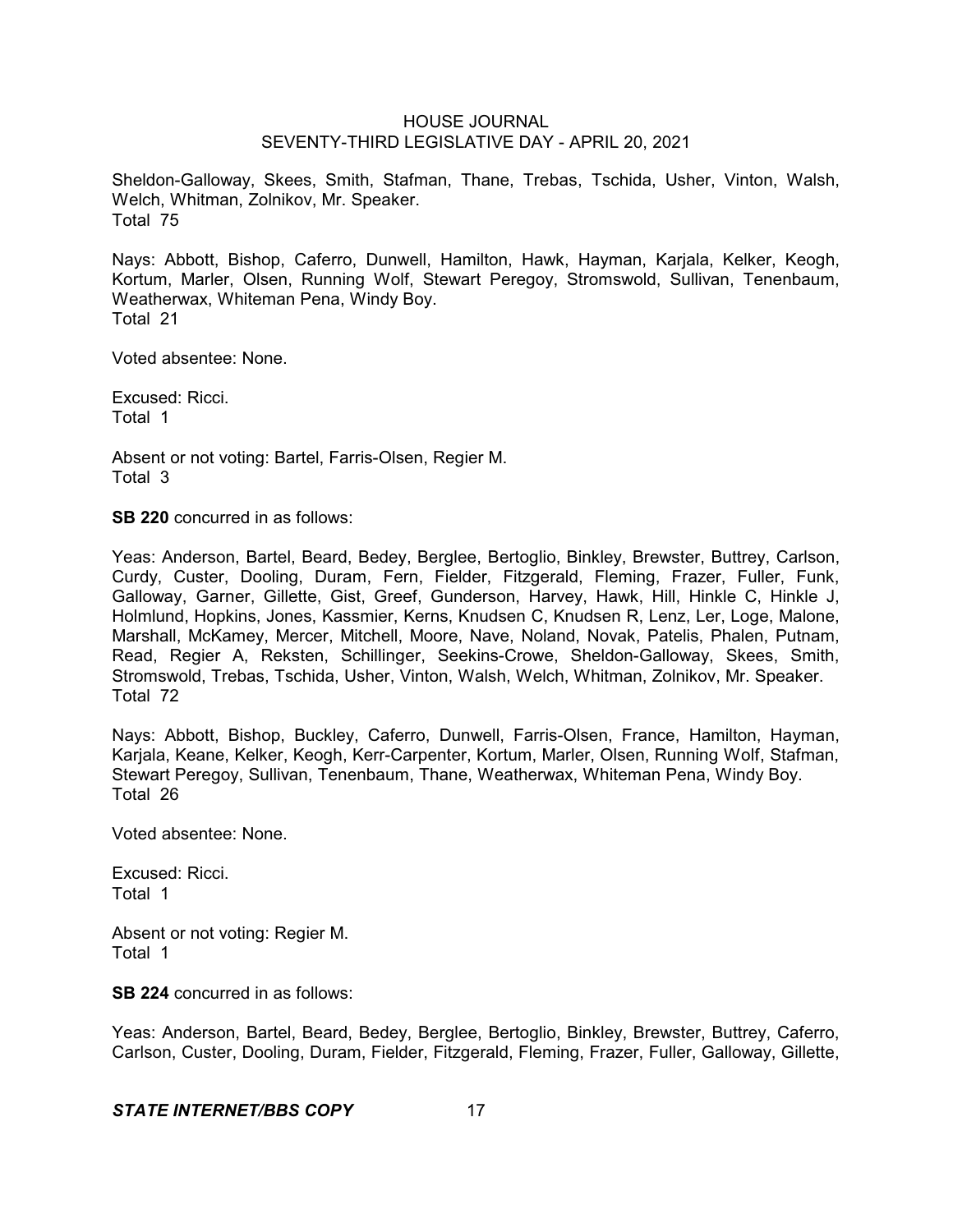Gist, Greef, Gunderson, Hill, Hinkle C, Hinkle J, Holmlund, Hopkins, Jones, Kassmier, Kerns, Knudsen C, Knudsen R, Lenz, Ler, Loge, Malone, Marshall, McKamey, Mercer, Mitchell, Moore, Nave, Noland, Patelis, Phalen, Putnam, Read, Regier A, Reksten, Schillinger, Seekins-Crowe, Sheldon-Galloway, Skees, Stromswold, Trebas, Tschida, Usher, Vinton, Walsh, Welch, Whitman, Zolnikov, Mr. Speaker. Total 65

Nays: Abbott, Bishop, Buckley, Curdy, Dunwell, Farris-Olsen, Fern, France, Funk, Garner, Hamilton, Harvey, Hawk, Hayman, Karjala, Keane, Kelker, Keogh, Kerr-Carpenter, Kortum, Marler, Novak, Olsen, Running Wolf, Smith, Stafman, Stewart Peregoy, Sullivan, Tenenbaum, Thane, Weatherwax, Whiteman Pena, Windy Boy. Total 33

Voted absentee: None.

Excused: Ricci. Total 1

Absent or not voting: Regier M. Total 1

**SB 231** concurred in as follows:

Yeas: Anderson, Bartel, Beard, Bedey, Berglee, Bertoglio, Binkley, Brewster, Buckley, Buttrey, Caferro, Carlson, Custer, Dooling, Duram, Fielder, Fleming, Frazer, Fuller, Galloway, Garner, Gillette, Gist, Greef, Gunderson, Harvey, Hawk, Hill, Hinkle C, Holmlund, Hopkins, Jones, Kassmier, Keane, Kerns, Kerr-Carpenter, Knudsen C, Knudsen R, Lenz, Ler, Loge, Malone, Marshall, McKamey, Mitchell, Nave, Noland, Patelis, Phalen, Read, Regier A, Reksten, Schillinger, Seekins-Crowe, Sheldon-Galloway, Skees, Stromswold, Trebas, Tschida, Usher, Vinton, Walsh, Welch, Whitman, Zolnikov, Mr. Speaker. Total 66

Nays: Abbott, Bishop, Curdy, Dunwell, Farris-Olsen, Fern, Fitzgerald, France, Funk, Hamilton, Hayman, Hinkle J, Karjala, Kelker, Keogh, Kortum, Marler, Mercer, Moore, Novak, Olsen, Putnam, Running Wolf, Smith, Stafman, Stewart Peregoy, Sullivan, Tenenbaum, Thane, Weatherwax, Whiteman Pena, Windy Boy. Total 32

Voted absentee: None.

Excused: Ricci. Total 1

Absent or not voting: Regier M. Total 1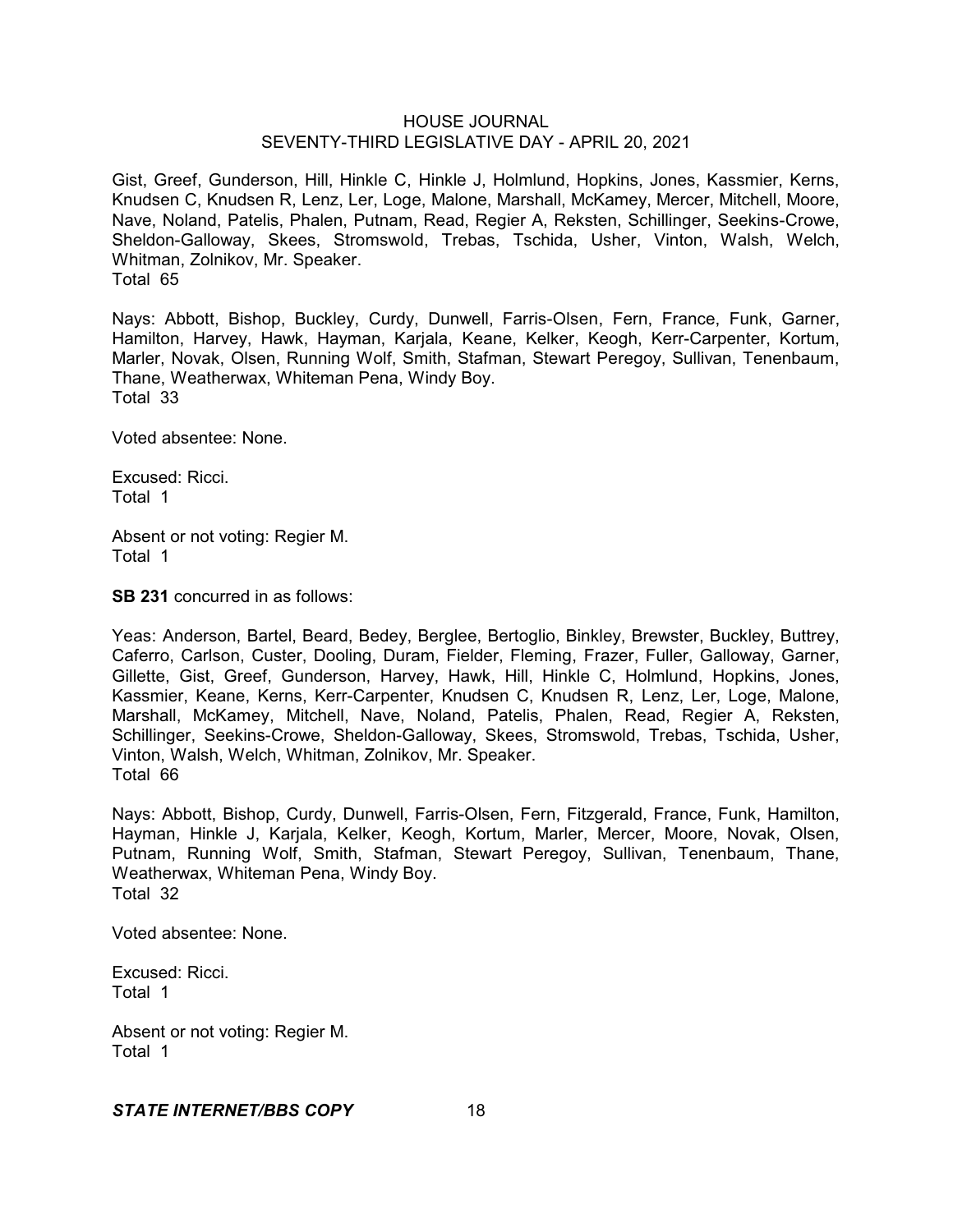**SB 237** concurred in as follows:

Yeas: Anderson, Bartel, Beard, Bedey, Berglee, Bertoglio, Binkley, Brewster, Buttrey, Carlson, Custer, Dooling, Duram, Fern, Fielder, Fitzgerald, Fleming, Frazer, Fuller, Galloway, Garner, Gillette, Gist, Greef, Gunderson, Hill, Hinkle C, Hinkle J, Holmlund, Hopkins, Jones, Kassmier, Kerns, Knudsen C, Knudsen R, Lenz, Ler, Loge, Malone, Marshall, McKamey, Mercer, Mitchell, Moore, Nave, Noland, Patelis, Phalen, Putnam, Read, Regier A, Reksten, Schillinger, Seekins-Crowe, Sheldon-Galloway, Skees, Stromswold, Trebas, Tschida, Usher, Vinton, Walsh, Welch, Whitman, Zolnikov, Mr. Speaker. Total 66

Nays: Abbott, Bishop, Buckley, Caferro, Curdy, Dunwell, Farris-Olsen, France, Funk, Hamilton, Harvey, Hawk, Hayman, Karjala, Keane, Kelker, Keogh, Kerr-Carpenter, Kortum, Marler, Novak, Olsen, Running Wolf, Smith, Stafman, Stewart Peregoy, Sullivan, Tenenbaum, Thane, Weatherwax, Whiteman Pena, Windy Boy. Total 32

Voted absentee: None.

Excused: Ricci. Total 1

Absent or not voting: Regier M. Total 1

**SB 243** concurred in as follows:

Yeas: Abbott, Anderson, Bartel, Bedey, Berglee, Bertoglio, Binkley, Bishop, Brewster, Buckley, Buttrey, Caferro, Carlson, Curdy, Custer, Dooling, Dunwell, Duram, Farris-Olsen, Fern, Fielder, Fitzgerald, Fleming, France, Frazer, Fuller, Funk, Galloway, Garner, Gillette, Gist, Greef, Gunderson, Hamilton, Harvey, Hawk, Hayman, Hill, Hinkle C, Hinkle J, Holmlund, Hopkins, Jones, Karjala, Kassmier, Keane, Kelker, Keogh, Kerns, Kerr-Carpenter, Knudsen C, Knudsen R, Kortum, Lenz, Ler, Loge, Malone, Marler, Marshall, McKamey, Mercer, Mitchell, Moore, Nave, Noland, Novak, Olsen, Patelis, Phalen, Putnam, Read, Regier A, Reksten, Running Wolf, Schillinger, Seekins-Crowe, Sheldon-Galloway, Skees, Smith, Stafman, Stewart Peregoy, Stromswold, Sullivan, Tenenbaum, Thane, Trebas, Usher, Vinton, Walsh, Weatherwax, Welch, Whiteman Pena, Whitman, Windy Boy, Zolnikov, Mr. Speaker. Total 96

Nays: Beard, Tschida. Total 2

Voted absentee: None.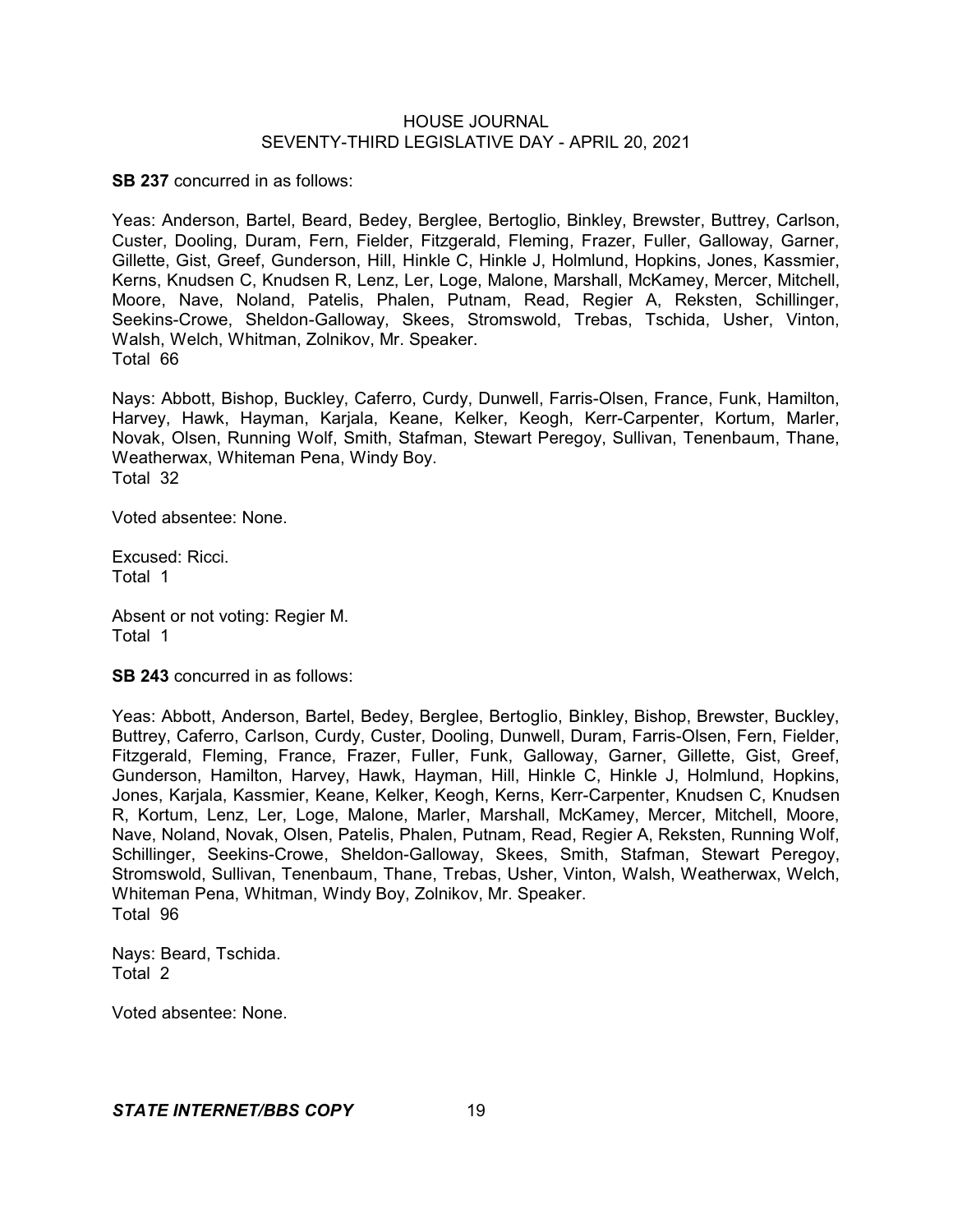Excused: Ricci. Total 1

Absent or not voting: Regier M. Total 1

**SB 254** concurred in as follows:

Yeas: Abbott, Berglee, Bertoglio, Binkley, Bishop, Brewster, Buckley, Buttrey, Caferro, Curdy, Custer, Dunwell, Duram, Farris-Olsen, Fitzgerald, Fleming, Frazer, Funk, Galloway, Garner, Greef, Gunderson, Hamilton, Hawk, Hinkle C, Hinkle J, Holmlund, Jones, Karjala, Keogh, Kerns, Kerr-Carpenter, Knudsen C, Knudsen R, Kortum, Ler, Loge, Malone, Marshall, McKamey, Mercer, Moore, Nave, Noland, Olsen, Patelis, Phalen, Putnam, Read, Reksten, Running Wolf, Seekins-Crowe, Sheldon-Galloway, Skees, Smith, Stromswold, Sullivan, Tenenbaum, Thane, Trebas, Vinton, Walsh, Welch, Whitman, Zolnikov, Mr. Speaker. Total 66

Nays: Anderson, Bartel, Beard, Bedey, Carlson, Dooling, Fern, Fielder, France, Fuller, Gillette, Gist, Harvey, Hayman, Hill, Hopkins, Kassmier, Keane, Kelker, Lenz, Marler, Mitchell, Novak, Regier A, Schillinger, Stafman, Stewart Peregoy, Tschida, Usher, Weatherwax, Whiteman Pena, Windy Boy. Total 32

Voted absentee: None.

Excused: Ricci. Total 1

Absent or not voting: Regier M. Total 1

**SB 272** concurred in as follows:

Yeas: Anderson, Bartel, Beard, Bedey, Berglee, Bertoglio, Binkley, Brewster, Buttrey, Carlson, Custer, Dooling, Duram, Fielder, Fitzgerald, Fleming, Frazer, Fuller, Galloway, Garner, Gillette, Gist, Greef, Gunderson, Hill, Hinkle C, Hinkle J, Holmlund, Hopkins, Jones, Kassmier, Kerns, Kerr-Carpenter, Knudsen C, Knudsen R, Lenz, Ler, Loge, Malone, Marshall, McKamey, Mitchell, Noland, Patelis, Phalen, Putnam, Reksten, Schillinger, Seekins-Crowe, Sheldon-Galloway, Skees, Stromswold, Trebas, Tschida, Usher, Vinton, Walsh, Welch, Whitman, Zolnikov, Mr. Speaker. Total 61

Nays: Abbott, Bishop, Buckley, Caferro, Curdy, Dunwell, Farris-Olsen, Fern, France, Funk, Hamilton, Harvey, Hawk, Hayman, Karjala, Keane, Kelker, Keogh, Kortum, Marler, Mercer,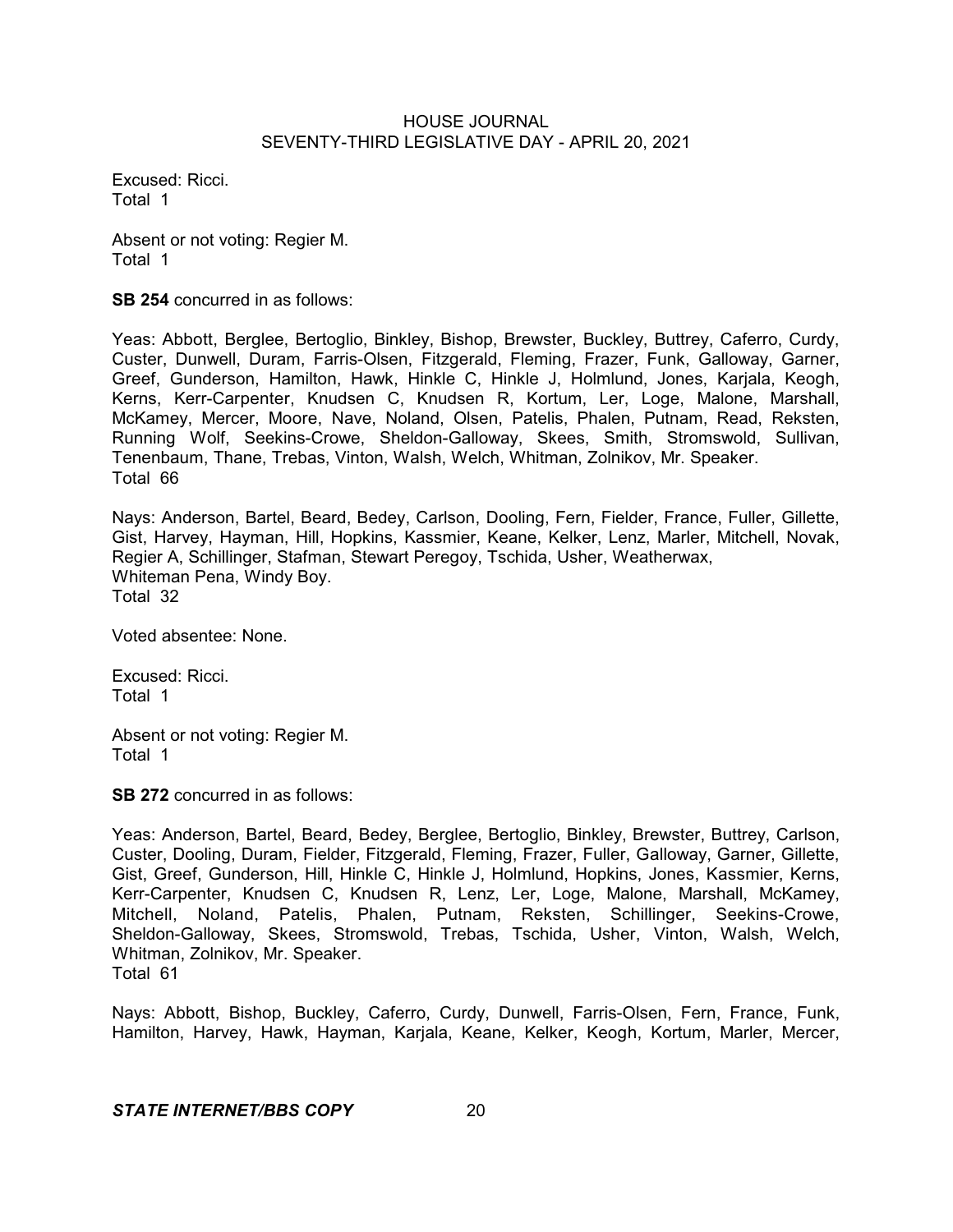Moore, Nave, Novak, Olsen, Read, Regier A, Running Wolf, Smith, Stafman, Stewart Peregoy, Sullivan, Tenenbaum, Thane, Weatherwax, Whiteman Pena, Windy Boy. Total 37

Voted absentee: None.

Excused: Ricci. Total 1

Absent or not voting: Regier M. Total 1

**SB 284** concurred in as follows:

Yeas: Anderson, Bartel, Beard, Bedey, Berglee, Bertoglio, Binkley, Buttrey, Carlson, Custer, Dooling, Duram, Fielder, Fitzgerald, Fleming, Frazer, Galloway, Garner, Gillette, Gist, Greef, Gunderson, Harvey, Hawk, Hill, Hinkle C, Hinkle J, Holmlund, Hopkins, Jones, Kassmier, Keane, Kerns, Knudsen C, Knudsen R, Lenz, Ler, Loge, Malone, Marshall, McKamey, Mercer, Mitchell, Nave, Noland, Patelis, Phalen, Putnam, Read, Reksten, Schillinger, Seekins-Crowe, Sheldon-Galloway, Skees, Stromswold, Trebas, Tschida, Usher, Vinton, Walsh, Weatherwax, Welch, Whitman, Zolnikov, Mr. Speaker. Total 65

Nays: Abbott, Bishop, Brewster, Buckley, Caferro, Curdy, Dunwell, Fern, France, Fuller, Funk, Hamilton, Hayman, Karjala, Kelker, Keogh, Kerr-Carpenter, Kortum, Marler, Moore, Novak, Olsen, Regier A, Running Wolf, Smith, Stafman, Stewart Peregoy, Sullivan, Tenenbaum, Thane, Whiteman Pena, Windy Boy. Total 32

Voted absentee: None.

Excused: Ricci. Total 1

Absent or not voting: Farris-Olsen, Regier M. Total 2

**SB 316** concurred in as follows:

Yeas: Anderson, Bartel, Beard, Bedey, Berglee, Bertoglio, Binkley, Brewster, Buttrey, Carlson, Custer, Dooling, Duram, Fielder, Fitzgerald, Fleming, Frazer, Fuller, Galloway, Garner, Gillette, Gist, Greef, Gunderson, Hill, Hinkle C, Hinkle J, Holmlund, Hopkins, Jones, Kassmier, Kerns, Knudsen C, Knudsen R, Lenz, Ler, Loge, Malone, Marshall, McKamey, Mercer, Mitchell, Moore, Nave, Noland, Patelis, Phalen, Putnam, Read, Regier A, Reksten, Schillinger, Seekins-Crowe,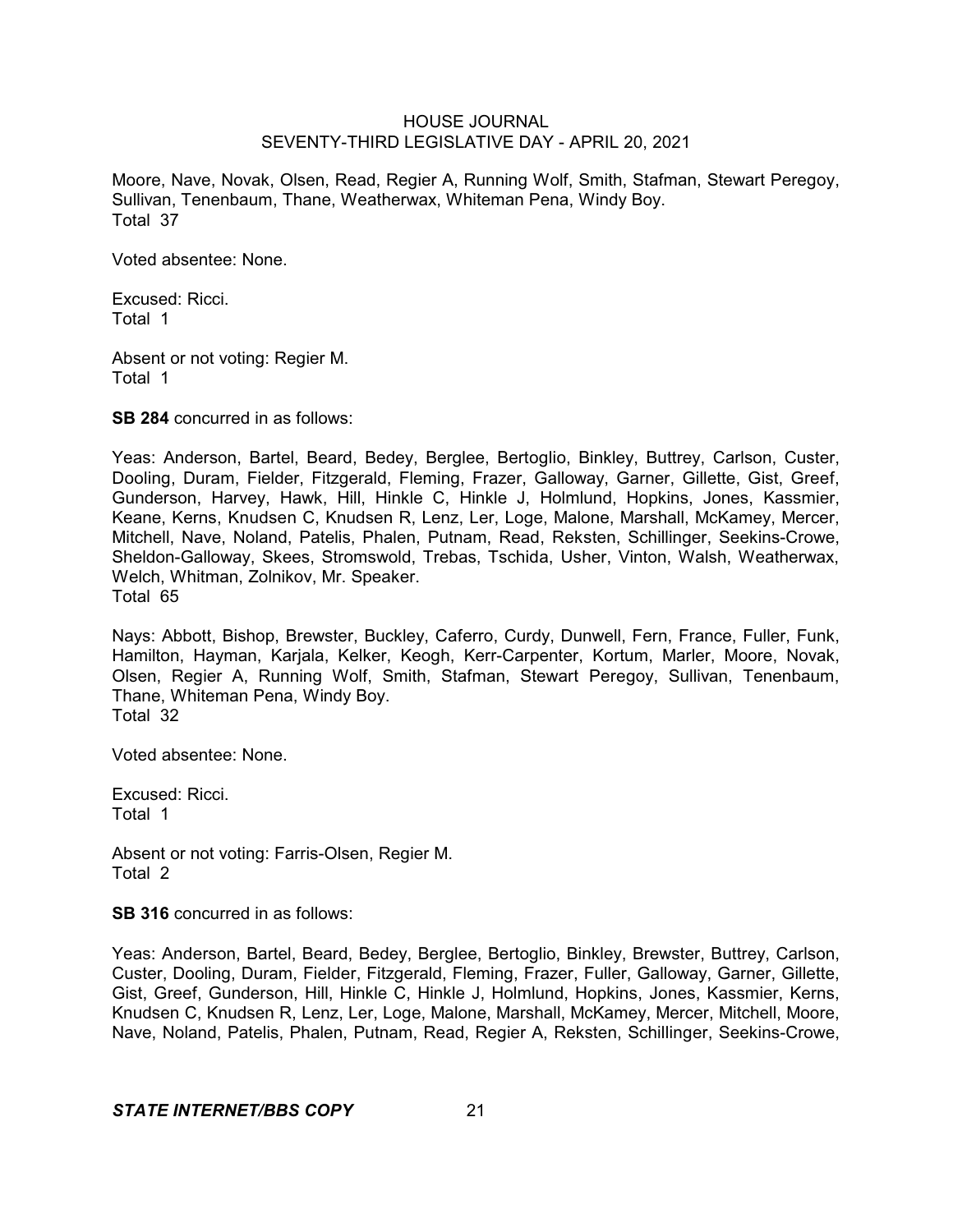Sheldon-Galloway, Skees, Stromswold, Trebas, Tschida, Usher, Vinton, Walsh, Welch, Whitman, Zolnikov, Mr. Speaker. Total 65

Nays: Abbott, Bishop, Buckley, Caferro, Curdy, Dunwell, Farris-Olsen, Fern, France, Funk, Hamilton, Harvey, Hawk, Hayman, Karjala, Keane, Kelker, Keogh, Kerr-Carpenter, Kortum, Marler, Novak, Olsen, Running Wolf, Smith, Stafman, Stewart Peregoy, Sullivan, Tenenbaum, Thane, Weatherwax, Whiteman Pena, Windy Boy. Total 33

Voted absentee: None.

Excused: Ricci. Total 1

Absent or not voting: Regier M. Total 1

**SB 332 failed** as follows:

Yeas: Bartel, Beard, Berglee, Bertoglio, Binkley, Brewster, Carlson, Duram, Fielder, Fleming, Frazer, Fuller, Galloway, Gillette, Gist, Gunderson, Hill, Hinkle C, Hinkle J, Holmlund, Kerns, Knudsen C, Knudsen R, Lenz, Ler, Malone, Marshall, Mercer, Mitchell, Moore, Nave, Noland, Patelis, Phalen, Read, Regier A, Reksten, Schillinger, Seekins-Crowe, Sheldon-Galloway, Skees, Stromswold, Trebas, Tschida, Usher, Vinton, Zolnikov, Mr. Speaker. Total 48

Nays: Abbott, Anderson, Bedey, Bishop, Buckley, Buttrey, Caferro, Curdy, Custer, Dooling, Dunwell, Fern, Fitzgerald, France, Funk, Garner, Greef, Hamilton, Harvey, Hawk, Hayman, Hopkins, Jones, Karjala, Kassmier, Keane, Kelker, Keogh, Kerr-Carpenter, Kortum, Loge, Marler, McKamey, Novak, Olsen, Putnam, Running Wolf, Smith, Stafman, Stewart Peregoy, Sullivan, Tenenbaum, Thane, Walsh, Weatherwax, Welch, Whiteman Pena, Whitman, Windy Boy. Total 49

Voted absentee: None.

Excused: Ricci. Total 1

Absent or not voting: Farris-Olsen, Regier M. Total 2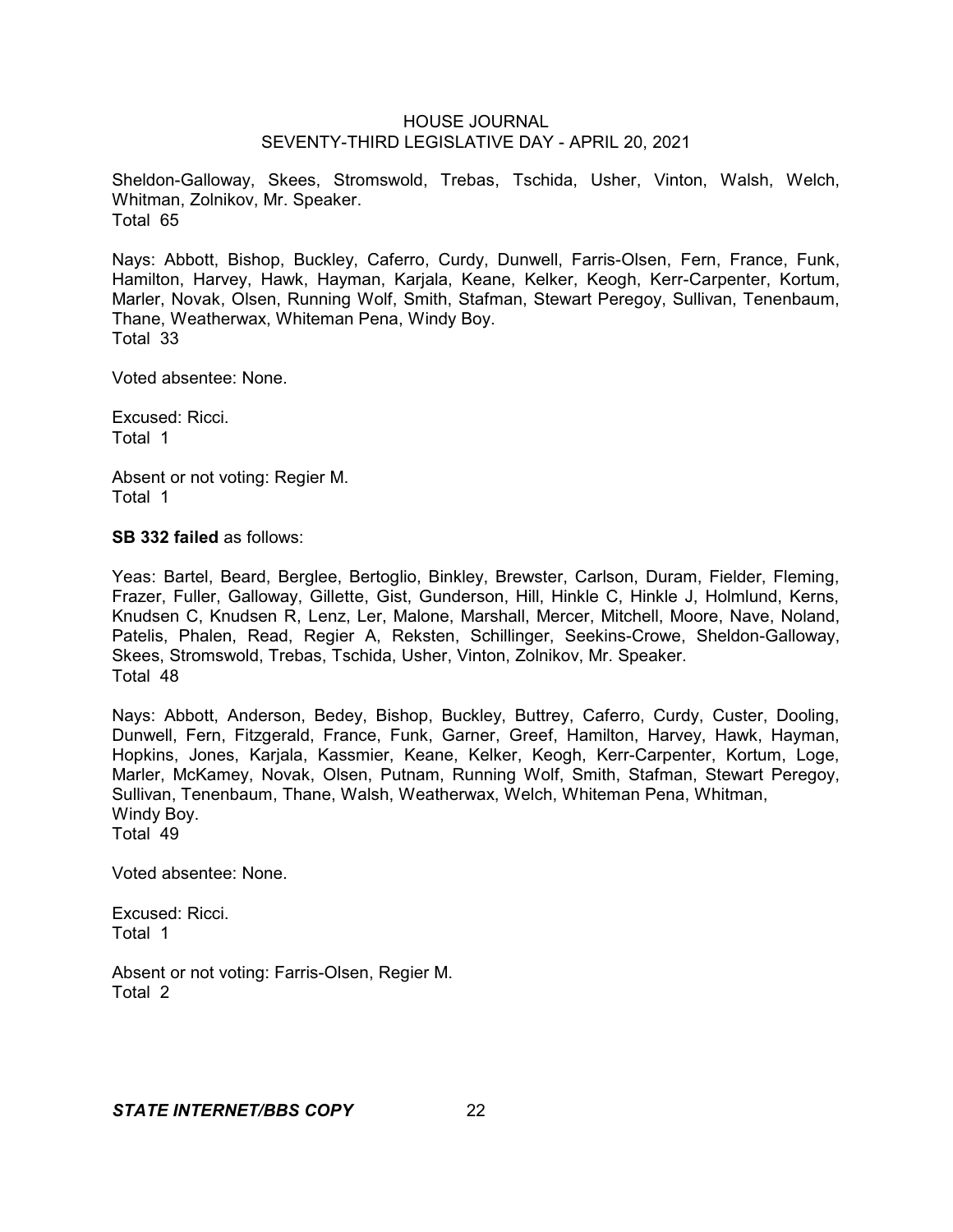**SB 344** concurred in as follows:

Yeas: Anderson, Bartel, Bedey, Berglee, Bertoglio, Binkley, Buckley, Buttrey, Custer, Dooling, Duram, Fern, Fielder, Fitzgerald, Fleming, Frazer, Fuller, Funk, Galloway, Garner, Gillette, Gist, Greef, Gunderson, Harvey, Hawk, Hinkle C, Hinkle J, Holmlund, Hopkins, Jones, Kassmier, Kerns, Kerr-Carpenter, Knudsen C, Knudsen R, Lenz, Ler, Loge, Malone, Marshall, McKamey, Mercer, Mitchell, Moore, Nave, Noland, Novak, Patelis, Phalen, Putnam, Read, Regier A, Schillinger, Sheldon-Galloway, Skees, Smith, Stromswold, Trebas, Tschida, Usher, Vinton, Walsh, Welch, Zolnikov, Mr. Speaker. Total 66

Nays: Abbott, Beard, Bishop, Brewster, Caferro, Carlson, Curdy, Dunwell, Farris-Olsen, France, Hamilton, Hayman, Hill, Karjala, Keane, Kelker, Keogh, Kortum, Marler, Olsen, Reksten, Running Wolf, Seekins-Crowe, Stafman, Stewart Peregoy, Sullivan, Tenenbaum, Thane, Weatherwax, Whiteman Pena, Whitman, Windy Boy. Total 32

Voted absentee: None.

Excused: Ricci. Total 1

Absent or not voting: Regier M. Total 1

**SB 357** concurred in as follows:

Yeas: Abbott, Anderson, Bartel, Beard, Bedey, Berglee, Bertoglio, Binkley, Bishop, Brewster, Buckley, Buttrey, Caferro, Curdy, Custer, Dooling, Dunwell, Duram, Fern, Fielder, Fitzgerald, Fleming, France, Frazer, Funk, Galloway, Garner, Gillette, Gist, Greef, Gunderson, Hamilton, Harvey, Hawk, Hayman, Hill, Hinkle C, Hinkle J, Holmlund, Hopkins, Jones, Karjala, Kassmier, Keane, Kelker, Keogh, Kerns, Kerr-Carpenter, Knudsen C, Knudsen R, Kortum, Lenz, Ler, Loge, Malone, Marler, Marshall, McKamey, Mercer, Moore, Noland, Novak, Olsen, Patelis, Phalen, Putnam, Regier A, Reksten, Running Wolf, Schillinger, Seekins-Crowe, Sheldon-Galloway, Smith, Stafman, Stewart Peregoy, Stromswold, Sullivan, Tenenbaum, Thane, Trebas, Usher, Vinton, Walsh, Weatherwax, Welch, Whiteman Pena, Whitman, Windy Boy, Zolnikov, Mr. Speaker. Total 90

Nays: Carlson, Farris-Olsen, Fuller, Mitchell, Nave, Read, Skees, Tschida. Total 8

Voted absentee: None.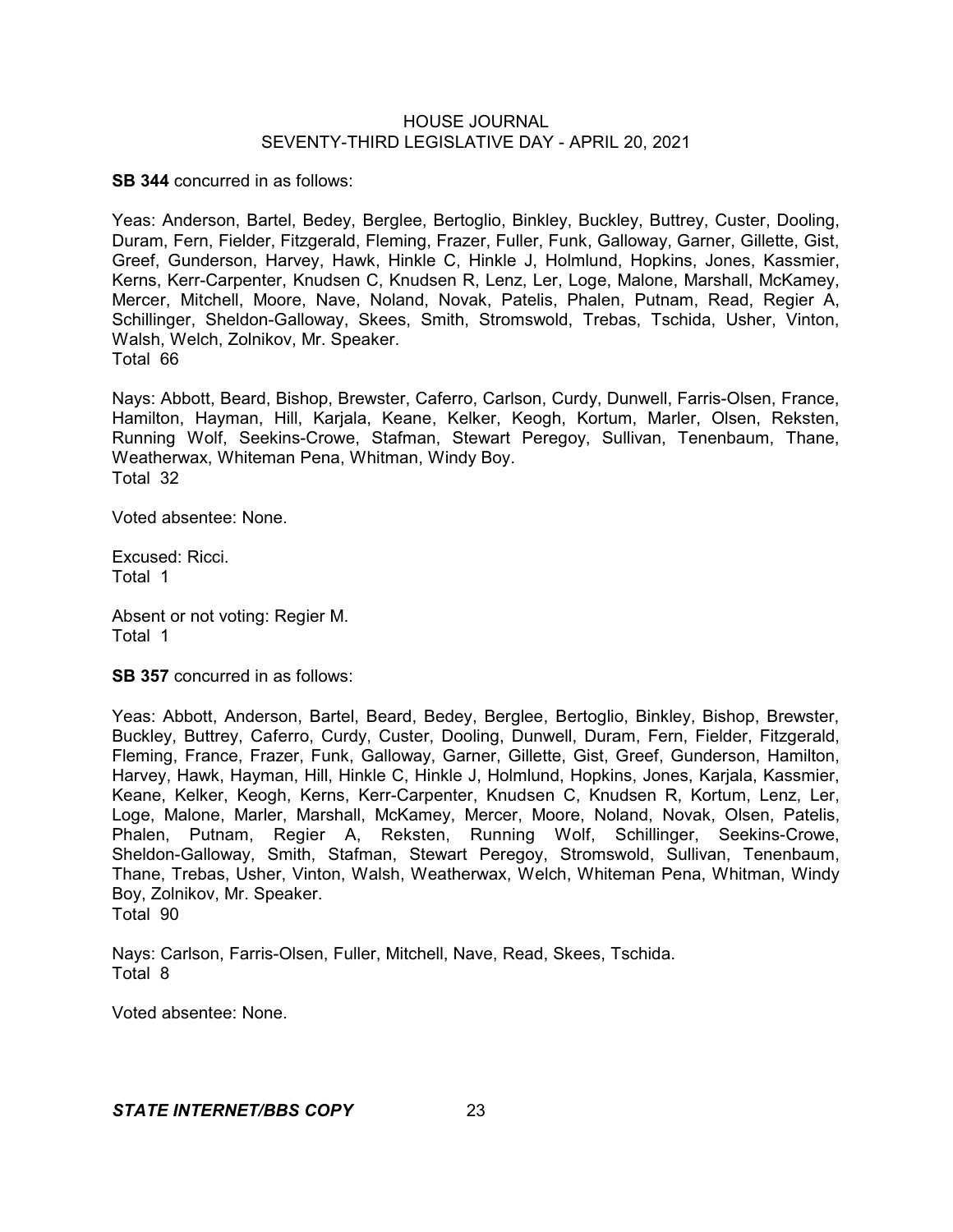Excused: Ricci. Total 1

Absent or not voting: Regier M. Total 1

**SB 365** concurred in as follows:

Yeas: Abbott, Anderson, Bartel, Beard, Bedey, Berglee, Bertoglio, Binkley, Bishop, Brewster, Buckley, Buttrey, Caferro, Carlson, Curdy, Custer, Dooling, Dunwell, Fern, Fielder, Fitzgerald, Fleming, France, Frazer, Fuller, Funk, Galloway, Garner, Gillette, Gist, Greef, Gunderson, Hamilton, Harvey, Hawk, Hayman, Hill, Hinkle C, Hinkle J, Holmlund, Hopkins, Jones, Karjala, Kassmier, Keane, Kelker, Keogh, Kerns, Kerr-Carpenter, Knudsen C, Knudsen R, Kortum, Lenz, Ler, Loge, Malone, Marler, Marshall, McKamey, Mercer, Mitchell, Moore, Nave, Noland, Novak, Patelis, Phalen, Putnam, Read, Regier A, Reksten, Running Wolf, Schillinger, Seekins-Crowe, Sheldon-Galloway, Skees, Stafman, Stromswold, Sullivan, Tenenbaum, Thane, Trebas, Tschida, Usher, Vinton, Walsh, Weatherwax, Welch, Whitman, Zolnikov, Mr. Speaker. Total 91

Nays: Olsen, Smith, Stewart Peregoy, Whiteman Pena, Windy Boy. Total 5

Voted absentee: None.

Excused: Ricci. Total 1

Absent or not voting: Duram, Farris-Olsen, Regier M. Total 3

## **SECOND READING OF BILLS (COMMITTEE OF THE WHOLE)**

Majority Leader Vinton moved the House resolve itself into a Committee of the Whole for consideration of business on second reading. Motion carried. Representative Marshall in the chair.

Mr. Speaker: We, your Committee of the Whole, having had under consideration business on second reading, recommend as follows: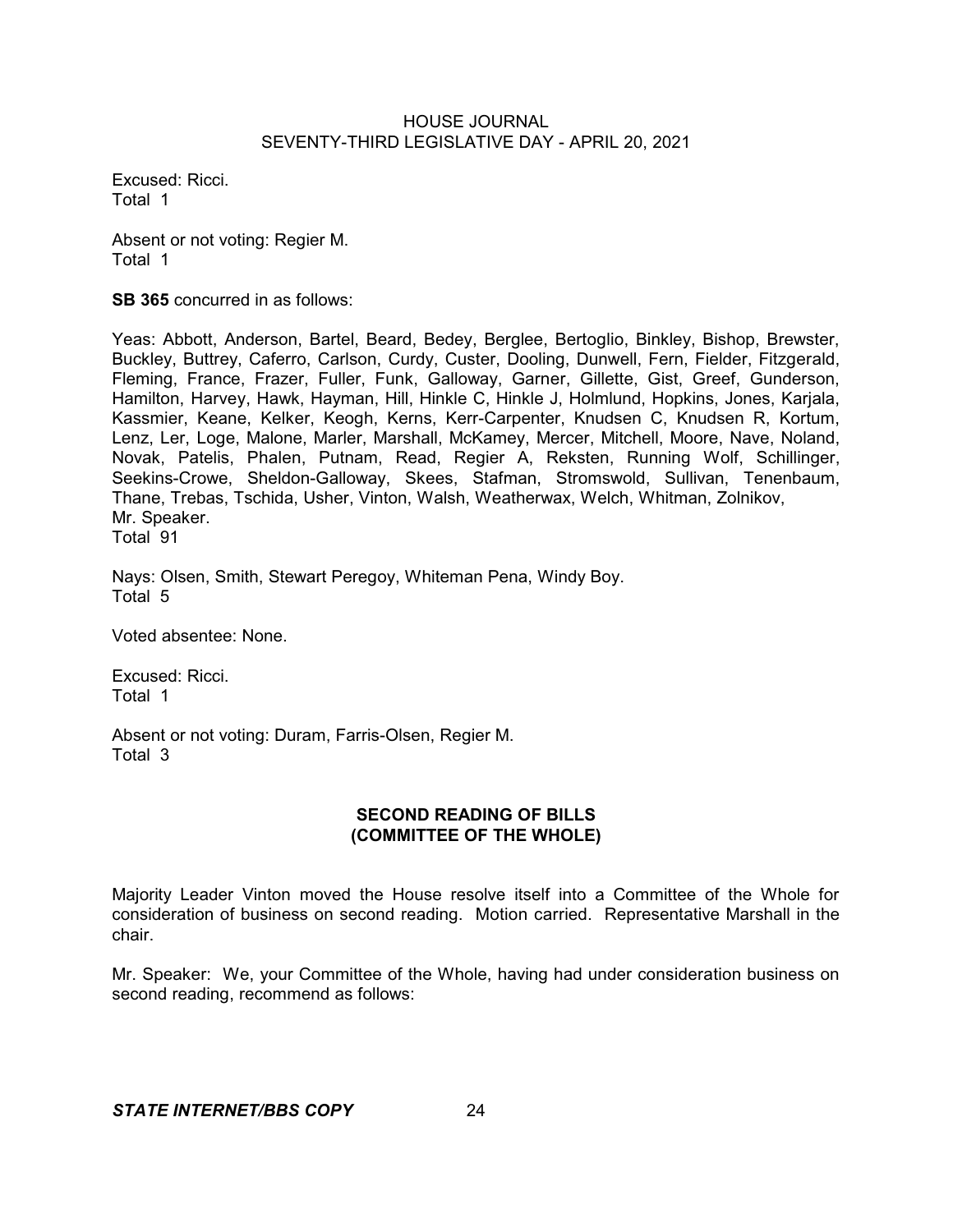**HB 276** - **Senate Amendments** - Representative Caferro moved Senate amendments to **HB 276** be **not** concurred in. Motion carried as follows:

Yeas: Abbott, Anderson, Beard, Bedey, Bertoglio, Bishop, Buckley, Buttrey, Caferro, Curdy, Custer, Dooling, Dunwell, Fern, Fitzgerald, Fleming, France, Frazer, Funk, Garner, Gist, Greef, Hamilton, Harvey, Hawk, Hayman, Hinkle J, Holmlund, Hopkins, Jones, Karjala, Kassmier, Keane, Kelker, Keogh, Kerr-Carpenter, Knudsen C, Knudsen R, Kortum, Ler, Loge, Marler, Marshall, McKamey, Mercer, Novak, Olsen, Patelis, Putnam, Ricci, Running Wolf, Smith, Stafman, Stewart Peregoy, Stromswold, Sullivan, Tenenbaum, Thane, Trebas, Walsh, Weatherwax, Welch, Whiteman Pena, Whitman, Windy Boy, Mr. Speaker. Total 66

Nays: Bartel, Berglee, Binkley, Brewster, Carlson, Duram, Fielder, Fuller, Galloway, Gillette, Gunderson, Hill, Hinkle C, Kerns, Lenz, Malone, Mitchell, Moore, Nave, Noland, Phalen, Read, Regier A, Regier M, Reksten, Schillinger, Seekins-Crowe, Sheldon-Galloway, Skees, Tschida, Usher, Vinton, Zolnikov.

Total 33

Voted absentee: Ricci, Aye.

Excused: Ricci. Total 1

Absent or not voting: Farris-Olsen. Total 1

**HB 336** - **Senate Amendments** - Representative Ler moved Senate amendments to **HB 336** be concurred in. Motion carried as follows:

Yeas: Abbott, Anderson, Bartel, Beard, Bedey, Berglee, Bertoglio, Binkley, Bishop, Brewster, Buckley, Buttrey, Caferro, Carlson, Curdy, Custer, Dooling, Dunwell, Duram, Fern, Fielder, Fitzgerald, Fleming, France, Frazer, Fuller, Funk, Galloway, Garner, Gillette, Gist, Greef, Gunderson, Hamilton, Harvey, Hawk, Hayman, Hill, Hinkle C, Hinkle J, Holmlund, Hopkins, Jones, Karjala, Kassmier, Keane, Kelker, Keogh, Kerns, Kerr-Carpenter, Knudsen C, Knudsen R, Kortum, Lenz, Ler, Loge, Malone, Marler, Marshall, McKamey, Mercer, Mitchell, Moore, Nave, Noland, Novak, Olsen, Patelis, Phalen, Putnam, Read, Regier A, Regier M, Reksten, Ricci, Running Wolf, Schillinger, Seekins-Crowe, Sheldon-Galloway, Skees, Smith, Stafman, Stewart Peregoy, Stromswold, Sullivan, Tenenbaum, Thane, Trebas, Tschida, Usher, Vinton, Walsh, Weatherwax, Welch, Whiteman Pena, Whitman, Windy Boy, Zolnikov, Mr. Speaker. Total 99

Nays: None. Total 0

Voted absentee: Ricci, Aye.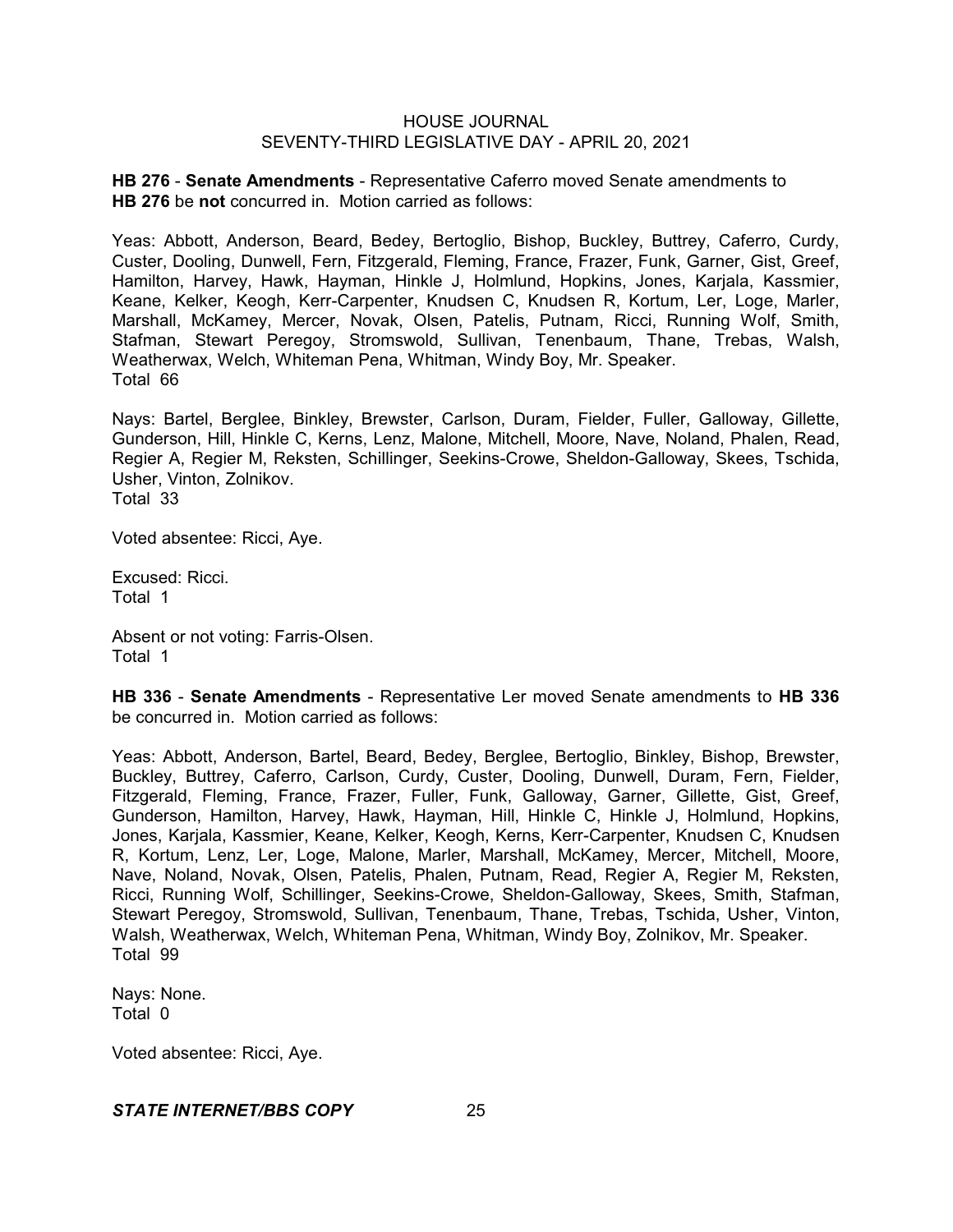Excused: Ricci. Total 1

Absent or not voting: Farris-Olsen. Total 1

**HB 416** - **Senate Amendments** - Representative Lenz moved Senate amendments to **HB 416** be concurred in. Motion carried as follows:

Yeas: Abbott, Anderson, Bartel, Beard, Bedey, Berglee, Bertoglio, Binkley, Bishop, Brewster, Buckley, Buttrey, Caferro, Carlson, Curdy, Custer, Dooling, Dunwell, Duram, Farris-Olsen, Fern, Fielder, Fitzgerald, Fleming, France, Frazer, Fuller, Funk, Galloway, Garner, Gillette, Gist, Greef, Gunderson, Hamilton, Harvey, Hawk, Hayman, Hill, Hinkle C, Hinkle J, Holmlund, Hopkins, Jones, Karjala, Kassmier, Keane, Kelker, Keogh, Kerns, Kerr-Carpenter, Knudsen C, Knudsen R, Kortum, Lenz, Ler, Loge, Malone, Marler, Marshall, McKamey, Mercer, Mitchell, Moore, Nave, Noland, Novak, Olsen, Patelis, Phalen, Putnam, Read, Regier A, Regier M, Reksten, Ricci, Running Wolf, Schillinger, Seekins-Crowe, Sheldon-Galloway, Skees, Smith, Stafman, Stewart Peregoy, Stromswold, Sullivan, Tenenbaum, Thane, Trebas, Tschida, Usher, Vinton, Walsh, Weatherwax, Welch, Whiteman Pena, Whitman, Windy Boy, Zolnikov, Mr. Speaker. Total 100

Nays: None. Total 0

Voted absentee: Ricci, Aye.

Excused: Ricci. Total 1

Absent or not voting: None. Total 0

**HB 423** - **Senate Amendments** - Representative Lenz moved Senate amendments to **HB 423** be concurred in. Motion carried as follows:

Yeas: Abbott, Anderson, Bartel, Beard, Bedey, Bertoglio, Binkley, Brewster, Buckley, Buttrey, Caferro, Carlson, Curdy, Custer, Dooling, Dunwell, Duram, Farris-Olsen, Fern, Fielder, Fitzgerald, Fleming, France, Frazer, Fuller, Funk, Galloway, Garner, Gillette, Gist, Greef, Gunderson, Hamilton, Harvey, Hawk, Hayman, Hill, Hinkle C, Hinkle J, Holmlund, Hopkins, Jones, Karjala, Kassmier, Keane, Kelker, Keogh, Kerns, Kerr-Carpenter, Knudsen C, Knudsen R, Kortum, Lenz, Ler, Loge, Malone, Marler, Marshall, McKamey, Mercer, Mitchell, Nave, Noland, Novak, Patelis, Phalen, Putnam, Read, Regier A, Reksten, Ricci, Running Wolf, Schillinger, Seekins-Crowe, Sheldon-Galloway, Skees, Smith, Stafman, Stewart Peregoy,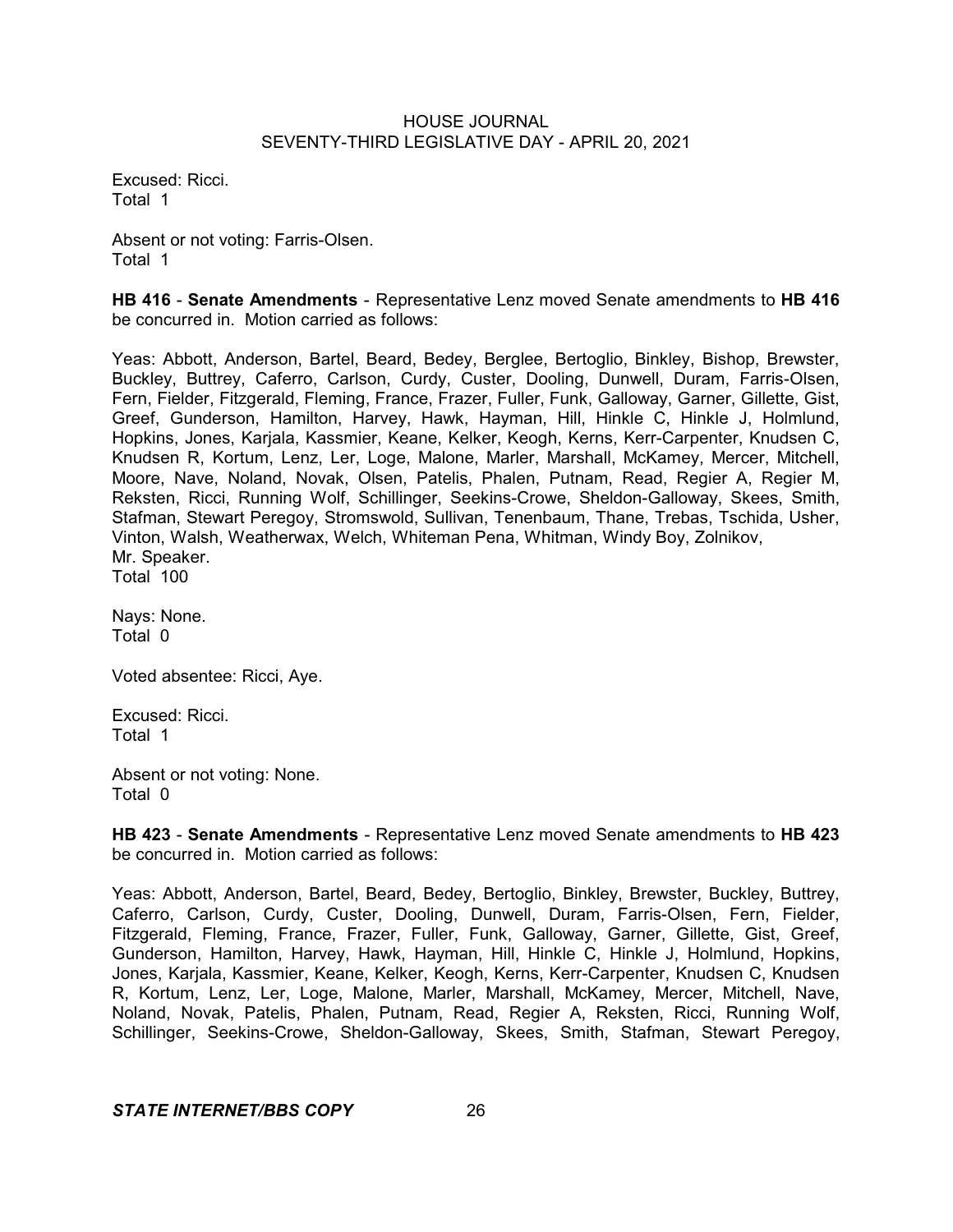Stromswold, Sullivan, Tenenbaum, Thane, Trebas, Tschida, Usher, Vinton, Walsh, Weatherwax, Welch, Whiteman Pena, Whitman, Windy Boy, Zolnikov, Mr. Speaker. Total 95

Nays: Bishop, Moore, Olsen, Regier M. Total 4

Voted absentee: Ricci, Aye.

Excused: Ricci. Total 1

Absent or not voting: Berglee. Total 1

**HB 496** - **Senate Amendments** - Representative Mercer moved Senate amendments to **HB 496** be concurred in. Motion carried as follows:

Yeas: Abbott, Anderson, Bartel, Beard, Bedey, Berglee, Bertoglio, Binkley, Bishop, Brewster, Buckley, Buttrey, Caferro, Carlson, Curdy, Custer, Dooling, Dunwell, Duram, Farris-Olsen, Fern, Fielder, Fitzgerald, Fleming, France, Frazer, Fuller, Funk, Galloway, Garner, Gillette, Gist, Greef, Gunderson, Hamilton, Harvey, Hawk, Hayman, Hill, Hinkle C, Hinkle J, Holmlund, Hopkins, Jones, Karjala, Kassmier, Keane, Kelker, Keogh, Kerns, Kerr-Carpenter, Knudsen C, Knudsen R, Kortum, Lenz, Ler, Loge, Malone, Marler, Marshall, McKamey, Mercer, Mitchell, Moore, Nave, Noland, Novak, Olsen, Patelis, Phalen, Putnam, Read, Regier A, Regier M, Reksten, Ricci, Running Wolf, Schillinger, Seekins-Crowe, Sheldon-Galloway, Skees, Smith, Stafman, Stewart Peregoy, Stromswold, Sullivan, Tenenbaum, Thane, Trebas, Tschida, Usher, Vinton, Walsh, Weatherwax, Welch, Whiteman Pena, Whitman, Windy Boy, Zolnikov, Mr. Speaker. Total 100

Nays: None. Total 0

Voted absentee: Ricci, Aye.

Excused: Ricci. Total 1

Absent or not voting: None. Total 0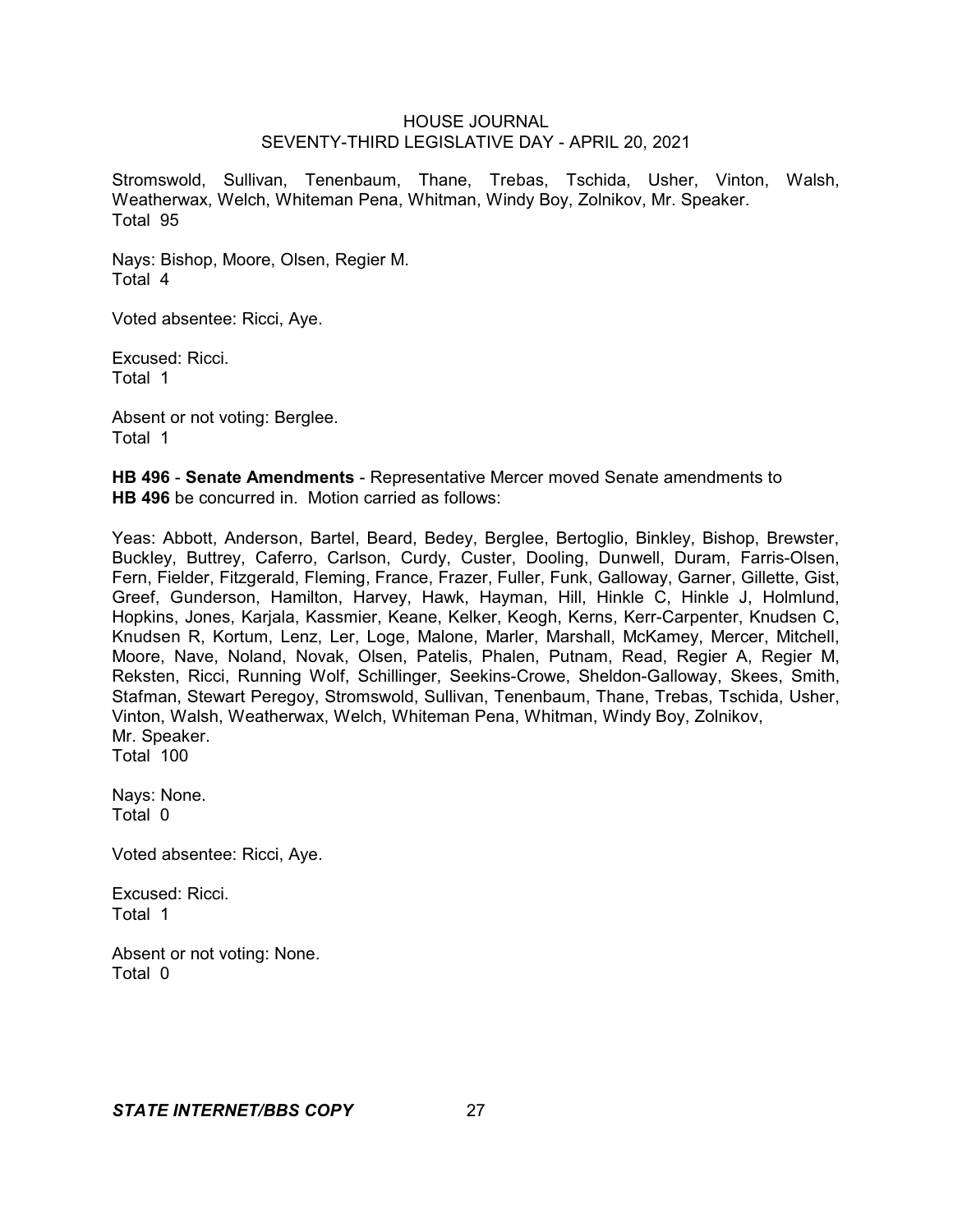**HB 502** - **Senate Amendments** - Representative Sheldon-Galloway moved Senate amendments to **HB 502** be **not** concurred in. Motion carried as follows:

Yeas: Abbott, Anderson, Bartel, Beard, Bedey, Berglee, Bertoglio, Binkley, Bishop, Brewster, Buckley, Buttrey, Caferro, Carlson, Curdy, Custer, Dooling, Dunwell, Duram, Farris-Olsen, Fern, Fielder, Fitzgerald, Fleming, France, Frazer, Fuller, Funk, Galloway, Garner, Gillette, Gist, Greef, Gunderson, Harvey, Hawk, Hayman, Hill, Hinkle C, Hinkle J, Holmlund, Hopkins, Jones, Karjala, Kassmier, Keane, Kelker, Keogh, Kerns, Kerr-Carpenter, Knudsen C, Knudsen R, Kortum, Lenz, Ler, Loge, Malone, Marler, Marshall, McKamey, Mercer, Mitchell, Moore, Nave, Noland, Novak, Patelis, Phalen, Putnam, Read, Regier A, Regier M, Reksten, Ricci, Running Wolf, Schillinger, Seekins-Crowe, Sheldon-Galloway, Skees, Smith, Stafman, Stewart Peregoy, Stromswold, Sullivan, Tenenbaum, Thane, Trebas, Tschida, Usher, Vinton, Walsh, Weatherwax, Welch, Whiteman Pena, Whitman, Windy Boy, Zolnikov, Mr. Speaker. Total 98

Nays: Hamilton, Olsen. Total 2

Voted absentee: Ricci, Aye.

Excused: Ricci. Total 1

Absent or not voting: None. Total 0

**HB 525** - **Senate Amendments** - Representative Buttrey moved Senate amendments to **HB 525** be **not** concurred in. Motion carried as follows:

Yeas: Anderson, Beard, Bedey, Berglee, Bertoglio, Binkley, Brewster, Buttrey, Carlson, Curdy, Custer, Dooling, Dunwell, Duram, Fern, Fielder, Fitzgerald, Fleming, Frazer, Fuller, Funk, Garner, Gillette, Gist, Greef, Gunderson, Hamilton, Hill, Hinkle C, Hinkle J, Holmlund, Jones, Kassmier, Knudsen C, Knudsen R, Lenz, Ler, Loge, Malone, Marshall, McKamey, Mercer, Moore, Nave, Noland, Novak, Olsen, Phalen, Putnam, Read, Regier A, Regier M, Reksten, Ricci, Schillinger, Seekins-Crowe, Sheldon-Galloway, Stromswold, Trebas, Tschida, Usher, Vinton, Walsh, Weatherwax, Welch, Whitman, Zolnikov, Mr. Speaker. Total 68

Nays: Abbott, Bartel, Bishop, Buckley, Caferro, Farris-Olsen, France, Galloway, Harvey, Hawk, Hayman, Hopkins, Karjala, Keane, Kelker, Keogh, Kerns, Kerr-Carpenter, Kortum, Marler, Mitchell, Patelis, Running Wolf, Skees, Smith, Stafman, Stewart Peregoy, Sullivan, Tenenbaum, Thane, Whiteman Pena, Windy Boy. Total 32

Voted absentee: Ricci, Aye.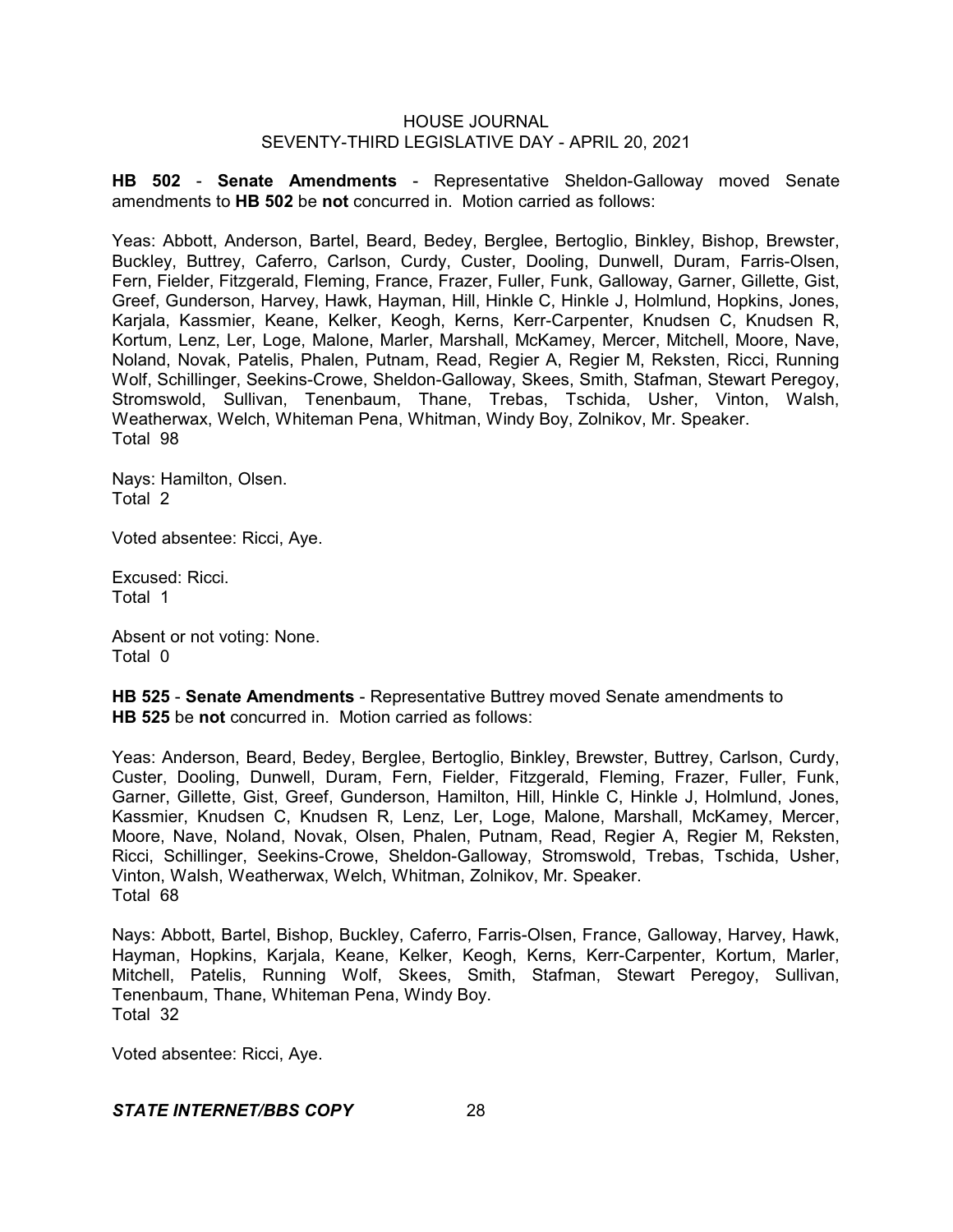Excused: Ricci. Total 1

Absent or not voting: None. Total 0

**HJR 27** - Representative Holmlund moved **HJR 27** do pass. Motion carried as follows:

Yeas: Abbott, Anderson, Beard, Bedey, Berglee, Bertoglio, Bishop, Brewster, Buckley, Buttrey, Caferro, Curdy, Custer, Dooling, Dunwell, Duram, Farris-Olsen, Fern, Fielder, Fitzgerald, Fleming, France, Frazer, Funk, Garner, Gillette, Gist, Greef, Gunderson, Hamilton, Harvey, Hawk, Hayman, Hill, Hinkle J, Holmlund, Hopkins, Jones, Karjala, Kassmier, Keane, Kelker, Keogh, Kerns, Kerr-Carpenter, Knudsen C, Knudsen R, Kortum, Lenz, Ler, Malone, Marler, Marshall, McKamey, Mercer, Nave, Noland, Novak, Olsen, Patelis, Phalen, Putnam, Read, Regier A, Reksten, Ricci, Running Wolf, Seekins-Crowe, Skees, Smith, Stafman, Stewart Peregoy, Stromswold, Sullivan, Tenenbaum, Thane, Trebas, Usher, Vinton, Walsh, Weatherwax, Welch, Whiteman Pena, Whitman, Windy Boy, Zolnikov, Mr. Speaker. Total 87

Nays: Bartel, Binkley, Carlson, Fuller, Galloway, Hinkle C, Mitchell, Moore, Regier M, Schillinger, Sheldon-Galloway, Tschida. Total 12

Voted absentee: Ricci, Aye.

Excused: Ricci. Total 1

Absent or not voting: Loge. Total 1

**HJR 30** - Representative Brewster moved **HJR 30** do pass. Motion carried as follows:

Yeas: Abbott, Anderson, Beard, Bedey, Berglee, Bertoglio, Binkley, Bishop, Brewster, Buckley, Buttrey, Caferro, Curdy, Custer, Dooling, Dunwell, Duram, Farris-Olsen, Fern, Fielder, Fitzgerald, Fleming, France, Frazer, Funk, Galloway, Garner, Gillette, Gist, Greef, Gunderson, Hamilton, Harvey, Hawk, Hayman, Hill, Hinkle C, Hinkle J, Holmlund, Hopkins, Jones, Karjala, Kassmier, Keane, Kelker, Keogh, Kerns, Kerr-Carpenter, Knudsen C, Knudsen R, Kortum, Lenz, Ler, Loge, Malone, Marler, Marshall, McKamey, Mercer, Mitchell, Nave, Noland, Novak, Olsen, Patelis, Phalen, Putnam, Read, Regier A, Reksten, Ricci, Running Wolf, Schillinger, Seekins-Crowe, Sheldon-Galloway, Skees, Smith, Stafman, Stewart Peregoy, Stromswold, Sullivan, Tenenbaum, Thane, Trebas, Usher, Vinton, Walsh, Weatherwax, Welch, Whiteman Pena, Whitman, Windy Boy, Zolnikov, Mr. Speaker. Total 94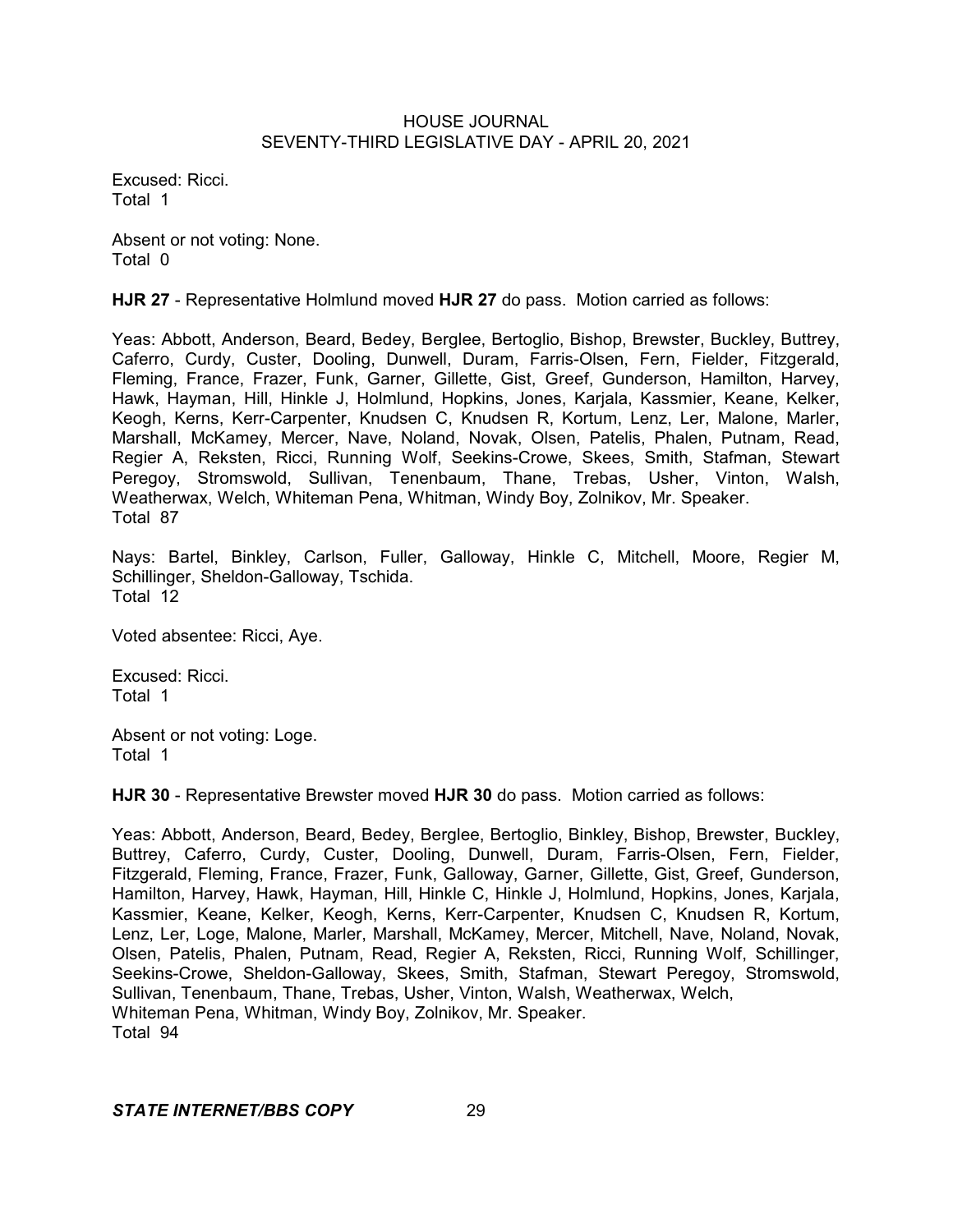Nays: Bartel, Carlson, Fuller, Moore, Regier M, Tschida. Total 6

Voted absentee: Ricci, Aye.

Excused: Ricci. Total 1

Absent or not voting: None. Total 0

**HJR 36** - Representative Fern moved **HJR 36** do pass. Motion carried as follows:

Yeas: Abbott, Beard, Bedey, Berglee, Bertoglio, Bishop, Brewster, Buckley, Caferro, Curdy, Custer, Dooling, Dunwell, Duram, Farris-Olsen, Fern, Fielder, Fitzgerald, Fleming, France, Frazer, Funk, Garner, Gillette, Gist, Greef, Gunderson, Hamilton, Harvey, Hawk, Hayman, Hill, Hinkle J, Holmlund, Hopkins, Jones, Karjala, Kassmier, Keane, Kelker, Keogh, Kerns, Kerr-Carpenter, Knudsen C, Knudsen R, Kortum, Ler, Loge, Malone, Marler, McKamey, Mercer, Mitchell, Noland, Novak, Olsen, Patelis, Phalen, Putnam, Read, Regier A, Reksten, Ricci, Running Wolf, Seekins-Crowe, Smith, Stafman, Stewart Peregoy, Stromswold, Sullivan, Tenenbaum, Thane, Trebas, Vinton, Walsh, Weatherwax, Welch, Whiteman Pena, Whitman, Windy Boy, Zolnikov, Mr. Speaker. Total 82

Nays: Anderson, Bartel, Binkley, Buttrey, Carlson, Fuller, Galloway, Hinkle C, Lenz, Marshall, Moore, Nave, Regier M, Schillinger, Sheldon-Galloway, Skees, Tschida, Usher. Total 18

Voted absentee: Ricci, Aye.

Excused: Ricci. Total 1

Absent or not voting: None. Total 0

Representative Gist assumed the chair.

**SB 29** - Representative Fitzgerald moved **SB 29** be concurred in. Motion **failed** as follows:

Yeas: Anderson, Bedey, Bertoglio, Buckley, Buttrey, Caferro, Curdy, Custer, Dooling, Fern, Fitzgerald, Frazer, Funk, Garner, Gillette, Greef, Holmlund, Hopkins, Jones, Kassmier, Keane, Kerr-Carpenter, Knudsen C, Loge, Malone, McKamey, Mercer, Novak, Putnam, Smith, Sullivan, Trebas, Walsh, Welch, Whitman. Total 35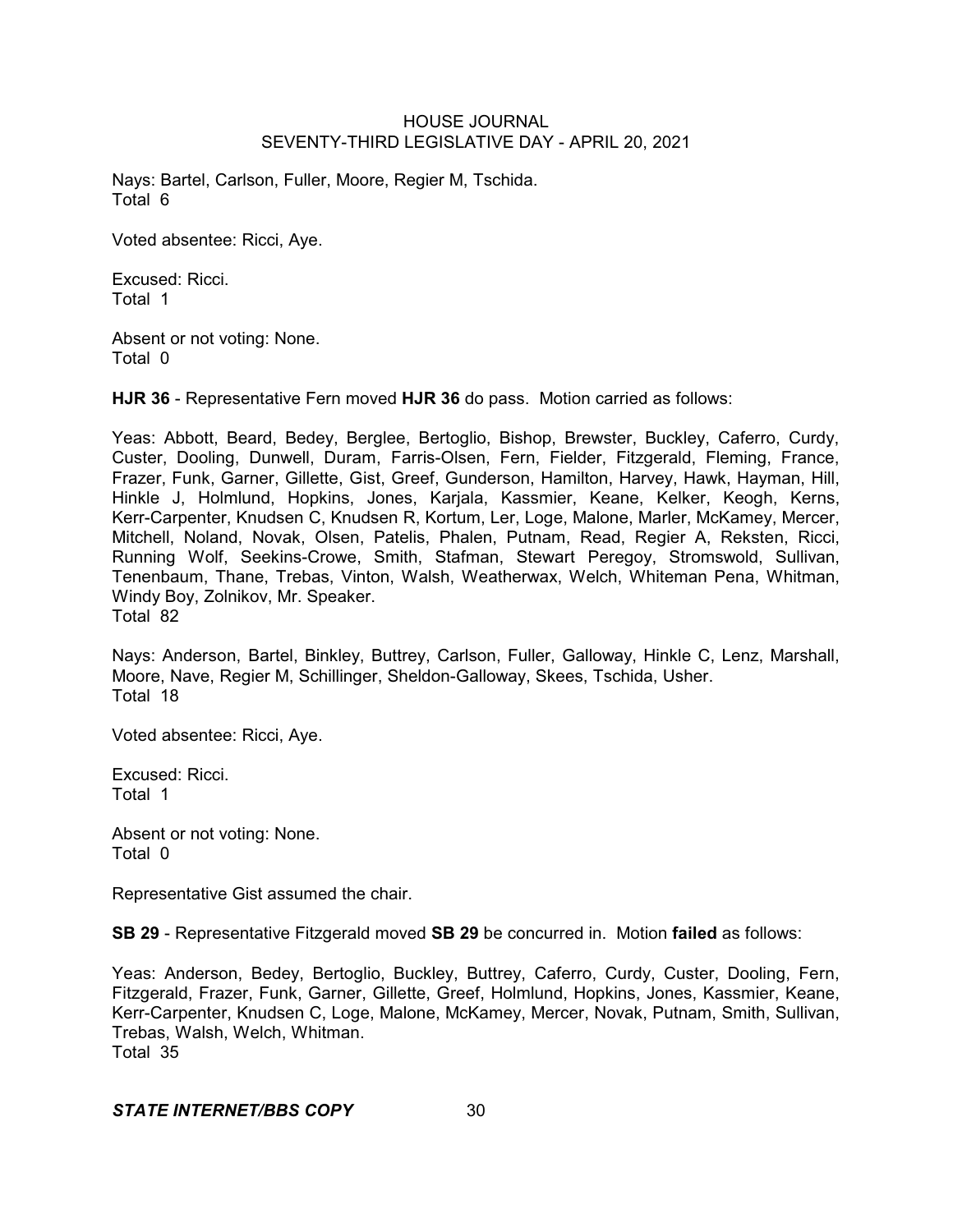Nays: Abbott, Bartel, Beard, Berglee, Binkley, Bishop, Brewster, Carlson, Dunwell, Duram, Farris-Olsen, Fielder, Fleming, France, Fuller, Galloway, Gist, Gunderson, Hamilton, Harvey, Hawk, Hayman, Hill, Hinkle C, Hinkle J, Karjala, Kelker, Keogh, Kerns, Knudsen R, Kortum, Lenz, Ler, Marler, Marshall, Mitchell, Moore, Nave, Noland, Olsen, Patelis, Phalen, Read, Regier A, Regier M, Reksten, Ricci, Running Wolf, Schillinger, Seekins-Crowe, Sheldon-Galloway, Skees, Stafman, Stewart Peregoy, Stromswold, Tenenbaum, Thane, Tschida, Usher, Vinton, Weatherwax, Whiteman Pena, Windy Boy, Zolnikov, Mr. Speaker. Total 65

Voted absentee: Ricci, No.

Excused: Ricci. Total 1

Absent or not voting: None. Total 0

**SB 44** - Representative Galloway moved **SB 44** be concurred in. Motion carried as follows:

Yeas: Abbott, Anderson, Bartel, Beard, Bedey, Berglee, Bertoglio, Binkley, Bishop, Brewster, Buckley, Buttrey, Caferro, Carlson, Curdy, Custer, Dooling, Dunwell, Duram, Farris-Olsen, Fern, Fielder, Fitzgerald, Fleming, France, Frazer, Fuller, Funk, Galloway, Garner, Gillette, Gist, Greef, Gunderson, Hamilton, Harvey, Hawk, Hayman, Hill, Hinkle C, Hinkle J, Holmlund, Hopkins, Jones, Karjala, Kassmier, Keane, Kelker, Keogh, Kerns, Kerr-Carpenter, Knudsen C, Knudsen R, Kortum, Lenz, Ler, Loge, Malone, Marler, Marshall, McKamey, Mercer, Mitchell, Moore, Nave, Noland, Novak, Olsen, Patelis, Phalen, Putnam, Read, Regier A, Regier M, Reksten, Ricci, Running Wolf, Schillinger, Seekins-Crowe, Sheldon-Galloway, Skees, Smith, Stafman, Stewart Peregoy, Stromswold, Sullivan, Tenenbaum, Thane, Trebas, Tschida, Usher, Vinton, Walsh, Weatherwax, Welch, Whiteman Pena, Whitman, Windy Boy, Zolnikov, Mr. Speaker. Total 100

Nays: None.

Total 0

Voted absentee: Ricci, Aye.

Excused: Ricci. Total 1

Absent or not voting: None. Total 0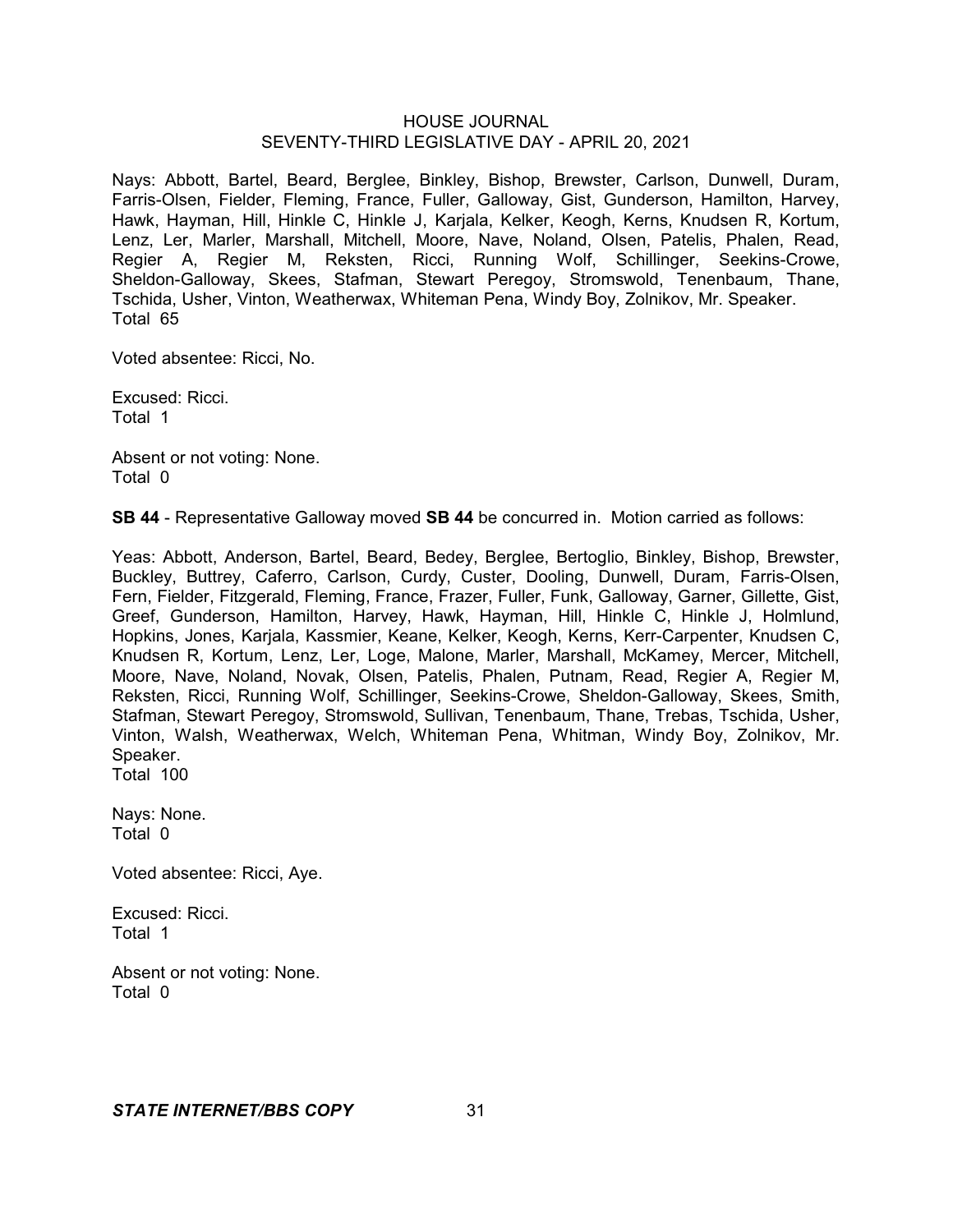**SB 76** - Representative Buttrey moved **SB 76** be concurred in. Motion carried as follows:

Yeas: Abbott, Anderson, Bartel, Beard, Bedey, Berglee, Bertoglio, Binkley, Bishop, Brewster, Buckley, Buttrey, Caferro, Carlson, Curdy, Custer, Dooling, Dunwell, Duram, Farris-Olsen, Fern, Fielder, Fitzgerald, Fleming, France, Frazer, Fuller, Funk, Galloway, Garner, Gillette, Gist, Greef, Gunderson, Hamilton, Harvey, Hawk, Hayman, Hill, Hinkle C, Hinkle J, Holmlund, Hopkins, Jones, Karjala, Kassmier, Keane, Kelker, Keogh, Kerns, Kerr-Carpenter, Knudsen C, Knudsen R, Kortum, Lenz, Ler, Loge, Malone, Marler, Marshall, McKamey, Mercer, Mitchell, Moore, Nave, Noland, Novak, Olsen, Patelis, Phalen, Putnam, Read, Regier A, Regier M, Reksten, Ricci, Running Wolf, Schillinger, Seekins-Crowe, Sheldon-Galloway, Skees, Smith, Stafman, Stewart Peregoy, Stromswold, Sullivan, Tenenbaum, Thane, Trebas, Tschida, Usher, Vinton, Walsh, Weatherwax, Welch, Whiteman Pena, Whitman, Windy Boy, Zolnikov, Mr. Speaker. Total 100

Nays: None. Total 0

Voted absentee: Ricci, Aye.

Excused: Ricci. Total 1

Absent or not voting: None. Total 0

**SB 81** - Representative Brewster moved **SB 81** be concurred in. Motion carried as follows:

Yeas: Anderson, Bartel, Beard, Bedey, Berglee, Bertoglio, Binkley, Brewster, Buttrey, Carlson, Curdy, Custer, Dooling, Duram, Fern, Fielder, Fitzgerald, Fleming, Frazer, Fuller, Galloway, Garner, Gillette, Gist, Greef, Gunderson, Hamilton, Harvey, Hill, Hinkle C, Hinkle J, Holmlund, Hopkins, Jones, Kassmier, Kerns, Knudsen C, Knudsen R, Lenz, Ler, Loge, Malone, Marshall, McKamey, Mercer, Mitchell, Moore, Nave, Noland, Novak, Patelis, Phalen, Putnam, Read, Regier A, Regier M, Reksten, Ricci, Schillinger, Seekins-Crowe, Sheldon-Galloway, Skees, Stromswold, Trebas, Tschida, Usher, Vinton, Walsh, Welch, Whitman, Zolnikov, Mr. Speaker. Total 72

Nays: Abbott, Bishop, Buckley, Caferro, Dunwell, Farris-Olsen, France, Funk, Hawk, Hayman, Karjala, Keane, Kelker, Keogh, Kerr-Carpenter, Kortum, Marler, Olsen, Running Wolf, Smith, Stafman, Stewart Peregoy, Sullivan, Tenenbaum, Thane, Weatherwax, Whiteman Pena, Windy Boy. Total 28

Voted absentee: Ricci, Aye.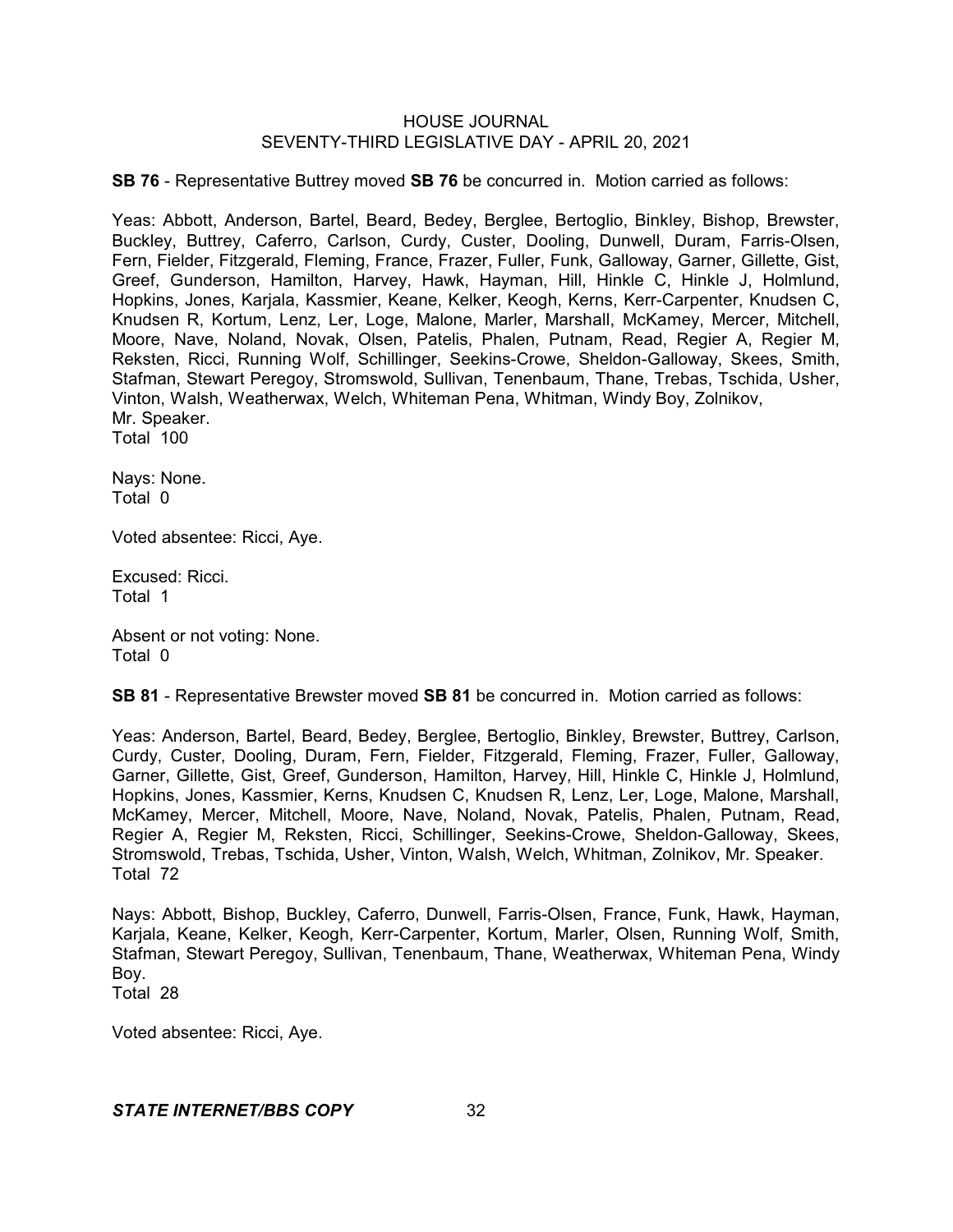Excused: Ricci. Total 1

Absent or not voting: None. Total 0

**SB 116** - Representative Loge moved **SB 116** be concurred in.

**SB 116** - Representative Loge moved **SB 116**, second reading copy, be amended as follows:

1. Title, line 6. **Following:** line 5 **Insert:** "AUTHORIZING A DISCOUNTED PRICE FOR CERTAIN ANTLERLESS ELK B TAG LICENSES;"

2. Title, line 7. **Following:** "SECTIONS" **Insert:** "87-1-325," **Following:** "87-2-501" **Insert:** ","

3. Page 2.

**Following:** line 1

**Insert:** "**Section 2.** Section 87-1-325, MCA, is amended to read:

"87-1-325. Rulemaking -- discounted antlerless elk B tag licenses. (1) The department and the commission shall adjust existing wildlife management rules and plans to implement 87-1-321 through 87-1-325.

(2) The department and the commission may adopt rules for determining sustainability. The commission shall consider average carrying capacity and use generally accepted animal unit factors for each species in each commission region.

(3) Any rules adopted by the department pursuant to subsection (2) must be adopted in a timely manner.

(4) The commission may offer for sale at one-half the cost of a regularly priced license Class A-9 resident antlerless elk B tag licenses and Class B-12 nonresident antlerless elk B tag licenses to be used as prescribed by the commission on private lands in hunting districts where the elk population is above the sustainable population number established pursuant to 87-1-323 as determined by the department's most recent elk survey count." "

**Renumber:** subsequent sections

Amendment adopted as follows:

Yeas: Abbott, Anderson, Bartel, Bedey, Berglee, Bertoglio, Binkley, Bishop, Brewster, Buckley, Buttrey, Caferro, Carlson, Curdy, Custer, Dooling, Duram, Fern, Fielder, Fitzgerald, Fleming, France, Frazer, Fuller, Funk, Galloway, Garner, Gillette, Gist, Greef, Gunderson, Hamilton,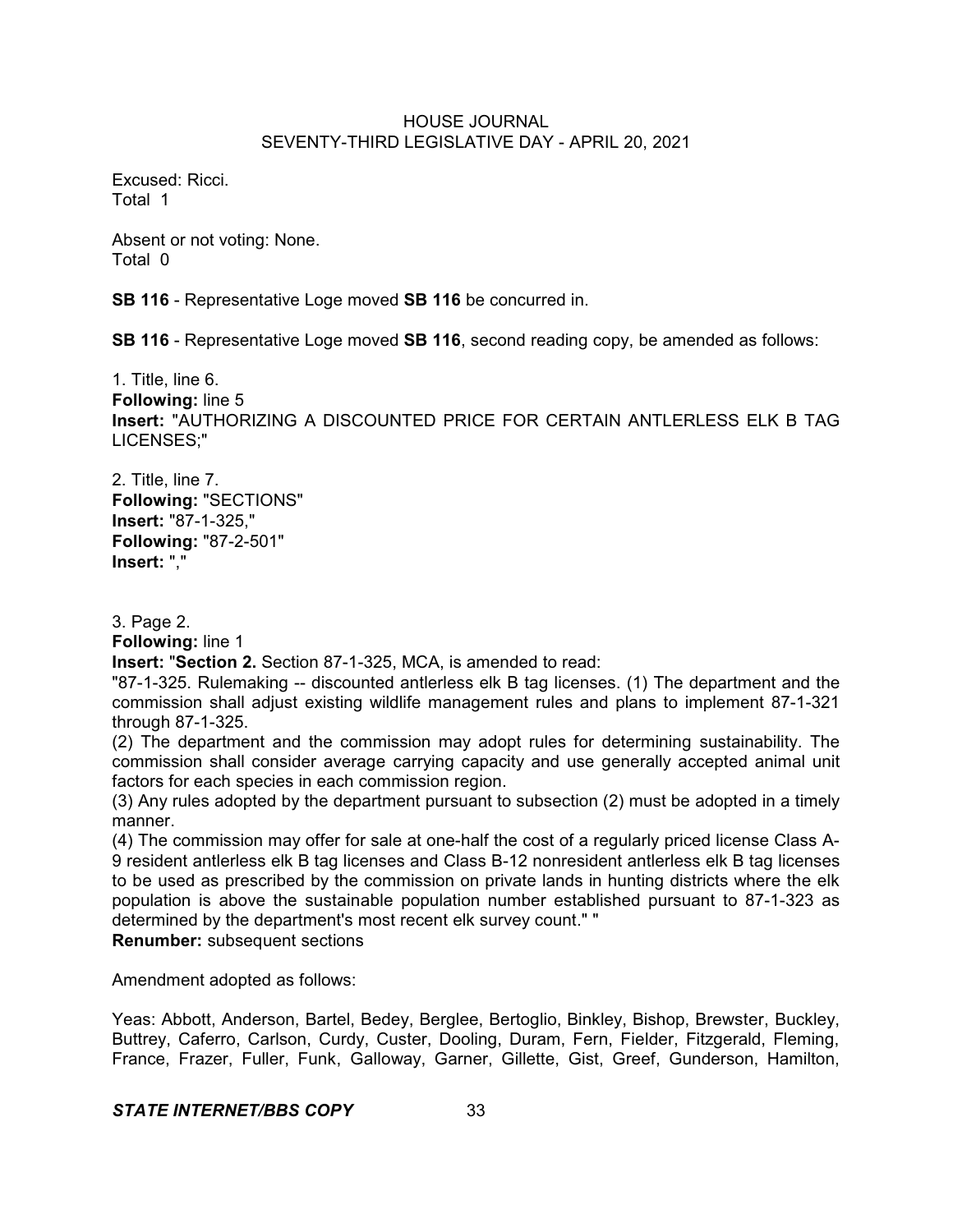Harvey, Hawk, Hill, Hinkle C, Hinkle J, Holmlund, Hopkins, Jones, Kassmier, Keane, Kelker, Kerns, Kerr-Carpenter, Knudsen C, Knudsen R, Lenz, Ler, Loge, Malone, Marshall, McKamey, Mercer, Mitchell, Moore, Nave, Noland, Novak, Patelis, Phalen, Putnam, Read, Regier A, Regier M, Reksten, Ricci, Running Wolf, Schillinger, Seekins-Crowe, Sheldon-Galloway, Skees, Smith, Stewart Peregoy, Stromswold, Trebas, Tschida, Usher, Vinton, Walsh, Weatherwax, Welch, Whiteman Pena, Whitman, Windy Boy, Zolnikov, Mr. Speaker. Total 87

Nays: Beard, Dunwell, Farris-Olsen, Hayman, Karjala, Keogh, Kortum, Marler, Olsen, Stafman, Sullivan, Tenenbaum, Thane. Total 13

Voted absentee: Ricci, Aye.

Excused: Ricci. Total 1

Absent or not voting: None. Total 0

**SB 116** - Representative Loge moved **SB 116**, as amended, be concurred in. Motion carried as follows:

Yeas: Abbott, Anderson, Bartel, Bedey, Berglee, Bertoglio, Binkley, Bishop, Brewster, Buckley, Buttrey, Caferro, Carlson, Curdy, Custer, Dooling, Duram, Fern, Fielder, Fitzgerald, Fleming, France, Frazer, Fuller, Funk, Galloway, Garner, Gillette, Gist, Greef, Gunderson, Hamilton, Harvey, Hawk, Hill, Hinkle C, Hinkle J, Holmlund, Hopkins, Jones, Kassmier, Keane, Kelker, Kerns, Kerr-Carpenter, Knudsen C, Knudsen R, Kortum, Lenz, Ler, Loge, Malone, Marshall, McKamey, Mercer, Mitchell, Moore, Nave, Noland, Novak, Patelis, Phalen, Putnam, Read, Regier A, Regier M, Reksten, Ricci, Schillinger, Seekins-Crowe, Sheldon-Galloway, Skees, Smith, Stafman, Stromswold, Thane, Trebas, Tschida, Usher, Vinton, Walsh, Welch, Whitman, Zolnikov, Mr. Speaker. Total 85

Nays: Beard, Dunwell, Farris-Olsen, Hayman, Karjala, Keogh, Marler, Olsen, Running Wolf, Stewart Peregoy, Sullivan, Tenenbaum, Weatherwax, Whiteman Pena, Windy Boy. Total 15

Voted absentee: Ricci, Aye.

Excused: Ricci. Total 1

Absent or not voting: None. Total 0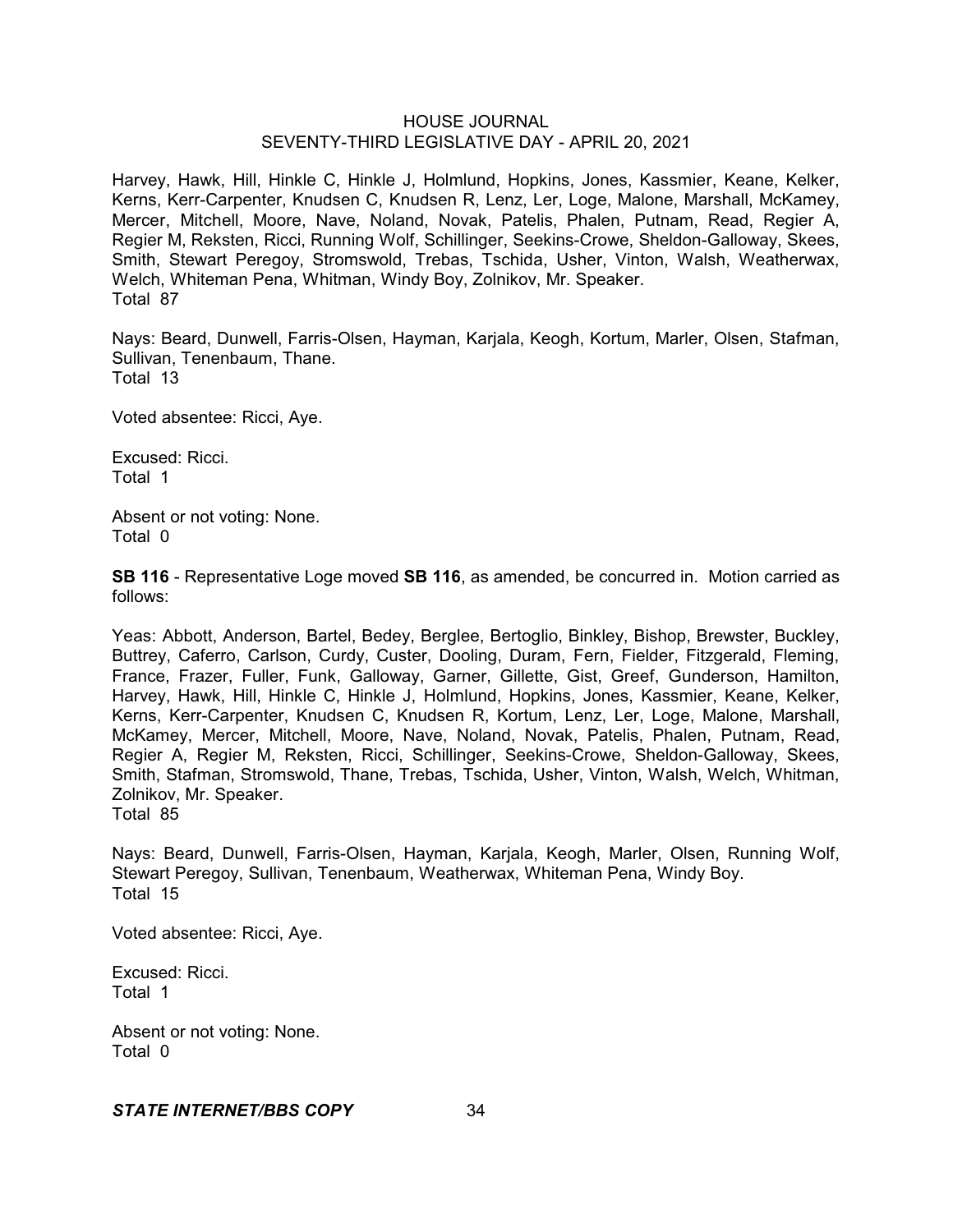**SB 147** - Representative Duram moved **SB 147** be concurred in. Motion carried as follows:

Yeas: Abbott, Anderson, Bedey, Bertoglio, Binkley, Bishop, Brewster, Buckley, Buttrey, Caferro, Carlson, Curdy, Custer, Dooling, Dunwell, Duram, Farris-Olsen, Fern, Fielder, Fitzgerald, France, Frazer, Funk, Garner, Gist, Greef, Gunderson, Hamilton, Harvey, Hawk, Hayman, Hinkle J, Holmlund, Hopkins, Jones, Karjala, Kassmier, Keane, Kelker, Keogh, Kerr-Carpenter, Kortum, Loge, Malone, Marler, Marshall, McKamey, Novak, Olsen, Patelis, Phalen, Putnam, Reksten, Running Wolf, Seekins-Crowe, Smith, Stafman, Stewart Peregoy, Sullivan, Tenenbaum, Thane, Walsh, Weatherwax, Welch, Whiteman Pena, Whitman, Windy Boy, Zolnikov.

Total 68

Nays: Bartel, Beard, Berglee, Fleming, Fuller, Galloway, Gillette, Hill, Hinkle C, Kerns, Knudsen C, Knudsen R, Lenz, Ler, Mercer, Mitchell, Moore, Nave, Noland, Read, Regier A, Regier M, Ricci, Schillinger, Sheldon-Galloway, Skees, Stromswold, Trebas, Tschida, Usher, Vinton, Mr. Speaker.

Total 32

Voted absentee: Hinkle J, Aye; Ricci, No.

Excused: Hinkle J, Ricci. Total 2

Absent or not voting: None. Total 0

**SB 214** - Representative Fielder moved **SB 214** be concurred in. Motion carried as follows:

Yeas: Anderson, Bartel, Beard, Bedey, Berglee, Bertoglio, Binkley, Buttrey, Carlson, Custer, Dooling, Duram, Fielder, Fitzgerald, Fleming, Frazer, Fuller, Galloway, Garner, Gillette, Gist, Greef, Gunderson, Hill, Hinkle C, Hinkle J, Holmlund, Hopkins, Jones, Kassmier, Kerns, Knudsen C, Knudsen R, Lenz, Ler, Loge, Malone, Marshall, McKamey, Mercer, Mitchell, Moore, Nave, Noland, Patelis, Phalen, Read, Regier A, Regier M, Reksten, Ricci, Schillinger, Seekins-Crowe, Sheldon-Galloway, Skees, Stromswold, Tschida, Usher, Vinton, Walsh, Welch, Zolnikov, Mr. Speaker. Total 63

Nays: Abbott, Bishop, Brewster, Buckley, Caferro, Curdy, Dunwell, Farris-Olsen, Fern, France, Funk, Hamilton, Harvey, Hawk, Hayman, Karjala, Keane, Kelker, Keogh, Kerr-Carpenter, Kortum, Marler, Novak, Olsen, Putnam, Running Wolf, Smith, Stafman, Stewart Peregoy, Sullivan, Tenenbaum, Thane, Trebas, Weatherwax, Whiteman Pena, Whitman, Windy Boy. Total 37

Voted absentee: Ricci, Aye.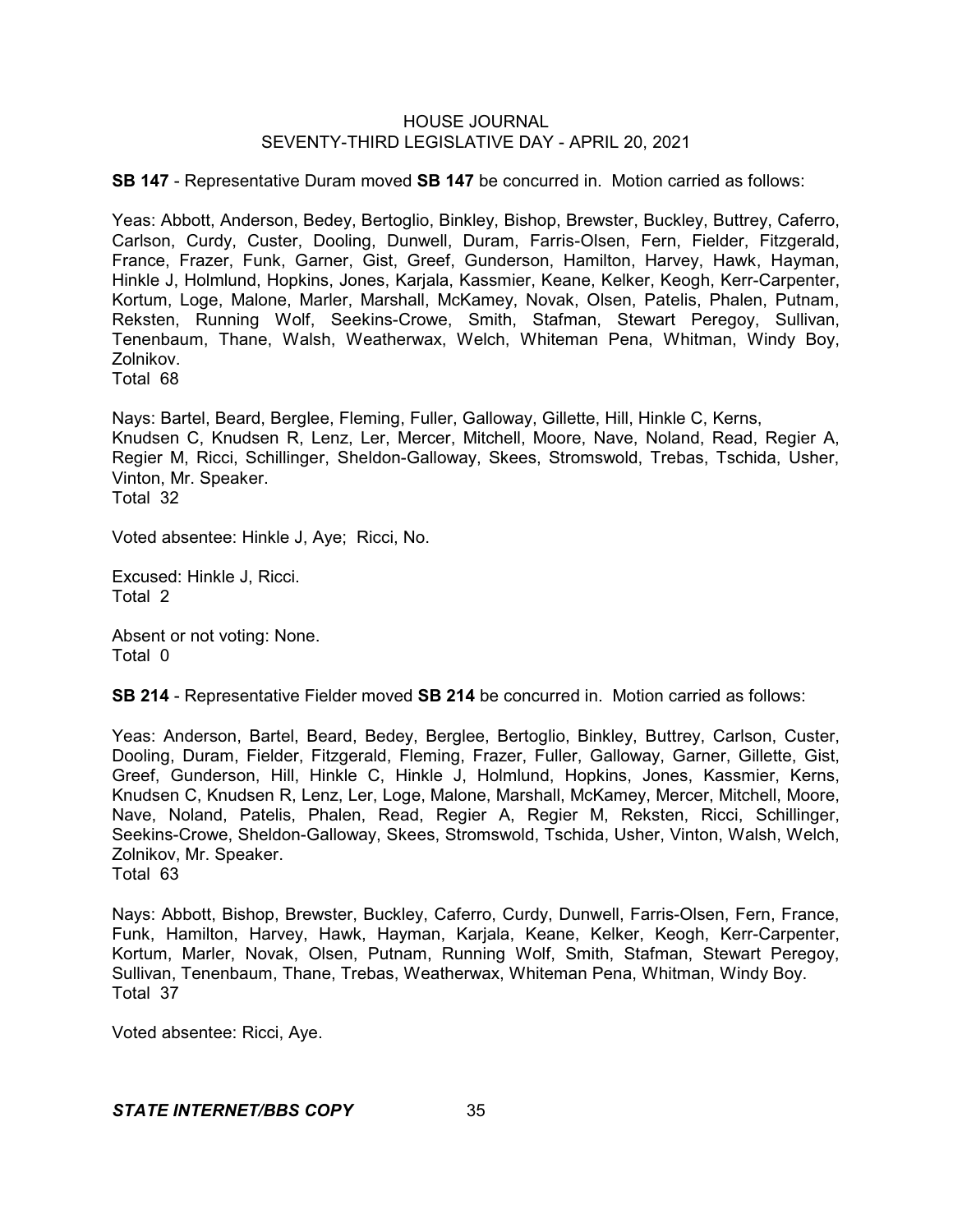Excused: Ricci. Total 1

Absent or not voting: None. Total 0

**SB 232** - Representative Dooling moved **SB 232** be concurred in. Motion carried as follows:

Yeas: Abbott, Anderson, Beard, Bedey, Berglee, Bertoglio, Binkley, Bishop, Brewster, Buckley, Buttrey, Caferro, Carlson, Curdy, Custer, Dooling, Dunwell, Farris-Olsen, Fern, Fielder, Fitzgerald, Fleming, France, Frazer, Fuller, Funk, Galloway, Garner, Gillette, Gist, Greef, Gunderson, Hamilton, Harvey, Hawk, Hayman, Hinkle C, Hinkle J, Holmlund, Hopkins, Jones, Karjala, Keane, Kelker, Keogh, Kerns, Kerr-Carpenter, Knudsen C, Knudsen R, Kortum, Lenz, Ler, Loge, Malone, Marler, Marshall, McKamey, Mercer, Mitchell, Moore, Nave, Noland, Novak, Olsen, Patelis, Phalen, Putnam, Read, Regier A, Regier M, Reksten, Ricci, Running Wolf, Schillinger, Seekins-Crowe, Sheldon-Galloway, Skees, Smith, Stafman, Stromswold, Sullivan, Tenenbaum, Thane, Trebas, Tschida, Usher, Vinton, Walsh, Weatherwax, Welch, Whiteman Pena, Whitman, Zolnikov, Mr. Speaker. Total 94

Nays: Bartel, Hill, Stewart Peregoy, Windy Boy. Total 4

Voted absentee: Ricci, Aye.

Excused: Ricci. Total 1

Absent or not voting: Duram, Kassmier. Total 2

**SB 263** - Representative Beard moved **SB 263** be concurred in. Motion carried as follows:

Yeas: Abbott, Anderson, Bartel, Beard, Bedey, Berglee, Bertoglio, Binkley, Bishop, Brewster, Buckley, Buttrey, Caferro, Carlson, Curdy, Custer, Dooling, Dunwell, Duram, Farris-Olsen, Fern, Fielder, Fitzgerald, Fleming, France, Frazer, Fuller, Funk, Galloway, Garner, Gillette, Gist, Greef, Gunderson, Hamilton, Harvey, Hawk, Hayman, Hill, Hinkle C, Hinkle J, Holmlund, Hopkins, Jones, Karjala, Kassmier, Keane, Kelker, Keogh, Kerns, Kerr-Carpenter, Knudsen C, Knudsen R, Kortum, Lenz, Ler, Loge, Malone, Marler, Marshall, McKamey, Mercer, Mitchell, Moore, Nave, Noland, Novak, Patelis, Phalen, Putnam, Read, Regier A, Regier M, Reksten, Ricci, Running Wolf, Schillinger, Seekins-Crowe, Sheldon-Galloway, Skees, Smith, Stafman, Stromswold, Sullivan, Thane, Trebas, Tschida, Usher, Vinton, Walsh, Welch, Whitman, Zolnikov, Mr. Speaker. Total 94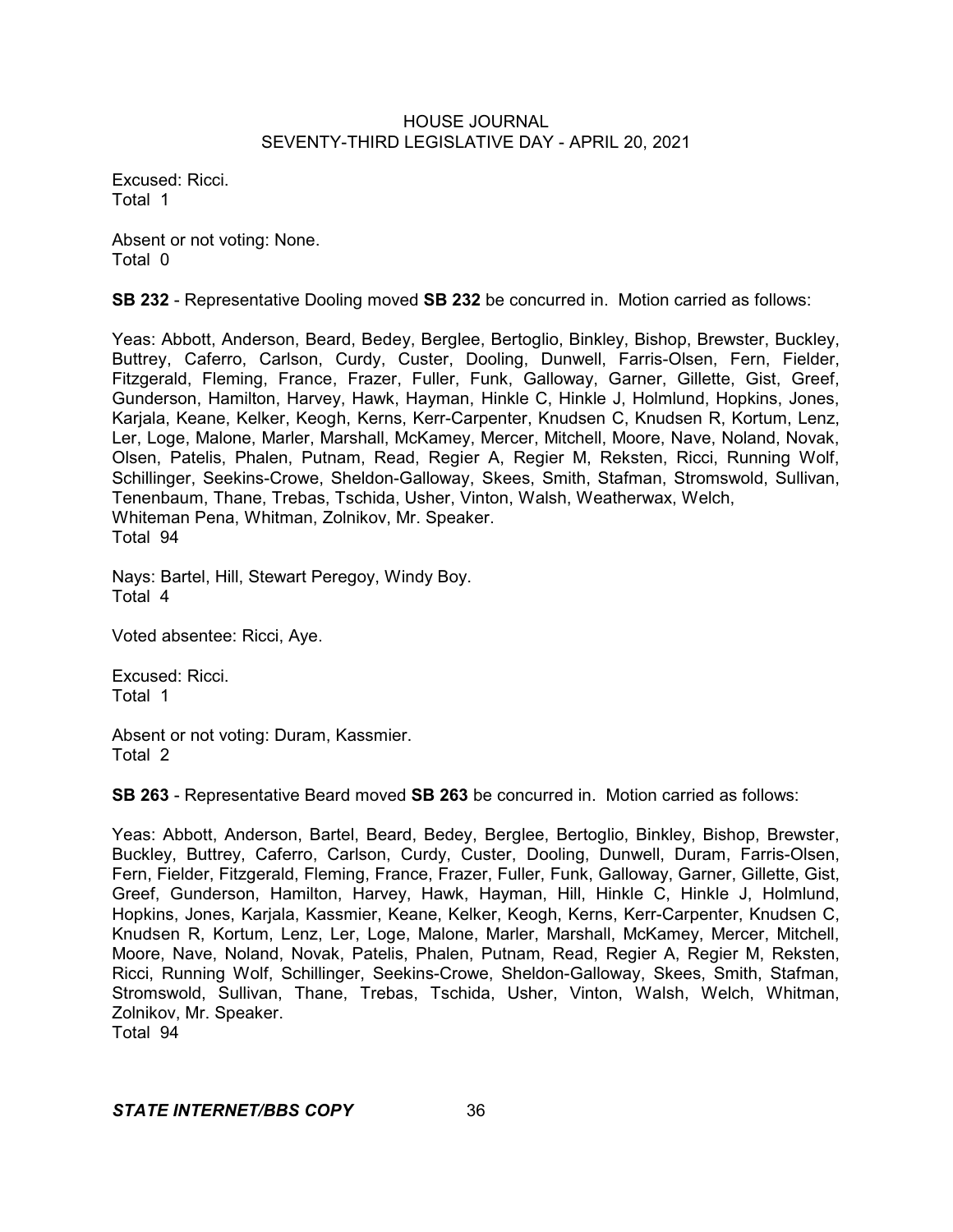Nays: Olsen, Stewart Peregoy, Tenenbaum, Weatherwax, Whiteman Pena, Windy Boy. Total 6

Voted absentee: Ricci, Aye.

Excused: Ricci. Total 1

Absent or not voting: None. Total 0

**SB 269** - Representative Fern moved **SB 269** be concurred in.

**SB 269** - Representative Usher moved to table **SB 269**. Motion **failed** as follows:

Yeas: Bartel, Beard, Berglee, Binkley, Brewster, Carlson, Dooling, Duram, Fielder, Fleming, Galloway, Gillette, Gist, Gunderson, Hinkle C, Holmlund, Jones, Kerns, Knudsen C, Knudsen R, Lenz, Ler, Loge, Marshall, Mercer, Mitchell, Moore, Nave, Noland, Patelis, Phalen, Read, Regier A, Regier M, Reksten, Schillinger, Seekins-Crowe, Sheldon-Galloway, Skees, Stromswold, Tschida, Usher, Vinton, Zolnikov, Mr. Speaker. Total 45

Nays: Abbott, Anderson, Bedey, Bertoglio, Bishop, Buckley, Buttrey, Caferro, Curdy, Custer, Dunwell, Farris-Olsen, Fern, Fitzgerald, France, Frazer, Fuller, Funk, Garner, Greef, Hamilton, Harvey, Hawk, Hayman, Hill, Hopkins, Karjala, Kassmier, Keane, Kelker, Keogh, Kerr-Carpenter, Kortum, Malone, Marler, McKamey, Novak, Olsen, Putnam, Running Wolf, Smith, Stafman, Stewart Peregoy, Sullivan, Tenenbaum, Thane, Trebas, Walsh, Weatherwax, Welch, Whiteman Pena, Whitman, Windy Boy. Total 53

Voted absentee: None.

Excused: Ricci. Total 1

Absent or not voting: Hinkle J. Total 1

**SB 269** - Representative Fern moved **SB 269** be concurred in. Motion carried as follows:

Yeas: Abbott, Anderson, Bedey, Bertoglio, Bishop, Brewster, Buckley, Buttrey, Caferro, Carlson, Curdy, Custer, Dooling, Dunwell, Farris-Olsen, Fern, Fitzgerald, Fleming, France, Frazer, Fuller, Funk, Galloway, Garner, Gillette, Gist, Greef, Gunderson, Hamilton, Harvey, Hawk, Hayman, Hill, Hinkle J, Holmlund, Hopkins, Jones, Karjala, Kassmier, Keane, Kelker, Keogh, Kerns, Kerr-Carpenter, Kortum, Loge, Malone, Marler, Marshall, McKamey, Moore,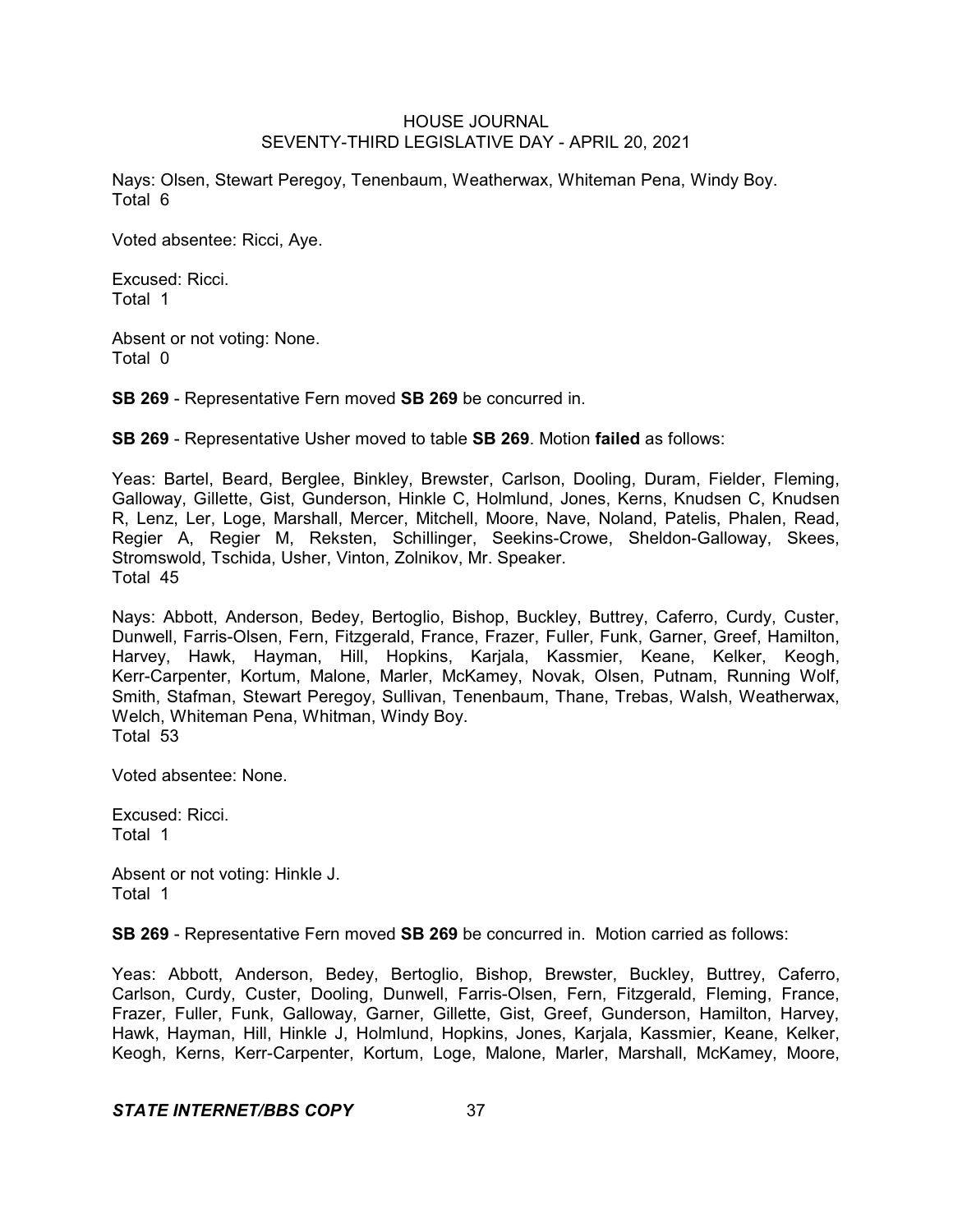Nave, Novak, Olsen, Patelis, Phalen, Putnam, Reksten, Ricci, Running Wolf, Seekins-Crowe, Sheldon-Galloway, Smith, Stafman, Stewart Peregoy, Sullivan, Tenenbaum, Thane, Trebas, Usher, Walsh, Weatherwax, Welch, Whiteman Pena, Whitman, Windy Boy. Total 76

Nays: Bartel, Beard, Berglee, Binkley, Duram, Fielder, Hinkle C, Knudsen C, Knudsen R, Lenz, Ler, Mercer, Mitchell, Noland, Read, Regier A, Regier M, Schillinger, Skees, Stromswold, Tschida, Vinton, Zolnikov, Mr. Speaker. Total 24

Voted absentee: Ricci, Aye.

Excused: Ricci. Total 1

Absent or not voting: None. Total 0

Representative Dooling assumed the chair.

**SB 285** - Representative Ler moved **SB 285** be concurred in. Motion carried as follows:

Yeas: Abbott, Anderson, Bartel, Beard, Bedey, Berglee, Bertoglio, Binkley, Bishop, Brewster, Buckley, Buttrey, Caferro, Carlson, Curdy, Custer, Dooling, Dunwell, Duram, Farris-Olsen, Fern, Fielder, Fitzgerald, Fleming, France, Frazer, Fuller, Funk, Galloway, Garner, Gillette, Gist, Greef, Gunderson, Hamilton, Harvey, Hawk, Hayman, Hill, Hinkle C, Hinkle J, Holmlund, Hopkins, Jones, Karjala, Kassmier, Keane, Kelker, Keogh, Kerns, Kerr-Carpenter, Knudsen C, Knudsen R, Kortum, Lenz, Ler, Loge, Malone, Marler, Marshall, McKamey, Mercer, Mitchell, Moore, Nave, Noland, Novak, Olsen, Patelis, Phalen, Putnam, Read, Regier A, Regier M, Reksten, Ricci, Running Wolf, Schillinger, Seekins-Crowe, Sheldon-Galloway, Skees, Stafman, Stromswold, Sullivan, Thane, Trebas, Tschida, Usher, Vinton, Walsh, Weatherwax, Welch, Whiteman Pena, Whitman, Windy Boy, Zolnikov, Mr. Speaker. Total 97

Nays: Smith, Stewart Peregoy, Tenenbaum. Total 3

Voted absentee: Ricci, Aye.

Excused: Ricci. Total 1

Absent or not voting: None. Total 0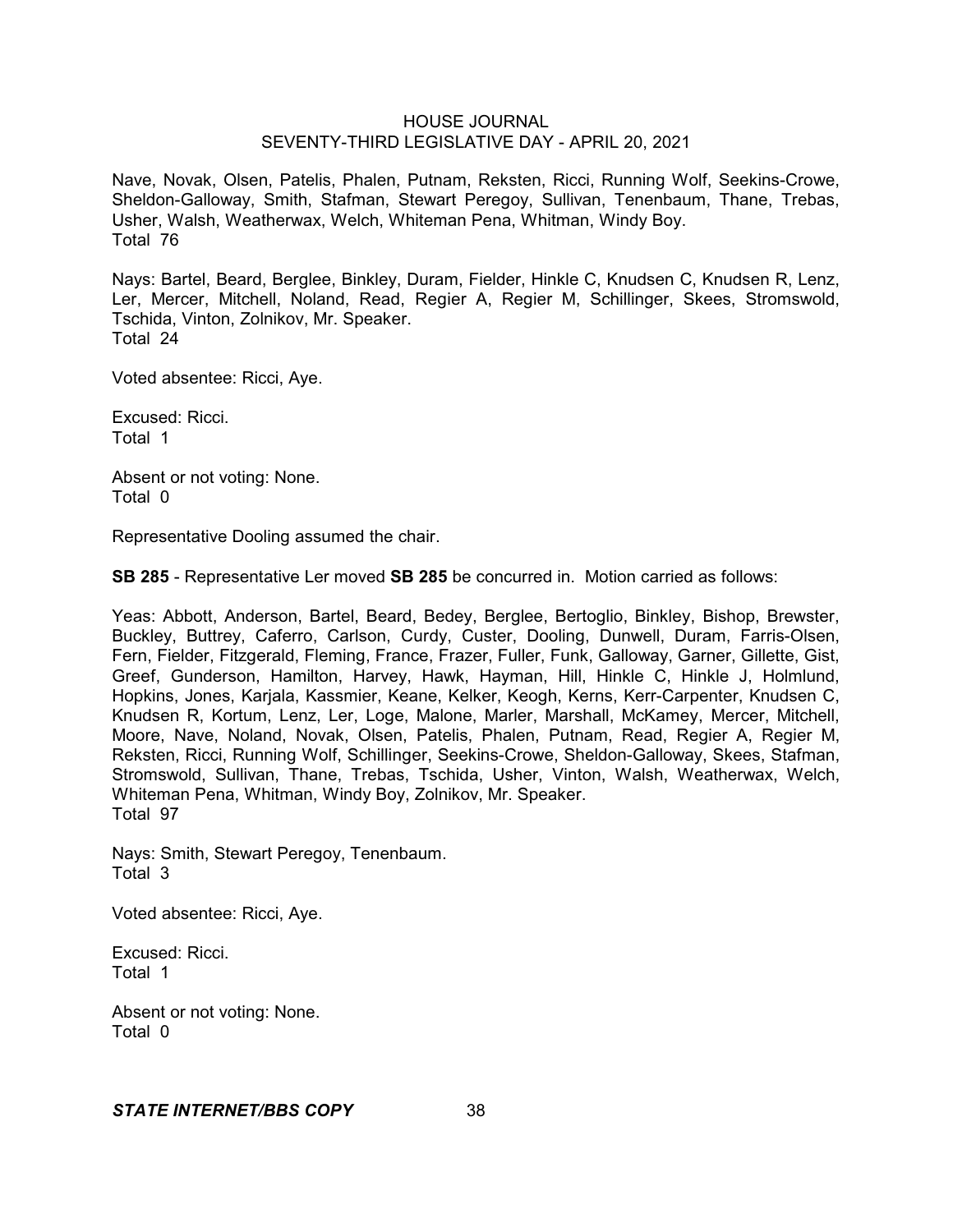**SB 288** - Representative Buckley moved **SB 288** be concurred in. Motion carried as follows:

Yeas: Anderson, Bartel, Beard, Bedey, Berglee, Bertoglio, Binkley, Bishop, Brewster, Buckley, Buttrey, Carlson, Curdy, Custer, Dooling, Duram, Fern, Fielder, Fitzgerald, Fleming, France, Frazer, Fuller, Funk, Galloway, Garner, Gillette, Gist, Greef, Gunderson, Hamilton, Harvey, Hawk, Hayman, Hill, Hinkle C, Hinkle J, Holmlund, Hopkins, Jones, Karjala, Kassmier, Keane, Kelker, Keogh, Kerns, Kerr-Carpenter, Knudsen C, Knudsen R, Lenz, Ler, Loge, Malone, Marshall, McKamey, Mercer, Mitchell, Moore, Nave, Noland, Novak, Olsen, Patelis, Phalen, Putnam, Read, Regier A, Regier M, Reksten, Ricci, Running Wolf, Schillinger, Seekins-Crowe, Sheldon-Galloway, Skees, Smith, Stafman, Stewart Peregoy, Stromswold, Sullivan, Thane, Trebas, Tschida, Usher, Vinton, Walsh, Weatherwax, Welch, Whitman, Windy Boy, Zolnikov, Mr. Speaker.

Total 92

Nays: Abbott, Caferro, Dunwell, Farris-Olsen, Kortum, Marler, Tenenbaum, Whiteman Pena. Total 8

Voted absentee: Ricci, Aye.

Excused: Ricci. Total 1

Absent or not voting: None. Total 0

**SB 308** - Representative Walsh moved **SB 308** be concurred in. Motion carried as follows:

Yeas: Abbott, Anderson, Bartel, Beard, Bedey, Berglee, Bertoglio, Binkley, Bishop, Brewster, Buckley, Buttrey, Caferro, Carlson, Curdy, Custer, Dooling, Duram, Farris-Olsen, Fern, Fielder, Fitzgerald, Fleming, France, Frazer, Fuller, Funk, Galloway, Garner, Gillette, Gist, Greef, Gunderson, Hamilton, Harvey, Hawk, Hayman, Hill, Hinkle C, Hinkle J, Holmlund, Hopkins, Jones, Karjala, Kassmier, Keane, Kelker, Keogh, Kerns, Kerr-Carpenter, Knudsen C, Knudsen R, Kortum, Lenz, Ler, Loge, Malone, Marler, Marshall, McKamey, Mercer, Mitchell, Moore, Nave, Noland, Novak, Patelis, Phalen, Putnam, Read, Regier A, Regier M, Reksten, Ricci, Running Wolf, Schillinger, Seekins-Crowe, Sheldon-Galloway, Skees, Smith, Stafman, Stewart Peregoy, Stromswold, Sullivan, Tenenbaum, Thane, Trebas, Tschida, Usher, Vinton, Walsh, Weatherwax, Welch, Whiteman Pena, Whitman, Windy Boy, Zolnikov, Mr. Speaker. Total 98

Nays: Dunwell, Olsen. Total 2

Voted absentee: Ricci, Aye.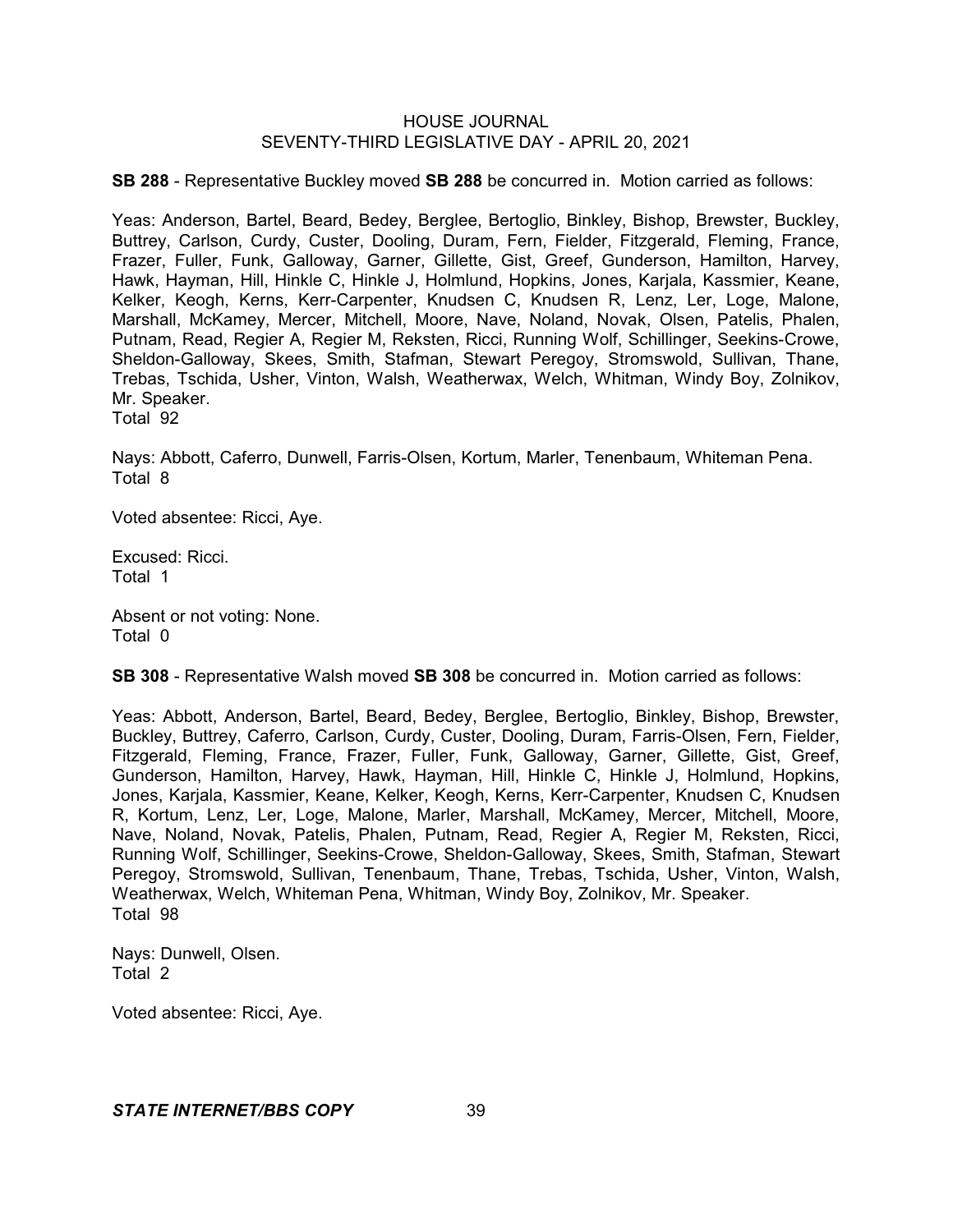Excused: Ricci. Total 1

Absent or not voting: None. Total 0

**SB 320** - Representative Buttrey moved **SB 320** be concurred in.

**SB 320** - Representative Buttrey moved **SB 320**, second reading copy, be amended as follows:

1. Page 4, line 26. **Following:** "trucks," **Strike:** "vehicles and"

2. Page 8, line 4. **Following:** "trucks," **Strike:** "vehicles and"

3. Page 13, line 19. **Following:** "trucks," **Strike:** "vehicles and"

Amendment adopted as follows:

Yeas: Abbott, Anderson, Bartel, Beard, Bedey, Berglee, Bertoglio, Binkley, Bishop, Brewster, Buckley, Buttrey, Carlson, Curdy, Custer, Dooling, Dunwell, Duram, Farris-Olsen, Fern, Fielder, Fitzgerald, Fleming, France, Frazer, Fuller, Funk, Garner, Gillette, Gist, Greef, Gunderson, Hamilton, Harvey, Hawk, Hill, Hinkle C, Hinkle J, Holmlund, Hopkins, Jones, Karjala, Kassmier, Keane, Kelker, Keogh, Kerns, Kerr-Carpenter, Knudsen C, Knudsen R, Kortum, Lenz, Ler, Loge, Malone, Marler, Marshall, McKamey, Mercer, Mitchell, Moore, Nave, Noland, Novak, Patelis, Phalen, Putnam, Read, Regier A, Regier M, Reksten, Ricci, Running Wolf, Schillinger, Seekins-Crowe, Skees, Smith, Stafman, Stromswold, Sullivan, Tenenbaum, Thane, Trebas, Tschida, Usher, Vinton, Walsh, Welch, Whitman, Zolnikov, Mr. Speaker. Total 91

Nays: Caferro, Galloway, Hayman, Olsen, Sheldon-Galloway, Stewart Peregoy, Weatherwax, Whiteman Pena, Windy Boy. Total 9

Voted absentee: Ricci, Aye.

Excused: Ricci. Total 1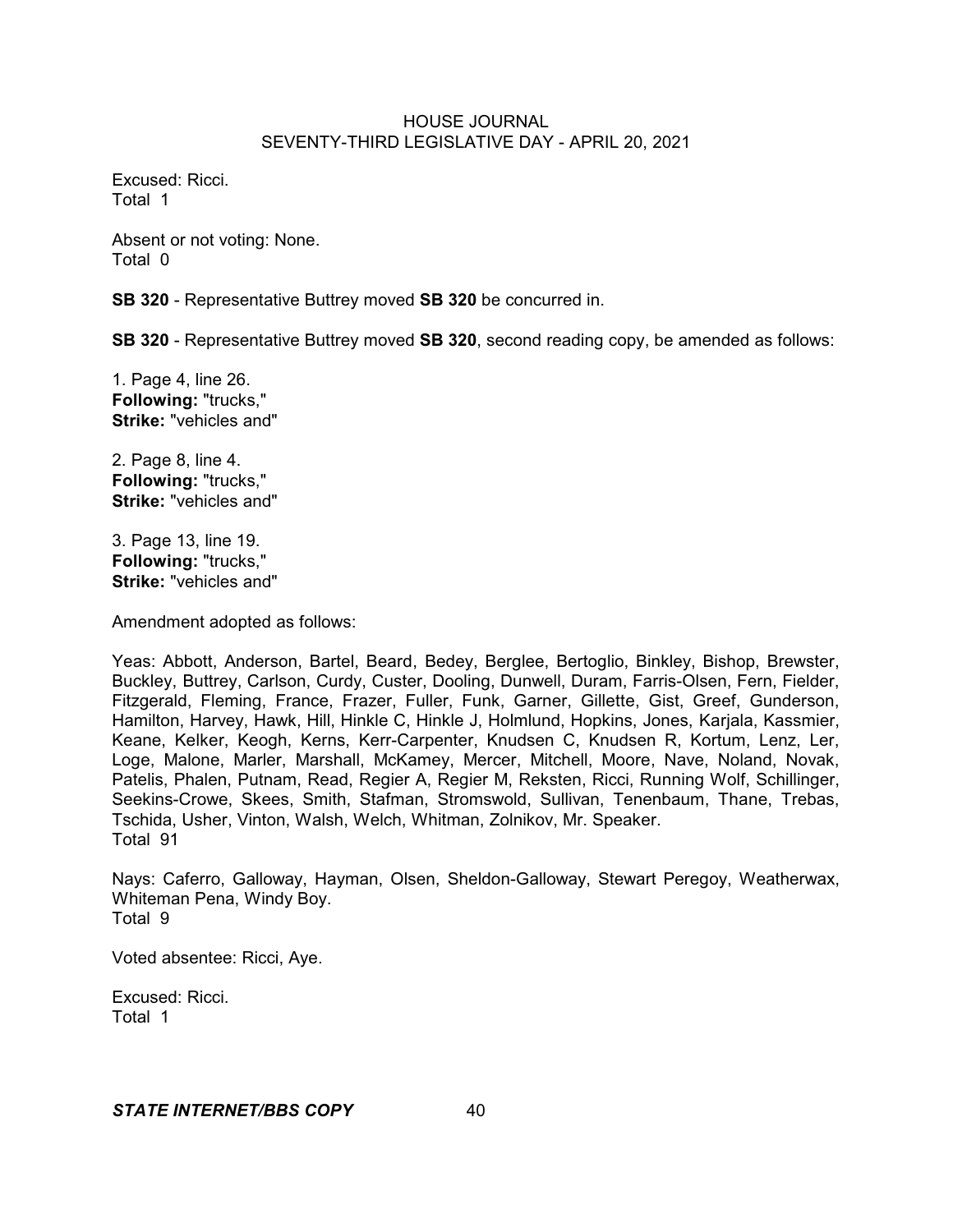Absent or not voting: None. Total 0

**SB 320** - Representative Buttrey moved **SB 320**, as amended, be concurred in. Motion carried as follows:

Yeas: Abbott, Anderson, Bartel, Beard, Bedey, Berglee, Bertoglio, Binkley, Bishop, Brewster, Buckley, Buttrey, Carlson, Curdy, Custer, Dooling, Dunwell, Duram, Farris-Olsen, Fern, Fitzgerald, Fleming, France, Frazer, Fuller, Funk, Garner, Gillette, Gist, Greef, Gunderson, Hamilton, Harvey, Hawk, Hill, Hinkle C, Holmlund, Hopkins, Jones, Karjala, Kassmier, Keane, Kelker, Keogh, Kerns, Kerr-Carpenter, Knudsen C, Knudsen R, Kortum, Ler, Loge, Malone, Marshall, McKamey, Moore, Nave, Noland, Novak, Patelis, Putnam, Read, Regier A, Regier M, Reksten, Running Wolf, Schillinger, Seekins-Crowe, Skees, Smith, Stafman, Stromswold, Sullivan, Tenenbaum, Thane, Trebas, Vinton, Walsh, Weatherwax, Welch, Whitman, Zolnikov, Mr. Speaker. Total 82

Nays: Caferro, Fielder, Galloway, Hayman, Hinkle J, Lenz, Marler, Mercer, Mitchell, Olsen, Phalen, Ricci, Sheldon-Galloway, Stewart Peregoy, Tschida, Usher, Whiteman Pena, Windy Boy. Total 18

Voted absentee: Ricci, No.

Excused: Ricci. Total 1

Absent or not voting: None. Total 0

**SB 326** - Representative Malone moved **SB 326** be concurred in. Motion carried as follows:

Yeas: Abbott, Anderson, Bartel, Beard, Bedey, Berglee, Bertoglio, Binkley, Bishop, Brewster, Buckley, Buttrey, Caferro, Carlson, Curdy, Custer, Dooling, Dunwell, Duram, Farris-Olsen, Fern, Fielder, Fitzgerald, Fleming, France, Frazer, Fuller, Funk, Galloway, Garner, Gillette, Gist, Greef, Gunderson, Hamilton, Harvey, Hawk, Hayman, Hill, Hinkle C, Hinkle J, Holmlund, Hopkins, Jones, Karjala, Kassmier, Keane, Kelker, Keogh, Kerns, Kerr-Carpenter, Knudsen C, Knudsen R, Kortum, Lenz, Ler, Loge, Malone, Marler, Marshall, McKamey, Mercer, Mitchell, Moore, Noland, Novak, Olsen, Patelis, Phalen, Putnam, Read, Regier A, Regier M, Reksten, Ricci, Running Wolf, Schillinger, Seekins-Crowe, Sheldon-Galloway, Skees, Smith, Stafman, Stewart Peregoy, Stromswold, Sullivan, Tenenbaum, Thane, Trebas, Tschida, Usher, Vinton, Walsh, Weatherwax, Welch, Whiteman Pena, Whitman, Windy Boy, Zolnikov, Mr. Speaker. Total 99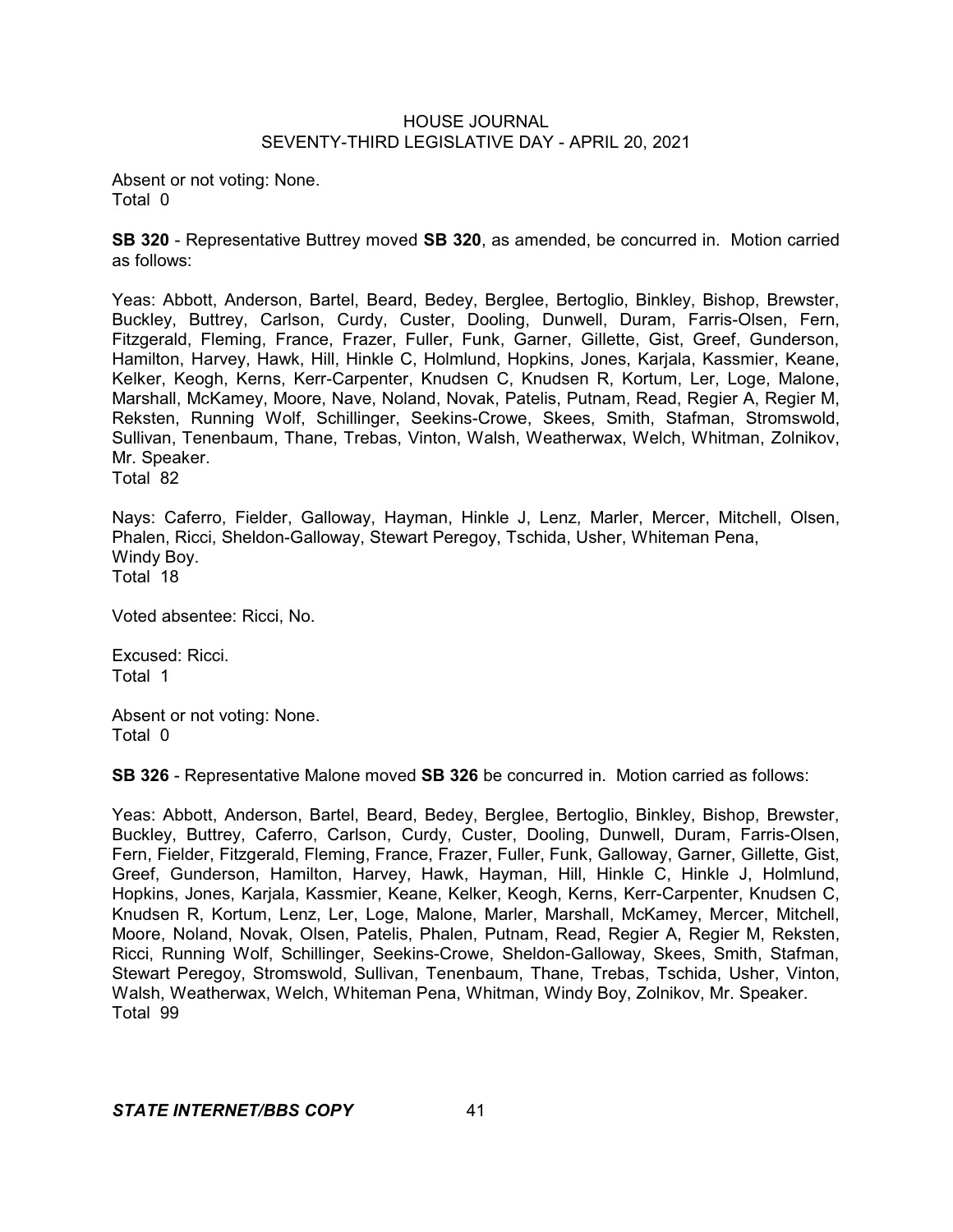Nays: Nave. Total 1

Voted absentee: Ricci, Aye.

Excused: Ricci. Total 1

Absent or not voting: None. Total 0

**SB 336** - Representative Fern moved **SB 336** be concurred in. Motion carried as follows:

Yeas: Abbott, Anderson, Bartel, Beard, Bedey, Berglee, Bertoglio, Binkley, Bishop, Brewster, Buckley, Buttrey, Caferro, Carlson, Curdy, Custer, Dooling, Dunwell, Duram, Farris-Olsen, Fern, Fielder, Fitzgerald, Fleming, France, Frazer, Fuller, Funk, Galloway, Garner, Gillette, Gist, Greef, Gunderson, Hamilton, Harvey, Hawk, Hayman, Hill, Hinkle C, Hinkle J, Holmlund, Hopkins, Jones, Karjala, Kassmier, Keane, Kelker, Keogh, Kerns, Kerr-Carpenter, Knudsen C, Knudsen R, Kortum, Lenz, Ler, Loge, Malone, Marler, Marshall, McKamey, Mercer, Mitchell, Moore, Nave, Noland, Novak, Olsen, Patelis, Phalen, Putnam, Read, Regier A, Regier M, Reksten, Ricci, Running Wolf, Schillinger, Seekins-Crowe, Sheldon-Galloway, Skees, Smith, Stafman, Stewart Peregoy, Stromswold, Sullivan, Tenenbaum, Thane, Trebas, Tschida, Usher, Vinton, Walsh, Weatherwax, Welch, Whiteman Pena, Whitman, Windy Boy, Zolnikov, Mr. Speaker. Total 100

Nays: None. Total 0

Voted absentee: Ricci, Aye.

Excused: Ricci. Total 1

Absent or not voting: None. Total 0

**SB 370** - Representative Ler moved **SB 370** be concurred in. Motion carried as follows:

Yeas: Anderson, Bartel, Beard, Bedey, Berglee, Bertoglio, Binkley, Brewster, Buttrey, Carlson, Custer, Dooling, Duram, Fielder, Fitzgerald, Fleming, Frazer, Fuller, Galloway, Garner, Gillette, Gist, Greef, Gunderson, Hill, Hinkle C, Hinkle J, Holmlund, Hopkins, Jones, Kassmier, Kerns, Knudsen C, Knudsen R, Lenz, Ler, Loge, Malone, Marshall, McKamey, Mercer, Mitchell, Moore, Nave, Noland, Patelis, Phalen, Putnam, Read, Regier A, Regier M, Reksten, Ricci, Schillinger,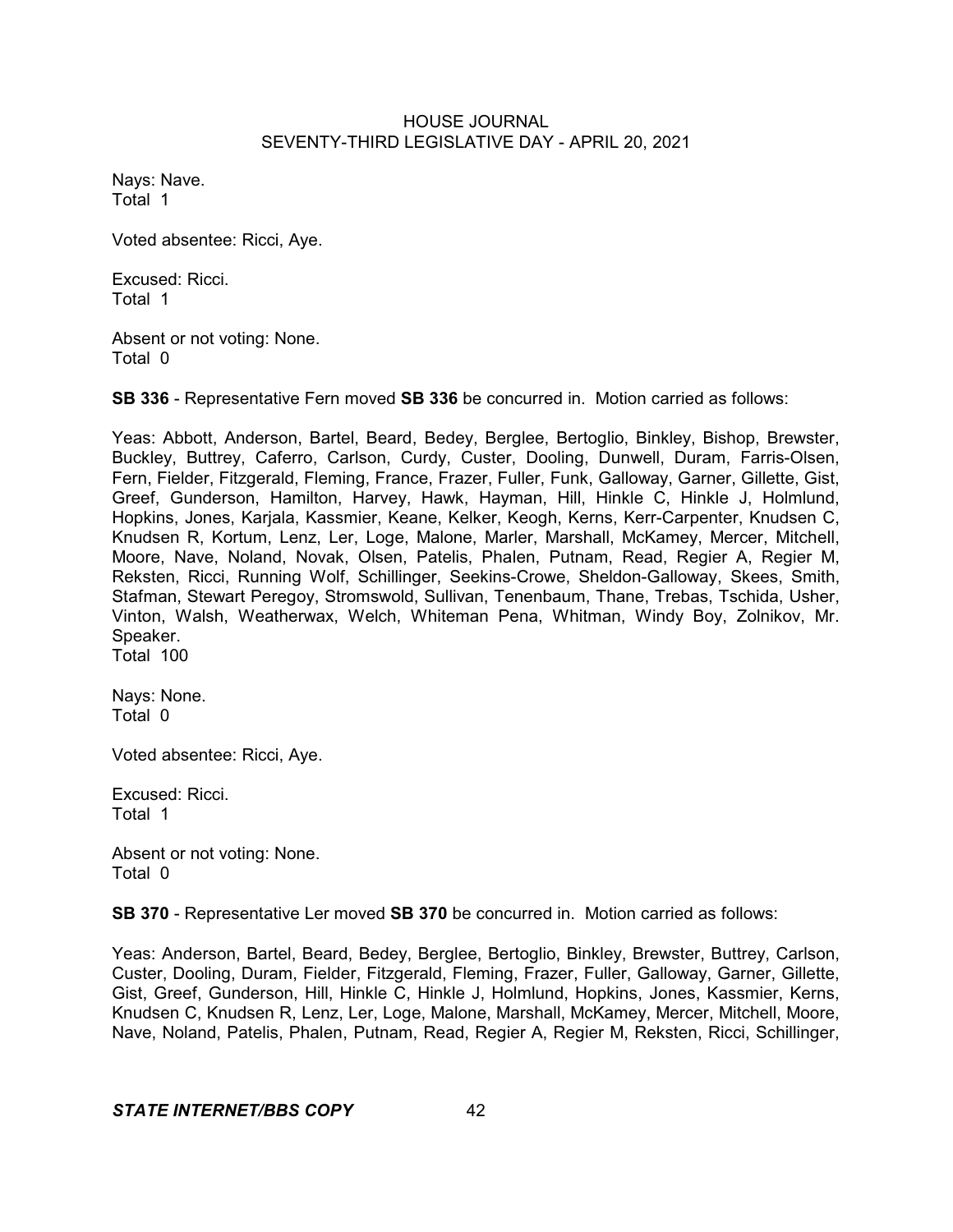Seekins-Crowe, Sheldon-Galloway, Skees, Stromswold, Trebas, Tschida, Usher, Vinton, Walsh, Welch, Whitman, Zolnikov, Mr. Speaker. Total 67

Nays: Abbott, Bishop, Buckley, Caferro, Curdy, Dunwell, Farris-Olsen, Fern, France, Funk, Hamilton, Harvey, Hawk, Hayman, Karjala, Keane, Kelker, Keogh, Kerr-Carpenter, Kortum, Marler, Novak, Olsen, Running Wolf, Smith, Stafman, Stewart Peregoy, Sullivan, Tenenbaum, Thane, Weatherwax, Whiteman Pena, Windy Boy. Total 33

Voted absentee: Ricci, Aye.

Excused: Ricci. Total 1

Absent or not voting: None. Total 0

**SB 376** - Representative Fern moved **SB 376** be concurred in. Motion carried as follows:

Yeas: Anderson, Bartel, Beard, Bedey, Berglee, Bertoglio, Binkley, Bishop, Brewster, Buckley, Buttrey, Caferro, Carlson, Curdy, Custer, Dooling, Dunwell, Duram, Fern, Fielder, Fitzgerald, Fleming, France, Frazer, Fuller, Funk, Galloway, Garner, Gillette, Gist, Greef, Gunderson, Hamilton, Hill, Hinkle C, Hinkle J, Holmlund, Hopkins, Jones, Kassmier, Kelker, Keogh, Kerns, Kerr-Carpenter, Knudsen C, Knudsen R, Lenz, Ler, Loge, Malone, Marshall, McKamey, Mercer, Mitchell, Moore, Nave, Noland, Novak, Patelis, Phalen, Putnam, Read, Regier A, Regier M, Reksten, Ricci, Running Wolf, Schillinger, Seekins-Crowe, Sheldon-Galloway, Skees, Smith, Stafman, Stewart Peregoy, Stromswold, Sullivan, Thane, Trebas, Tschida, Usher, Vinton, Walsh, Weatherwax, Welch, Whitman, Windy Boy, Zolnikov, Mr. Speaker. Total 88

Nays: Abbott, Farris-Olsen, Harvey, Hawk, Hayman, Karjala, Keane, Kortum, Marler, Olsen, Tenenbaum, Whiteman Pena. Total 12

Voted absentee: Ricci, Aye.

Excused: Ricci. Total 1

Absent or not voting: None. Total 0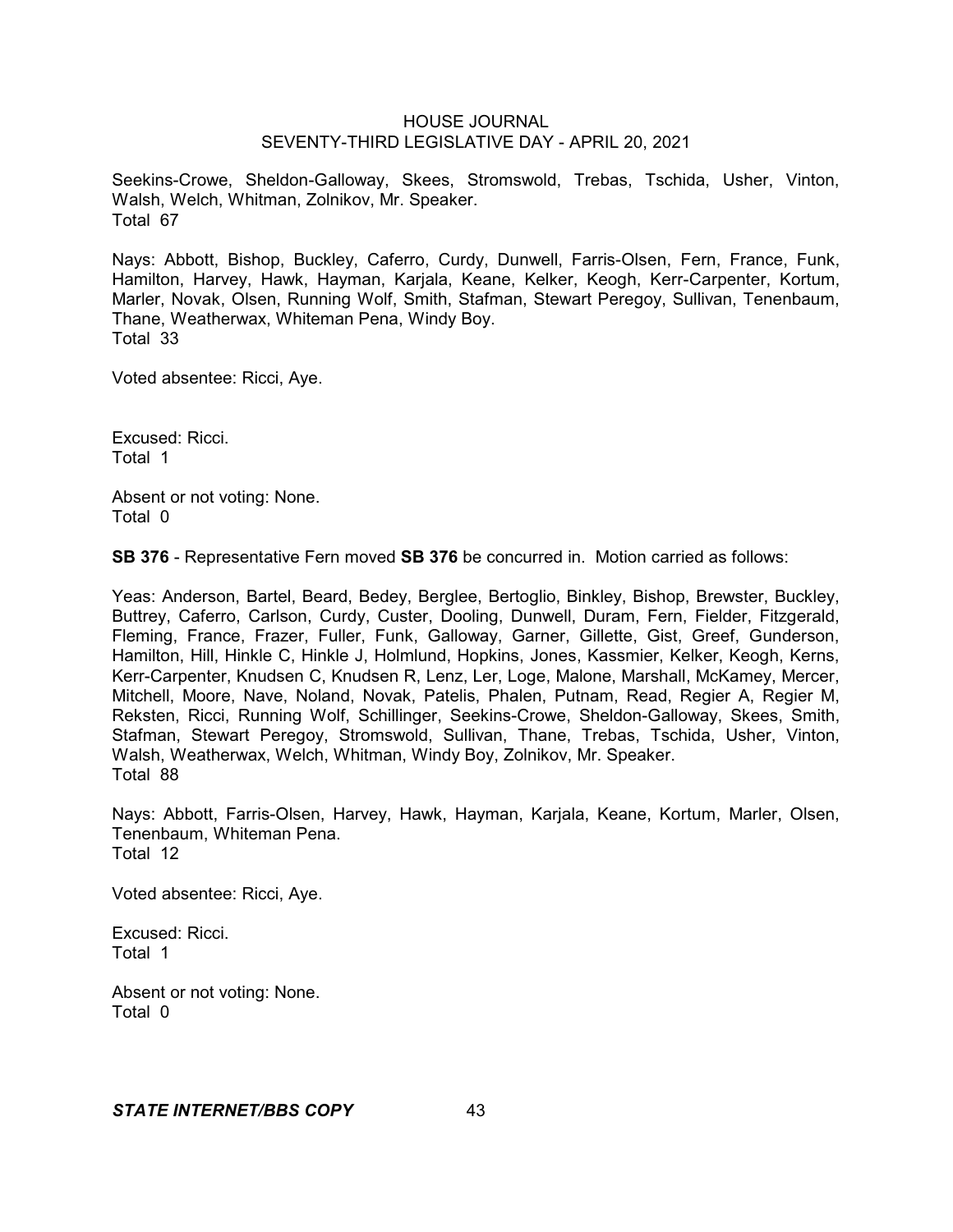**SJR 3** - Representative Skees moved **SJR 3** be concurred in. Motion carried as follows:

Yeas: Anderson, Bartel, Beard, Bedey, Berglee, Bertoglio, Binkley, Brewster, Buckley, Buttrey, Caferro, Carlson, Custer, Dooling, Duram, Fern, Fielder, Fitzgerald, Fleming, Frazer, Fuller, Funk, Galloway, Garner, Gillette, Gist, Greef, Gunderson, Harvey, Hill, Hinkle C, Hinkle J, Holmlund, Hopkins, Jones, Kassmier, Keane, Kerns, Kerr-Carpenter, Knudsen C, Knudsen R, Kortum, Lenz, Ler, Loge, Malone, Marshall, McKamey, Mercer, Mitchell, Moore, Nave, Noland, Novak, Patelis, Phalen, Putnam, Read, Regier A, Regier M, Reksten, Ricci, Schillinger, Seekins-Crowe, Sheldon-Galloway, Skees, Smith, Stromswold, Sullivan, Trebas, Tschida, Usher, Vinton, Walsh, Welch, Whitman, Zolnikov, Mr. Speaker. Total 78

Nays: Abbott, Bishop, Curdy, Dunwell, Farris-Olsen, France, Hamilton, Hawk, Hayman, Karjala, Kelker, Keogh, Marler, Olsen, Running Wolf, Stafman, Stewart Peregoy, Tenenbaum, Thane, Weatherwax, Whiteman Pena, Windy Boy. Total 22

Voted absentee: Ricci, Aye.

Excused: Ricci. Total 1

Absent or not voting: None. Total 0

**SJR 13** - Representative Schillinger moved **SJR 13** be concurred in. Motion carried as follows:

Yeas: Abbott, Anderson, Bartel, Beard, Bedey, Berglee, Bertoglio, Binkley, Bishop, Brewster, Buckley, Buttrey, Caferro, Carlson, Curdy, Custer, Dooling, Dunwell, Duram, Farris-Olsen, Fern, Fielder, Fitzgerald, Fleming, France, Frazer, Fuller, Funk, Galloway, Garner, Gillette, Gist, Greef, Gunderson, Hamilton, Harvey, Hawk, Hayman, Hill, Hinkle C, Hinkle J, Holmlund, Hopkins, Jones, Karjala, Kassmier, Keane, Kelker, Keogh, Kerns, Kerr-Carpenter, Knudsen C, Knudsen R, Kortum, Lenz, Ler, Loge, Malone, Marler, Marshall, McKamey, Mercer, Mitchell, Moore, Nave, Noland, Novak, Olsen, Patelis, Phalen, Putnam, Read, Regier A, Regier M, Reksten, Ricci, Running Wolf, Schillinger, Seekins-Crowe, Sheldon-Galloway, Skees, Stafman, Stewart Peregoy, Stromswold, Sullivan, Tenenbaum, Thane, Trebas, Tschida, Usher, Vinton, Walsh, Weatherwax, Welch, Whiteman Pena, Whitman, Zolnikov, Mr. Speaker. Total 98

Nays: Smith, Windy Boy. Total 2

Voted absentee: Ricci, Aye.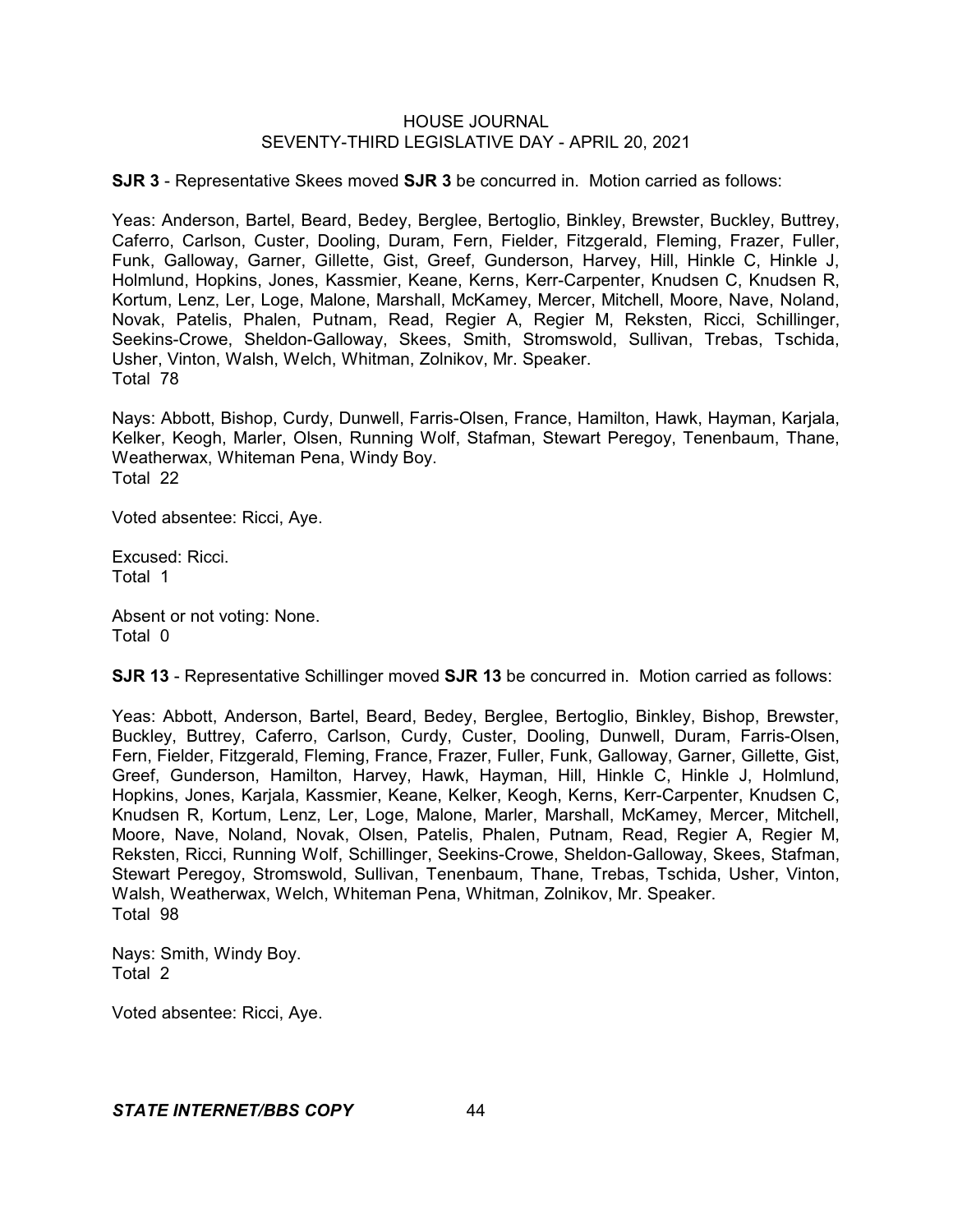Excused: Ricci. Total 1

Absent or not voting: None. Total 0

Majority Leader Vinton moved the Committee rise and report. Motion carried. Committee arose. House resumed. Mr. Speaker presiding. Chair Dooling moved the Committee of the Whole report be adopted. Report adopted as follows:

Yeas: Anderson, Bartel, Beard, Bedey, Berglee, Bertoglio, Binkley, Brewster, Buckley, Buttrey, Carlson, Curdy, Custer, Dooling, Duram, Fern, Fielder, Fitzgerald, Fleming, France, Frazer, Fuller, Funk, Galloway, Garner, Gillette, Gist, Greef, Gunderson, Harvey, Hawk, Hill, Hinkle C, Holmlund, Jones, Kassmier, Keane, Kelker, Keogh, Kerns, Kerr-Carpenter, Knudsen C, Knudsen R, Lenz, Ler, Loge, Malone, Marshall, McKamey, Mercer, Moore, Nave, Novak, Patelis, Phalen, Putnam, Read, Regier A, Regier M, Reksten, Schillinger, Seekins-Crowe, Sheldon-Galloway, Skees, Smith, Stromswold, Sullivan, Thane, Trebas, Usher, Vinton, Walsh, Welch, Whitman, Zolnikov, Mr. Speaker. Total 76

Nays: Abbott, Bishop, Caferro, Dunwell, Farris-Olsen, Hamilton, Hayman, Karjala, Kortum, Marler, Mitchell, Olsen, Running Wolf, Stafman, Stewart Peregoy, Tenenbaum, Tschida, Weatherwax, Whiteman Pena, Windy Boy. Total 20

Voted absentee: None.

Excused: Ricci. Total 1

Absent or not voting: Hinkle J, Hopkins, Noland. Total 3

## **REPORTS OF STANDING COMMITTEES**

**APPROPRIATIONS** (Jones, Chair): 4/15/2021 **SB 51**, be amended as follows:

1. Page 4, line 10. **Strike**: "Fiber" **Insert**: "Except as provided in subsection (5)(b)(ii)(B), fiber"

2. Page 4. **Following**: line 26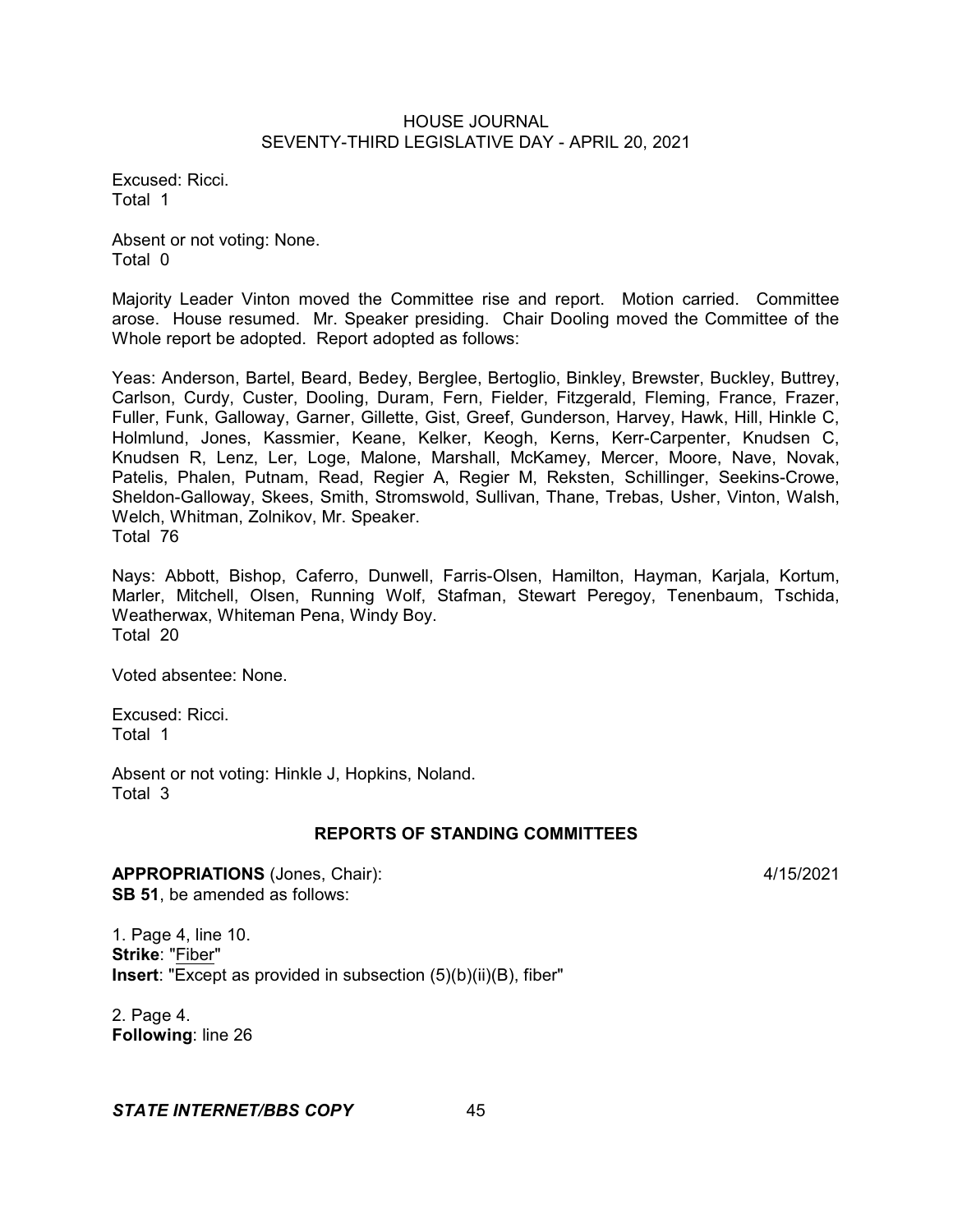**Insert**: "(B) Fiber optic or coaxial cable installed using federal funds received pursuant to **section** 9901 of the American Rescue Plan Act is not eligible for exemption from taxation under this section."

**Renumber:** subsequent subsections

3. Page 7, line 7. **Strike**: "Fiber" **Insert**: "Except as provided in subsection (4)(b)(ii), fiber"

4. Page 7.

**Following**: line 23

Insert: "(ii) Fiber optic or coaxial cable installed using federal funds received pursuant to Section 9901 of the American Rescue Plan Act is not eligible for exemption from taxation under this section."

**Renumber:** subsequent subsections

And, as amended, be concurred in. Report adopted.

**SB 212**, be amended as follows:

1. Title, line 8. **Strike**: "THE TAX BILL" **Insert**: "NOTICES OF REAPPRAISAL AND PUBLISHED IN NEWSPAPERS"

2. Title, line 8. **Following**: ";" **Insert**: "PROVIDING AN APPROPRIATION;"

3. Title, line 8. **Strike**: "SECTION" **Insert**: "SECTIONS 15-7-111 AND"

4. Page 1. **Following**: line 11 **Insert**: "**Section 1.** Section 15-7-111, MCA, is amended to read:

"**15-7-111. Periodic reappraisal of certain taxable property.** (1) The department shall administer and supervise a program for the reappraisal of all taxable property within class three under 15-6-133, class four under 15-6-134, and class ten under 15-6-143 as provided in this section. All other property must be revalued annually. Beginning January 1, 2015, all property within class three and class four must be revalued every 2 years, and all property within class ten must be revalued every 6 years.

(2) The department shall value newly constructed, remodeled, or reclassified property in a manner consistent with the valuation within the same class and the values established pursuant to subsection (1) and shall phase in the value of class ten property. The department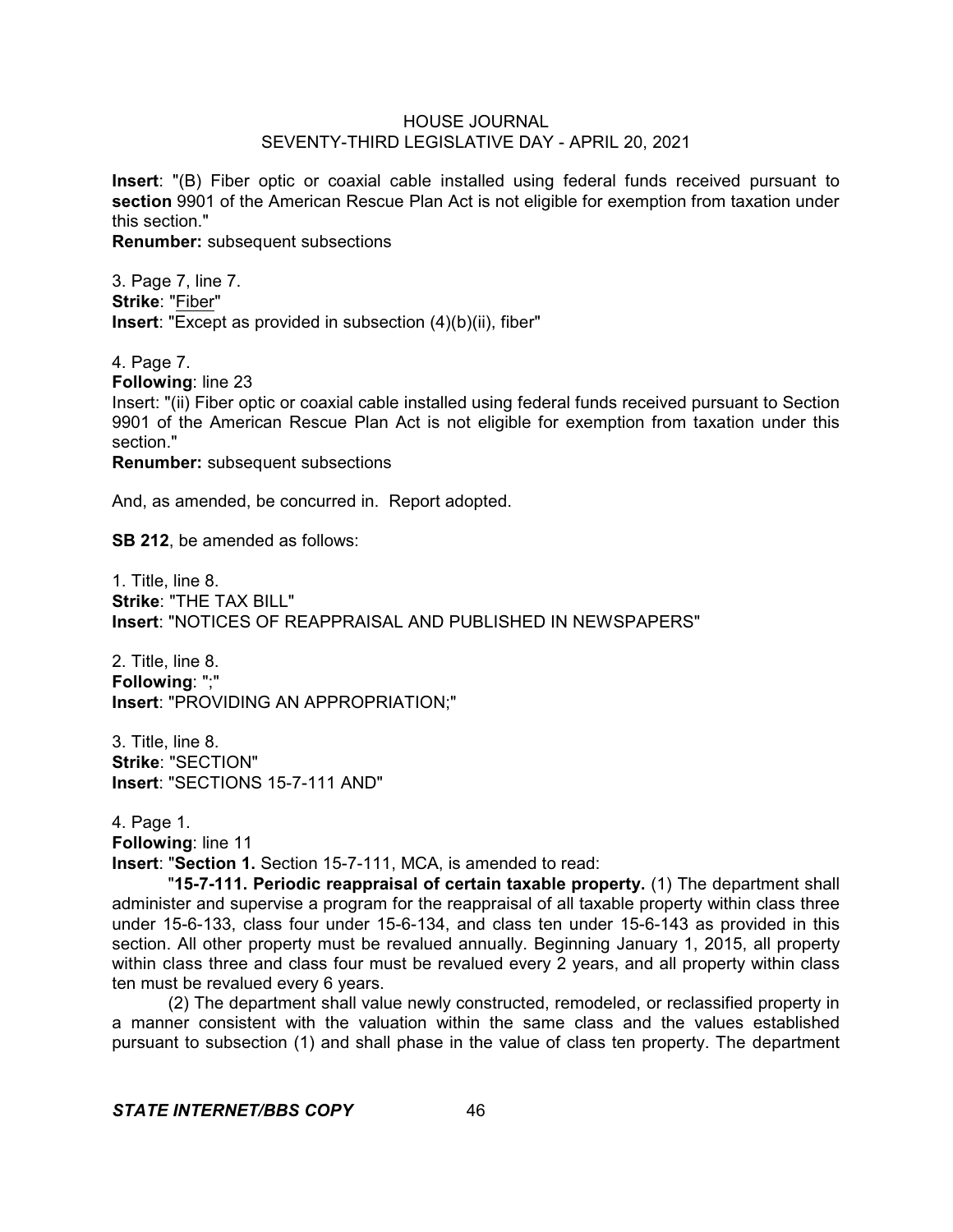shall adopt rules for determining the assessed valuation of new, remodeled, or reclassified property within the same class and the phased-in value of class ten property.

(3) The reappraisal of class three and class four property is complete on December 31 of every second year of the reappraisal cycle, and the reappraisal of class ten property is complete on December 31 of the sixth year of the reappraisal cycle. The amount of the change in valuation from the base year for class ten property must be phased in each year at the rate of 16.66% of the change in valuation.

(4) During the second year of each reappraisal cycle, the department shall provide the revenue interim committee with a report, in accordance with 5-11-210, of tax rates for the upcoming reappraisal cycle that will result in taxable value neutrality for each property class.

(5) The department shall administer and supervise a program for the reappraisal of all taxable property within classes three and four. The department shall adopt a reappraisal plan by rule. The reappraisal plan adopted must provide that all class three and class four property in each county is revalued by January 1 of the second year of the reappraisal cycle, effective for January 1 of the following year, and each succeeding 2 years, and must provide that all class ten property in each county is revalued by January 1, 2015, effective for January 1, 2015, and each succeeding 6 years. The resulting valuation changes for class ten property must be phased in for each year until the next reappraisal. If a percentage of change for each year is not established, then the percentage of phasein for class ten property each year is 16.66%.

(6) (a) In completing the appraisal or adjustments under subsection (5), the department shall, as provided in the reappraisal plan, conduct individual property inspections, building permit reviews, sales data verification reviews, and electronic data reviews. The department may adopt new technologies for recognizing changes to property.

(b) The department shall conduct a field inspection of a sufficient number of taxable properties to meet the requirements of subsection (5).

(7) (a) In each notice of reappraisal sent to a taxpayer, the department, with the support of the department of administration, shall provide to the taxpayer information on:

(i) the consumer price index adjusted for population and the average annual growth rate of Montana personal income; and

(ii) the estimated annualized change in property taxes levied over the previous 10 years by the state, county, and any incorporated cities or towns within the county and local school average mills by county.

(b) In every even-numbered year, the department shall publish in a newspaper of general circulation in each county the information required pursuant to subsection (7)(a) by the second Monday in October.""

**Renumber**: subsequent sections

5. Page 2, line 19 through line 27. **Strike:** subsection (b) in its entirety **Renumber**: subsequent subsection

6. Page 3. **Following**: line 10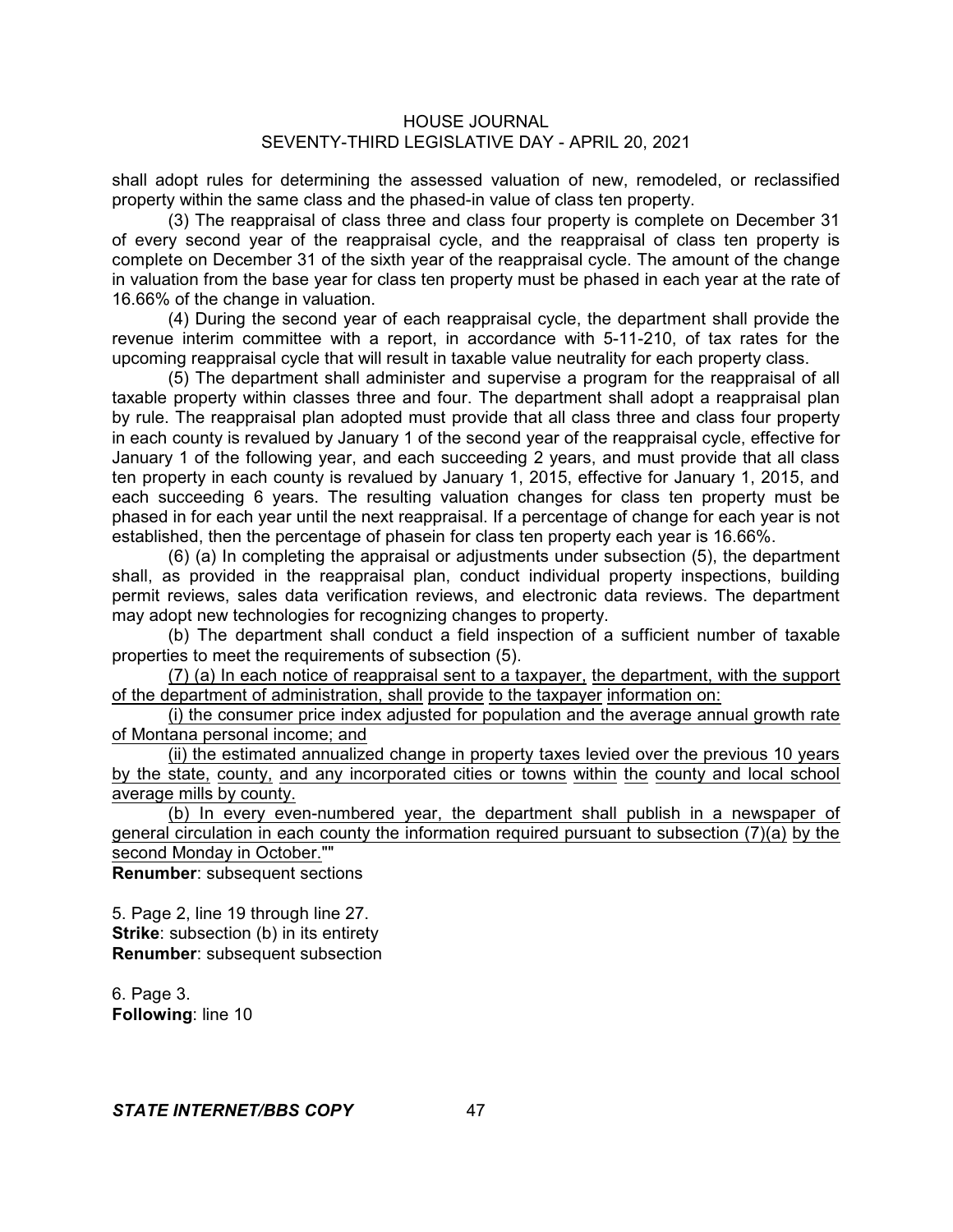**Insert**: "NEW SECTION. **Section 3. Appropriation**. There is appropriated \$25,000 from the general fund to the department of revenue for the biennium beginning July 1, 2021, for publication costs related to [this act]."

And, as amended, be concurred in. Report adopted.

**TAXATION** (Beard, Chair): 4/20/2021 **SB 159**, be amended as follows:

1. Title, line 7. **Following**: "PROVIDING" **Strike**: "AN"

2. Title, line 7. **Strike**: "DATE" Insert: "DATES, EFFECTIVE DATES, AND TERMINATION DATES"

3. Page 1.

**Following**: line 26

**Insert**: "**Section 2.** Section 15-30-2103, MCA, is amended to read:

"**15-30-2103. Rate of tax.** (1) There must be levied, collected, and paid for each tax year upon the taxable income of each taxpayer subject to this tax, after making allowance for exemptions and deductions as provided in this chapter, a tax on the brackets of taxable income as follows:

(a) on the first \$2,900 of taxable income or any part of that income, 1%;

(b) on the next \$2,200 of taxable income or any part of that income, 2%;

(c) on the next \$2,700 of taxable income or any part of that income, 3%;

(d) on the next \$2,700 of taxable income or any part of that income, 4%;

(e) on the next \$3,000 of taxable income or any part of that income, 5%;

(f) on the next \$3,900 of taxable income or any part of that income, 6%;

 $(q)$  on any taxable income in excess of \$17,400 or any part of that income,  $6.9\%$  6.75%.

(2) By November 1 of each year, the department shall multiply the bracket amount contained in subsection (1) by the inflation factor for the following tax year and round the cumulative brackets to the nearest \$100. The resulting adjusted brackets are effective for that following tax year and must be used as the basis for imposition of the tax in subsection (1) of this section.""

Insert: "**Section 3.** Section 15-30-2103, MCA, is amended to read:

"**15-30-2103. Rate of tax.** (1) There must be levied, collected, and paid for each tax year upon the taxable income of each taxpayer subject to this tax, after making allowance for exemptions and deductions as provided in this chapter, a tax on the brackets of taxable income as follows:

(a) on the first \$2,900 of taxable income or any part of that income, 1%;

(b) on the next \$2,200 of taxable income or any part of that income, 2%;

(c) on the next \$2,700 of taxable income or any part of that income, 3%;

(d) on the next \$2,700 of taxable income or any part of that income, 4%;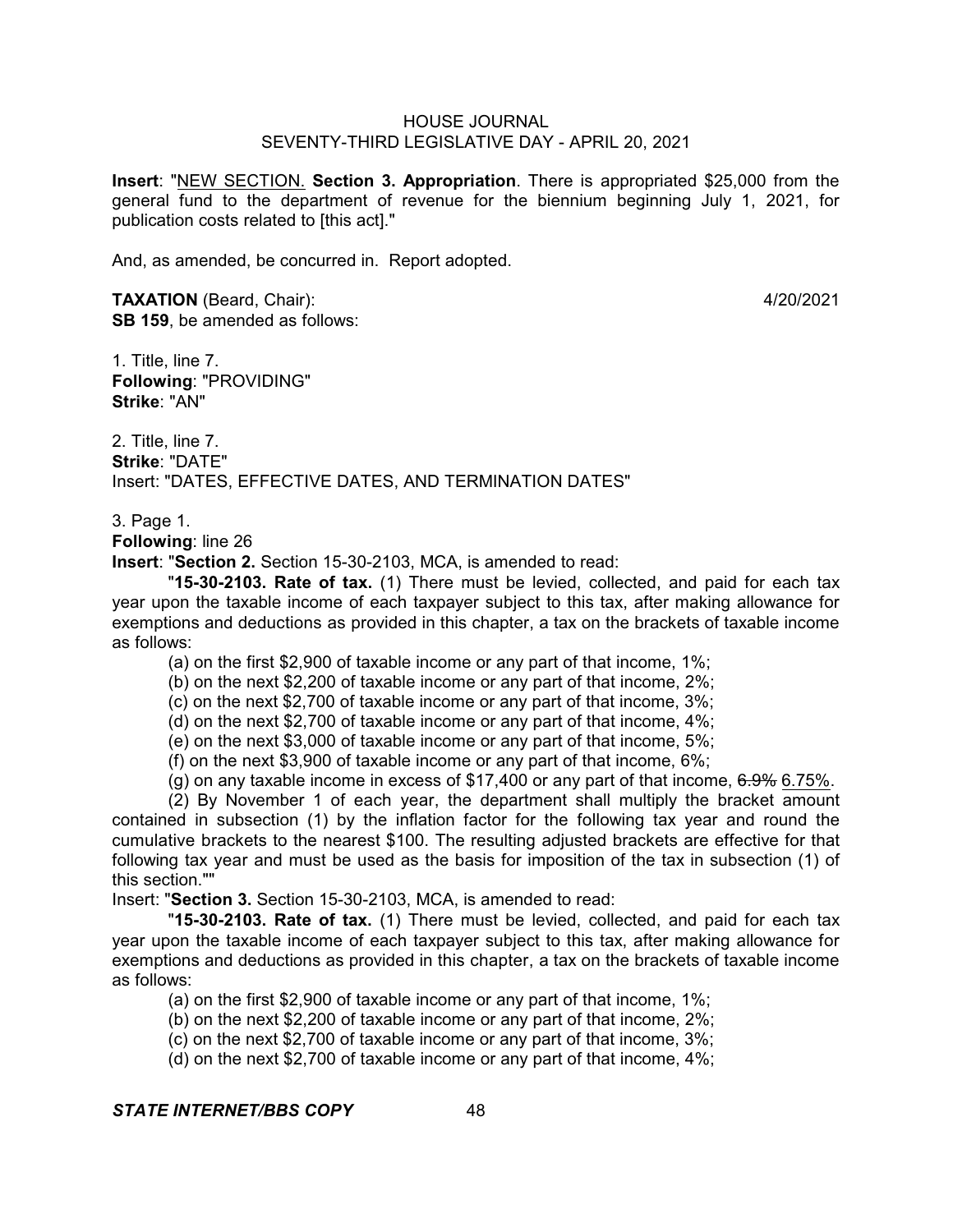(e) on the next \$3,000 of taxable income or any part of that income, 5%;

(f) on the next \$3,900 of taxable income or any part of that income, 6%;

(g) on any taxable income in excess of  $$17,400$  or any part of that income,  $6.9\%$  6.75%.

(2) By November 1 of each year, the department shall multiply the bracket amount contained in subsection (1) by the inflation factor for the following tax year and round the cumulative brackets to the nearest \$100. The resulting adjusted brackets are effective for that following tax year and must be used as the basis for imposition of the tax in subsection (1) of this section.""

Insert: "**Section 4.** Section 15-30-2103, MCA, is amended to read:

"**15-30-2103. Rate of tax.** (1) There must be levied, collected, and paid for each tax year upon the taxable income of each taxpayer subject to this tax, after making allowance for exemptions and deductions as provided in this chapter, a tax on the brackets of taxable income as follows:

(a) on the first \$2,900 of taxable income or any part of that income, 1%;

(b) on the next \$2,200 of taxable income or any part of that income, 2%;

(c) on the next \$2,700 of taxable income or any part of that income, 3%;

(d) on the next \$2,700 of taxable income or any part of that income, 4%;

(e) on the next \$3,000 of taxable income or any part of that income, 5%;

(f) on the next \$3,900 of taxable income or any part of that income, 6%;

(g) on any taxable income in excess of \$17,400 or any part of that income,  $6.9\%$  6.75%.

(2) By November 1 of each year, the department shall multiply the bracket amount contained in subsection (1) by the inflation factor for the following tax year and round the cumulative brackets to the nearest \$100. The resulting adjusted brackets are effective for that following tax year and must be used as the basis for imposition of the tax in subsection (1) of this section.""

Insert: "**Section 5.** Section 15-30-2103, MCA, is amended to read:

"**15-30-2103. Rate of tax.** (1) There must be levied, collected, and paid for each tax year upon the taxable income of each taxpayer subject to this tax, after making allowance for exemptions and deductions as provided in this chapter, a tax on the brackets of taxable income as follows:

(a) on the first \$2,900 of taxable income or any part of that income, 1%;

(b) on the next \$2,200 of taxable income or any part of that income, 2%;

(c) on the next \$2,700 of taxable income or any part of that income, 3%;

(d) on the next \$2,700 of taxable income or any part of that income, 4%;

(e) on the next \$3,000 of taxable income or any part of that income, 5%;

(f) on the next \$3,900 of taxable income or any part of that income, 6%;

(g) on any taxable income in excess of \$17,400 or any part of that income,  $6.9\%$  6.75%.

(2) By November 1 of each year, the department shall multiply the bracket amount contained in subsection (1) by the inflation factor for the following tax year and round the cumulative brackets to the nearest \$100. The resulting adjusted brackets are effective for that following tax year and must be used as the basis for imposition of the tax in subsection (1) of this section.""

Insert: "NEW SECTION. **Section 6. Effective dates -- applicability.** (1) Except as provided in subsections (2) through (6), [this act] is effective July 1, 2021.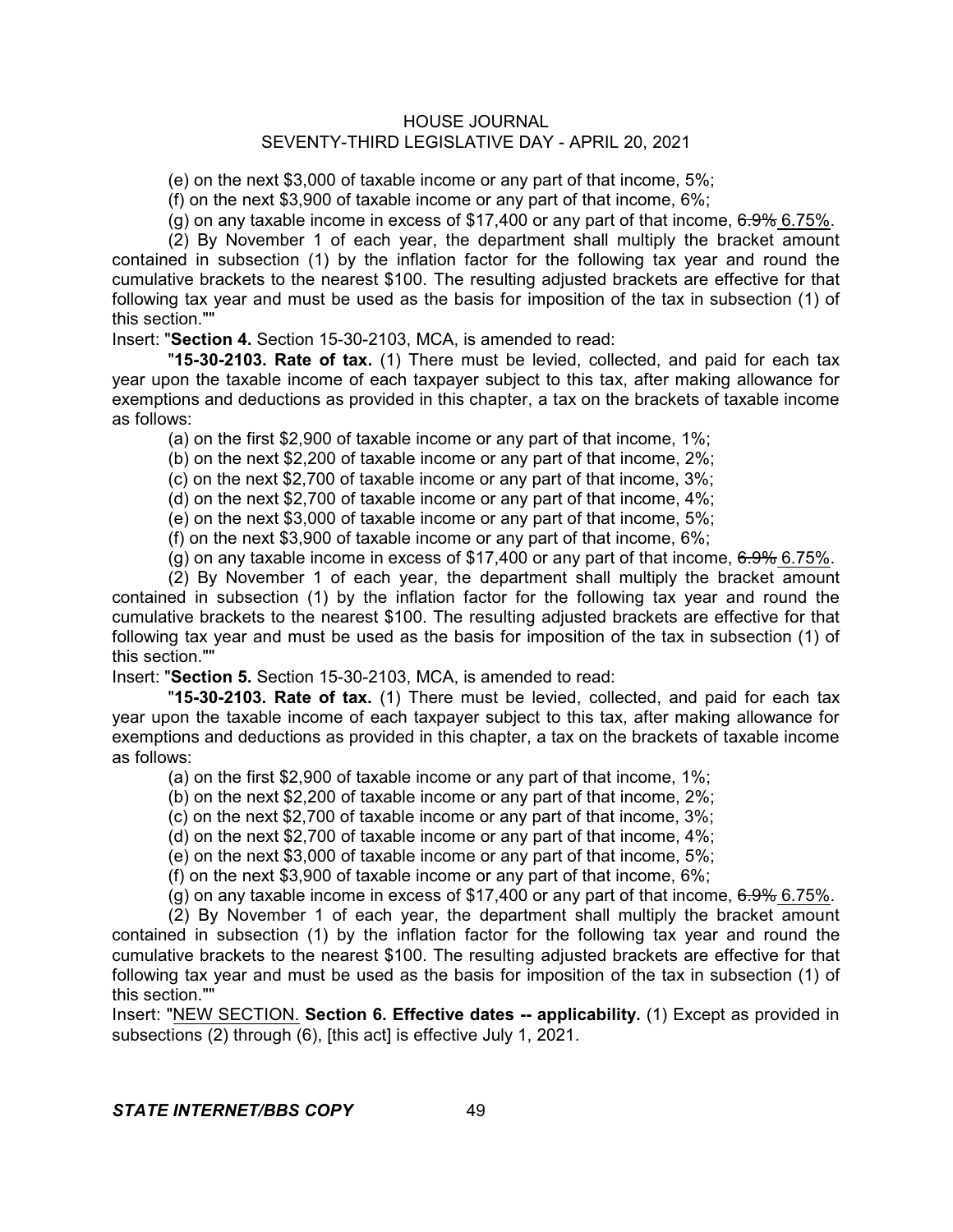(2) [Section 1] is effective October 1, 2021, and applies to the income tax year beginning after December 31, 2021.

(3) [Section 2] is effective October 1, 2022, and applies to the income tax year beginning after December 31, 2022.

(4) [Section 3] is effective October 1, 2023, and applies to the income tax year beginning after December 31, 2023.

(5) [Section 4] is effective October 1, 2024, and applies to the income tax year beginning after December 31, 2024.

(6) [Section 5] is effective July 1, 2025, and applies to the income tax years beginning after June 30, 2025. "

Insert: "NEW SECTION. **Section 7. {standard} Severability.** If a part of [this act] is invalid, all valid parts that are severable from the invalid part remain in effect. If a part of [this act] is invalid in one or more of its applications, the part remains in effect in all valid applications that are severable from the invalid applications."

Insert: "COORDINATION SECTION. **Section 8. Coordination instruction.** If Senate Bill No. 399 and [this act] are passed and approved and if both contain a section amending 15-30-2103, [this act] terminates December 31, 2023."

Renumber: subsequent sections

4. Page 1, line 27 through line 28. **Strike:** section 2 in its entirety

5. Page 2.

**Following**: line 1

**Insert**: "NEW SECTION. **Section 9. Termination.** (1) [Section 1] terminates December 31, 2022.

(2) [Section 2] terminates December 31, 2023.

(3) [Section 3] terminates December 31, 2024.

(4) [Section 4] terminates December 31, 2025.

(5) [Section 10] terminates January 1, 2025."

Insert: "NEW SECTION. **Section 10. Contingent termination -- legislative intent -- specific findings -- report to legislative finance committee.** (1) The legislature intends to provide the tax relief provided by [this act] while also preventing the loss of federal funds that are available to the state as part of the recently enacted American Rescue Plan Act, Public Law 117-2. The contingent termination provisions in subsections (2) through (5) are limited to the duration of time established by each subsection and are necessary based on the lack of information available to the legislature from the federal government at the time of enactment of [this act].

(2) [Section 1] terminates on the date that the budget director provides the certification provided for in subsection (7). In order to be effective, the certification must be made in calendar year 2021.

(3) [Section 2] terminates on the date that the budget director provides the certification provided for in subsection (7). In order to be effective, the certification must be made between October 1, 2022, and December 31, 2022.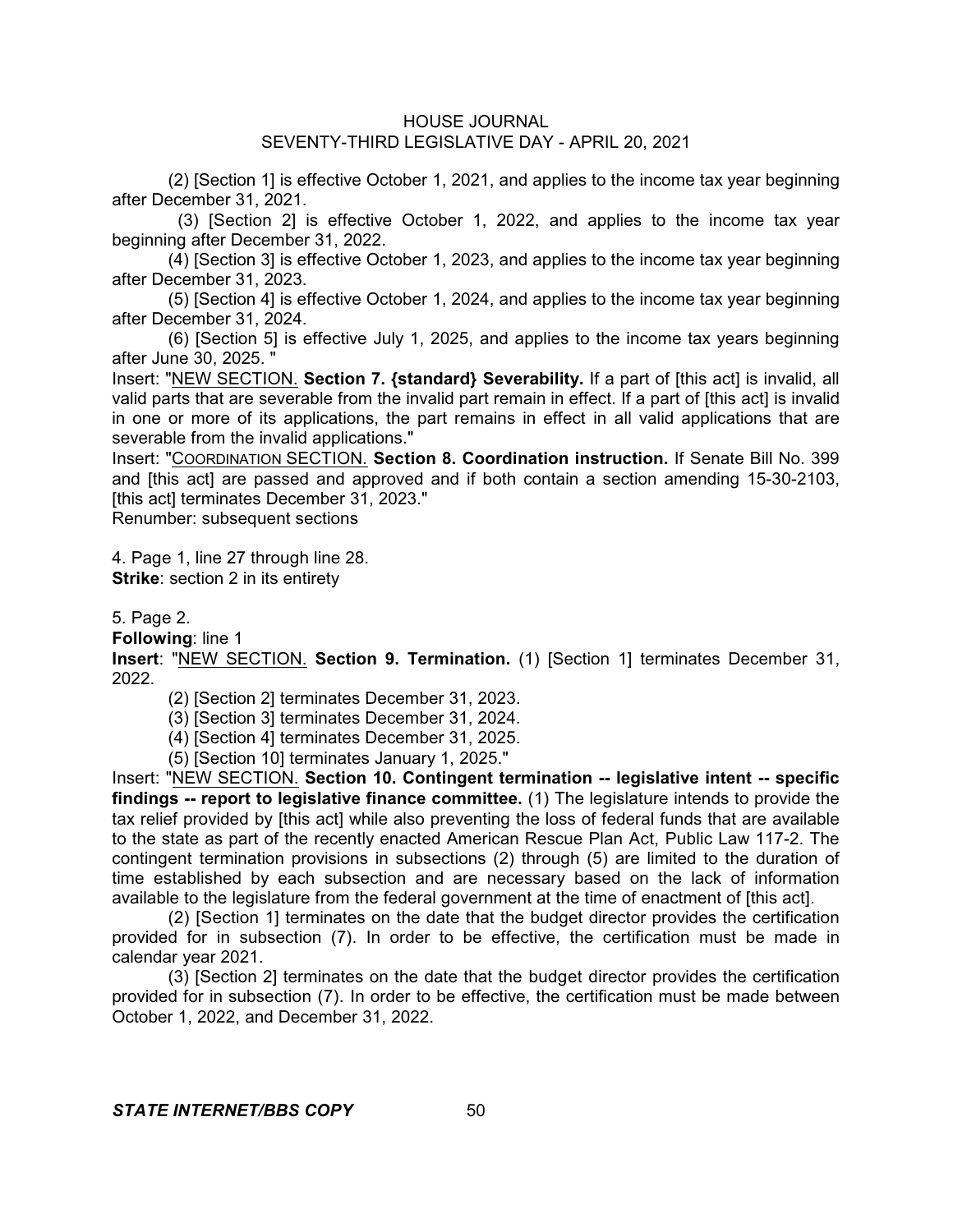(4) [Section 3] terminates on the date that the budget director provides the certification provided for in subsection (7). In order to be effective, the certification must be made between October 1, 2023, and December 31, 2023.

(5) [Section 4] terminates on the date that the budget director provides the certification provided for in subsection (7). In order to be effective, the certification must be made between October 1, 2024, and December 31, 2024.

(6) (a) The budget director shall continually evaluate whether implementation of a section of [this act] will:

(i) result in a reduction of funds from the American Rescue Plan Act; or

(ii) require the state to repay or refund to the federal government pursuant to the American Rescue Plan Act.

(b) The budget director shall consider guidance from:

(i) the federal government about the American Rescue Plan Act;

(ii) court decisions about the American Rescue Plan Act;

(iii) amendments to the American Rescue Plan Act;

(iv) any information provided by the attorney general; and

(v) other relevant information about the American Rescue Plan Act.

(c) If the budget director determines that the implementation of a section of this act may satisfy the criteria in subsection  $(6)(a)$  based on the guidance in subsection  $(6)(b)$ , the budget director shall notify the legislative finance committee of the preliminary determination. Within 20 days of notification, the legislative finance committee shall provide the budget director with any recommendations concerning the preliminary determination. The budget director's notification of the preliminary determination may occur after January 1 but no later than December 10 of each of the calendar years 2021, 2022, 2023, and 2024. The budget director shall consider any recommendations of the legislative finance committee.

(7) If the budget director determines that the implementation of a section of this act would more likely than not satisfy the criteria in subsection (6)(a) based on the guidance in subsection (6)(b) and the recommendations of the legislative finance committee in subsection (6)(c), the budget director shall provide certification in writing to the legislative finance committee and the code commissioner of the occurrence of the relevant contingency provided for in subsections (2) through (5)."

And, as amended, be concurred in. Report adopted.

**SB 399**, be amended as follows:

1. Title, line 15. **Following:** "7-34-2416," **Insert:** "15-1-222,"

2. Title, line 25. **Following**: "15-30-2366," **Insert**: "15-30-2367,"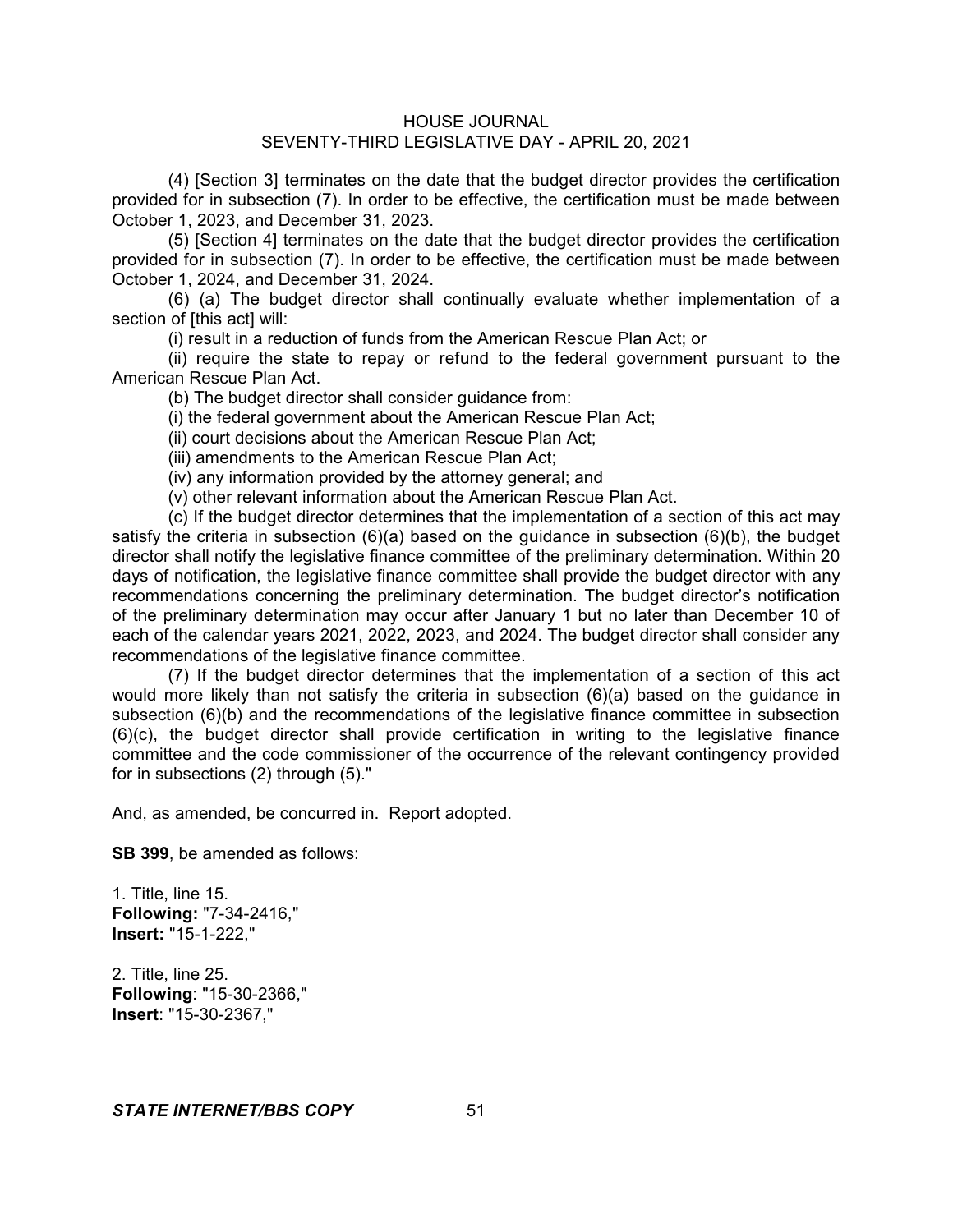3. Title, page 2, line 1. **Following**: "PROVIDING" **Strike**: "A"

4. Title, page 2, line 2. Following: "EFFECTIVE" **Strike**: "DATE" **Insert**: "DATES"

5. Title, page 2, line 2. **Following**: "AND" **Strike**: "AN"

6. Title, page 2, line 2. Following: "APPLICABILITY" **Strike**: "DATE" **Insert**: "DATES" 7. Page 4, line 6. **Strike**: "2022" **Insert**: "2024"

8. Page 4, line 14. **Strike**: "2022" **Insert**: "2024"

9. Page 9. **Following**: line 22

**Insert**: "**Section 6.** Section 15-1-222, MCA, is amended to read:

"**15-1-222. Taxpayer bill of rights.** The department of revenue shall in the course of performing its duties in the administration and collection of the state's taxes ensure that:

(1) the taxpayer has the right to record any interview, meeting, or conference with auditors or any other representatives of the department;

(2) the taxpayer has the right to hire a representative of the taxpayer's choice to represent the taxpayer's interests before the department, or any a county tax appeal board, or the Montana tax appeal board. The representative is not considered to be practicing law pursuant to 37-61-201 and is not required to be an attorney or a certified public accountant. The taxpayer has a right to obtain a representative at any time, except that the selection of a representative may not be used to unreasonably delay a field audit that is in progress. The representative must have written authorization from the taxpayer to receive from the department confidential information concerning the taxpayer. The department shall provide copies to the authorized representative of all information sent to the taxpayer and shall notify the authorized representative concerning contacts with the taxpayer.

(3) except as provided in subsection (5), the taxpayer has the right to be treated by the department in a similar manner as all similarly situated taxpayers regarding the administration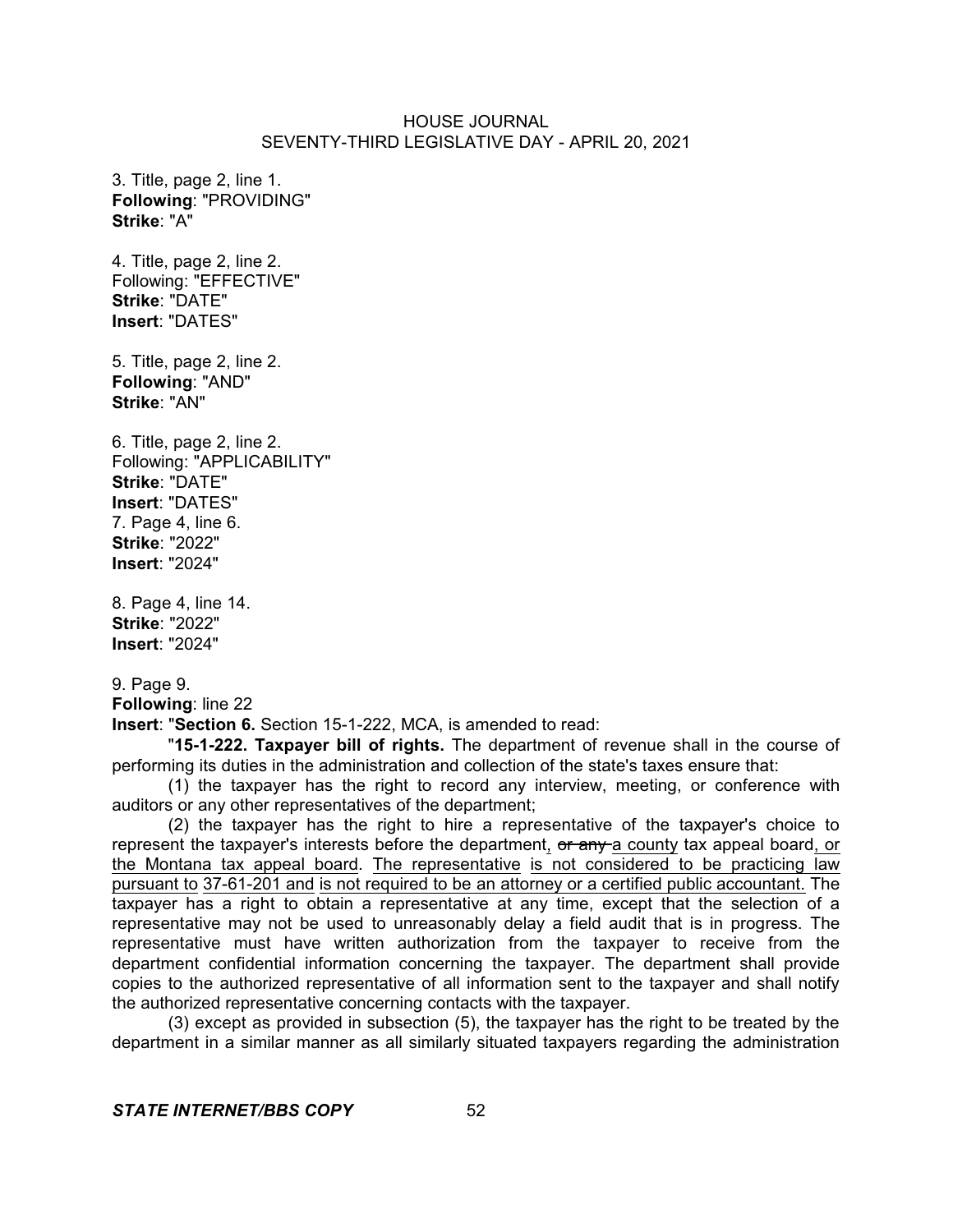and collection of taxes, imposition of penalties and interest, and available taxpayer remedies unless there is a rational basis for the department to distinguish them;

(4) the taxpayer has the right to obtain tax advice from the department. The taxpayer has a right to the waiver of penalties and interest, but not taxes, when the taxpayer has relied on written advice provided to the taxpayer by an employee of the department.

(5) at the discretion of the department, upon consideration of all facts relevant to the specific taxpayer, the taxpayer has the right to pay delinquent taxes, interest, and penalties on an installment basis. This subsection applies only to taxes collected by the department, provided the taxpayer meets reasonable criteria.

(6) the taxpayer has the right to a complete and accurate written description of the basis for any additional tax assessed by the department;

(7) the taxpayer has the right to a review by management level employees of the department for any additional taxes assessed by the department;

(8) the taxpayer has the right to a full explanation of the available procedures for review and appeal of additional tax assessments;

(9) the taxpayer, after the exhaustion of all appropriate administrative remedies, has the right to have the state tax appeal board or a court, or both, review any final decision of the department assessing an additional tax. The taxpayer shall seek a review in a timely manner. A taxpayer is entitled to collect court costs and attorney fees from the department for frivolous or bad faith lawsuits as provided in 25-10-711.

(10) the taxpayer has the right to expect that the department will adhere to the same tax appeal deadlines as are required of the taxpayer unless otherwise provided by law;

(11) the taxpayer has the right to a full explanation of the department's authority to collect delinquent taxes, including the procedures and notices that are required to protect the taxpayer;

(12) the taxpayer has the right to have certain property exempt from levy and seizure as provided in Title 25, chapter 13, part 6, and any other applicable provisions in Montana law;

(13) the taxpayer has the right to the immediate release of any lien the department has placed on property when the tax is paid or when the lien is the result of an error by the department;

(14) the taxpayer has the right to assistance from the department in complying with state and local tax laws that the department administers; and

(15) the taxpayer has the right to be guaranteed that an employee of the department is not paid, promoted, or in any way rewarded on the basis of assessments or collections from taxpayers.""

**Renumber**: subsequent sections

10. Page 11, line 15. **Strike**: "2021" **Insert**: "2023"

11. Page 38, line 5. **Strike**: "2022" **Insert**: "2024"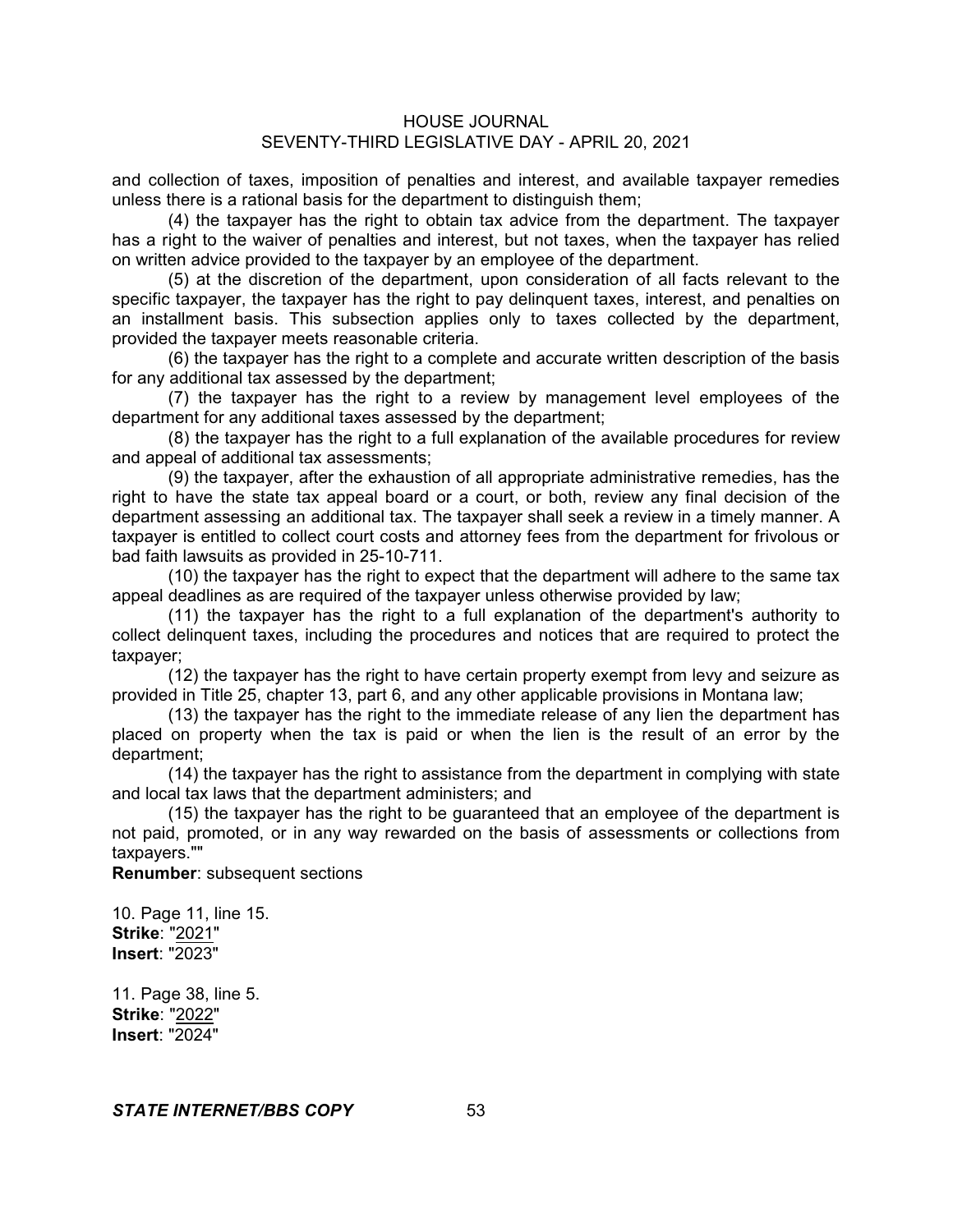12. Page 38, line 14. **Strike**: "2022" **Insert**: "2024"

13. Page 46, line 24. **Strike**: "2022" **Insert**: "2024"

14. Page 47, line 10. **Strike**: "2022" **Insert**: "2024"

15. Page 56, line 1. **Strike**: "2022" **Insert**: "2024"

16. Page 56, line 2. **Strike**: "2022" **Insert**: "2024"

17. Page 56, line 12. **Strike**: "2022" **Insert**: "2024"

18. Page 93, line 10 through line 25. **Strike**: line 10 through line 25 in their entirety

19. Page 95.

**Following**: line 22

**Insert**: "NEW SECTION. **Section 65. Repealer.** The following sections of the Montana Code Annotated are repealed:

- 15-30-2110. Adjusted gross income.
- 15-30-2111. Nonresident and temporary resident taxpayers -- adjusted gross income.

15-30-2114. Exemptions -- inflation adjustment.

15-30-2115. General definition of dependent.

15-30-2116. Additional exemption for dependent child with disability -- physician's verification.

15-30-2117. Military salary, veterans' bonus, or death benefit -- exemptions.

15-30-2119. Net operating loss -- computation.

15-30-2131. Deductions allowed in computing net income.

15-30-2132. Standard deduction.

15-30-2133. Nondeductible items in computing net income.

15-30-2141. Independent liability fund -- deductibility.

15-30-2142. Income tax deduction for contribution to veterans' programs.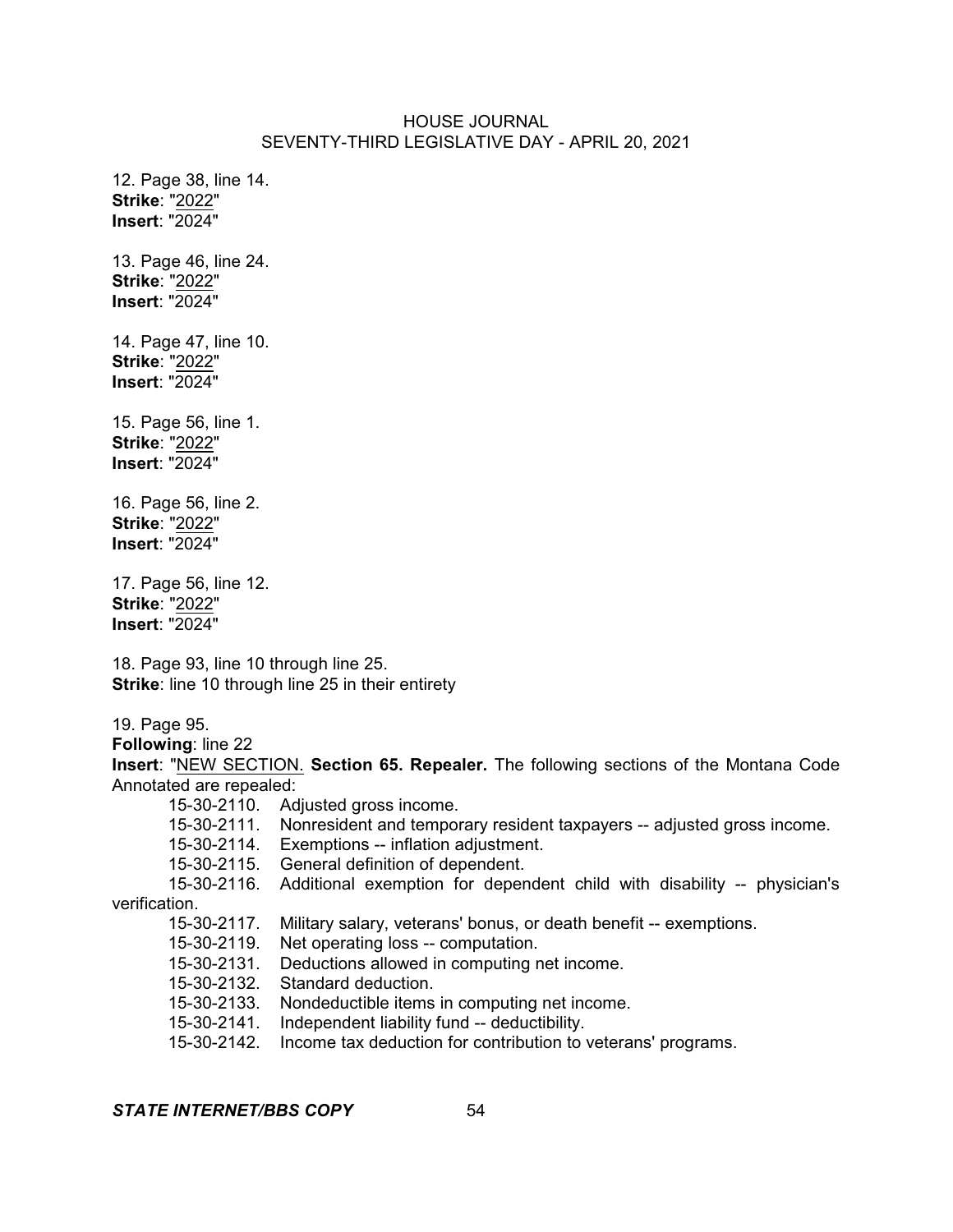15-30-2143. Deduction for contributions to child abuse and neglect prevention program. 15-30-2144. Deposit of child abuse and neglect prevention program deductible contributions. 15-30-2152. Computation of income of estates or trusts -- exemption. 15-30-2301. Capital gains credit." **Renumber**: subsequent sections 20. Page 96, line 4. **Strike**: "2022" **Insert**: "2024" 21. Page 96, line 9. **Strike**: "2021" **Insert**: "2023" 22. Page 96, line 14. **Following**: "31," **Strike**: "2021" **Insert**: "2023" 23. Page 96, line 14. **Following**: "January 1," **Strike**: "2023" **Insert**: "2025" 24. Page 96, line 18. **Strike**: "2021" **Insert**: "2023" 25. Page 96, line 19. **Strike**: "2023" **Insert**: "2025" 26. Page 96, line 25. **Strike**: "2021" **Insert**: "2023" 27. Page 96, line 26. **Strike**: "2023" **Insert**: "2025" 28. Page 97, line 6. **Strike**: "2022" **Insert**: "2024"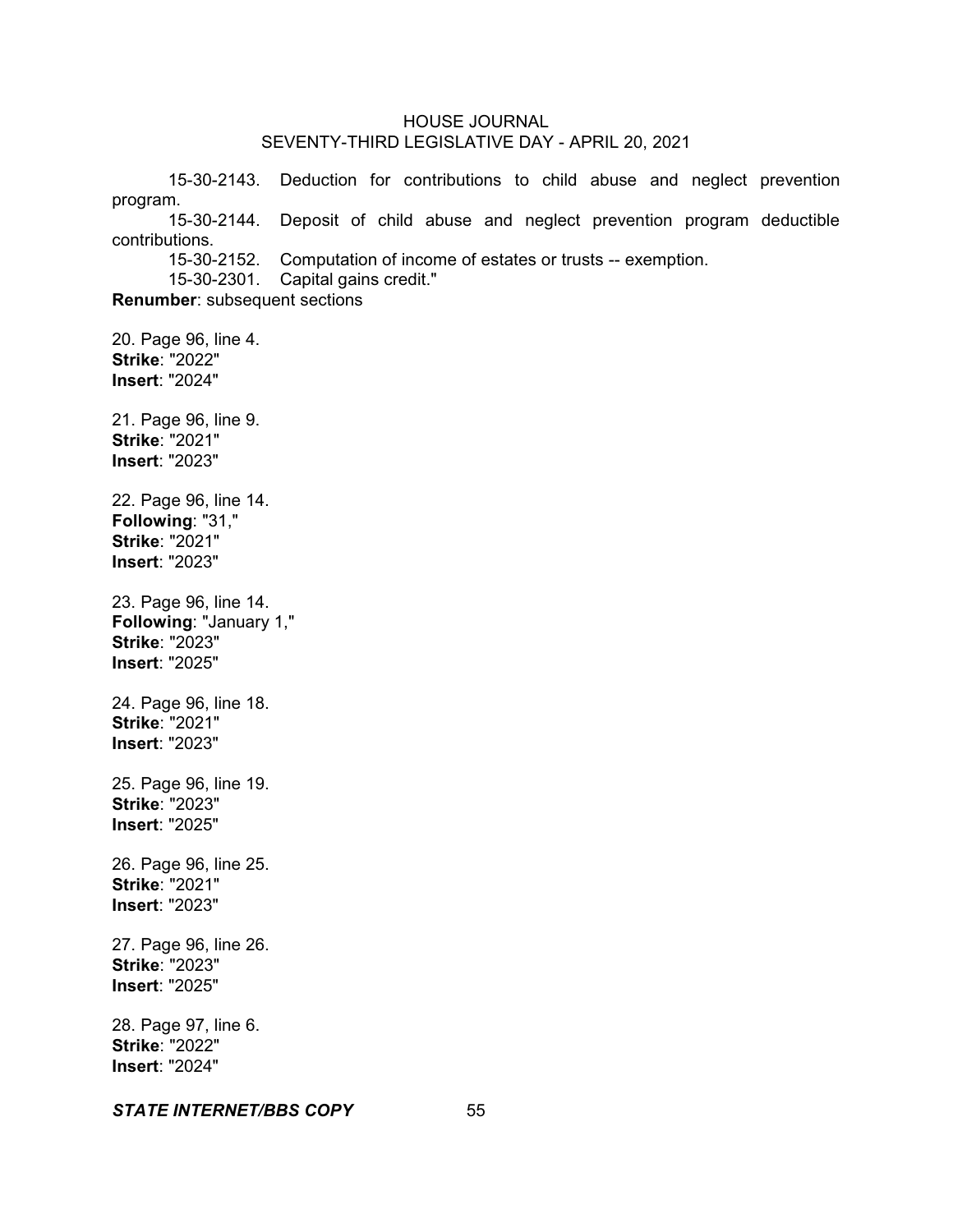29. Page 97, line 10. **Following**: "December 31," **Strike**: "2021" **Insert**: "2023" 30. Page 97, line 10. **Following**: "January 1," **Strike**: "2023" **Insert**: "2025" 31. Page 97, line 11. **Strike**: "2021" **Insert**: "2023" 32. Page 97, line 28. **Strike**: "2020" **Insert**: "2022" 33. Page 98, line 14. **Strike**: "**date**" **Insert**: "**dates -- applicability**" 34. Page 98, line 14. **Following**: "**date.**" **Insert**: "(1)" **Strike:** "[This act]" **Insert**: "Except as provided in subsection (2), [this act]" 35. Page 98, line 14. **Strike**: "2022" **Insert**: "2024, and applies to income tax years beginning after December 31, 2023" 36. Page 98.

**Following**: line 14 **Insert**: "(2) [Sections 14, 31, 32, 54, 59 through 64, 66, 68, and 69] and this section are effective January 1, 2022, and apply to income tax years beginning after December 31, 2021."

37. Page 98, line 16 through line 17. **Strike:** section 69 in its entirety

And, as amended, be concurred in. Report adopted.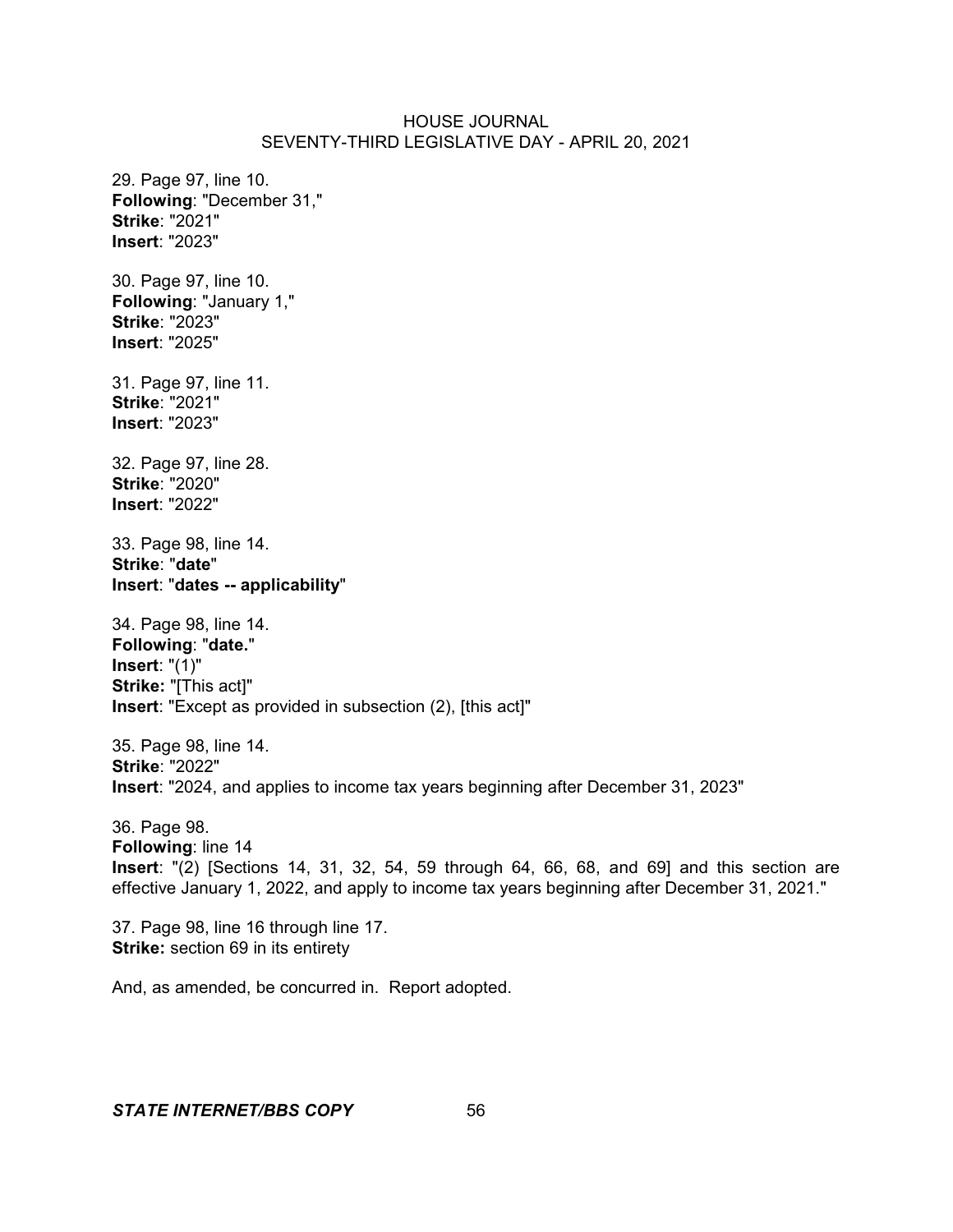#### **MOTIONS**

Majority Leader Vinton moved the Speaker accede to the request of the Senate and be authorized to appoint a Conference Committee to meet with a like committee from the Senate to confer on House Amendments to **SB 306**. Without objection, Speaker Galt appointed:

Speaker Pro Tempore Knudsen Representative Phalen Representative Farris-Olsen

Majority Leader Vinton moved the Speaker be authorized to appoint a Free Conference Committee to meet with a like committee from the Senate to confer on Senate Amendments to **HB 276** and request the Senate to appoint a like committee. Without objection, Speaker Galt appointed:

Representative Lenz Representative Gillette Representative Caferro

Majority Leader Vinton moved the Speaker be authorized to appoint a Free Conference Committee to meet with a like committee from the Senate to confer on Senate Amendments to **HB 502** and request the Senate to appoint a like committee. Without objection, Speaker Galt appointed:

Representative Sheldon-Galloway Representative Lenz Representative Bishop

Majority Leader Vinton moved the Speaker be authorized to appoint a Free Conference Committee to meet with a like committee from the Senate to confer on Senate Amendments to **HB 525** and request the Senate to appoint a like committee. Without objection, Speaker Galt appointed:

Representative Buttrey Speaker Galt Representative Sullivan

Majority Leader Vinton moved to re-refer **SB 76** to the Appropriations Committee. Without objection, so ordered.

Majority Leader Vinton moved to re-refer **SB 81** to the Appropriations Committee. Without objection, so ordered.

Majority Leader Vinton moved to re-refer **SB 232** to the Appropriations Committee. Without objection, so ordered.